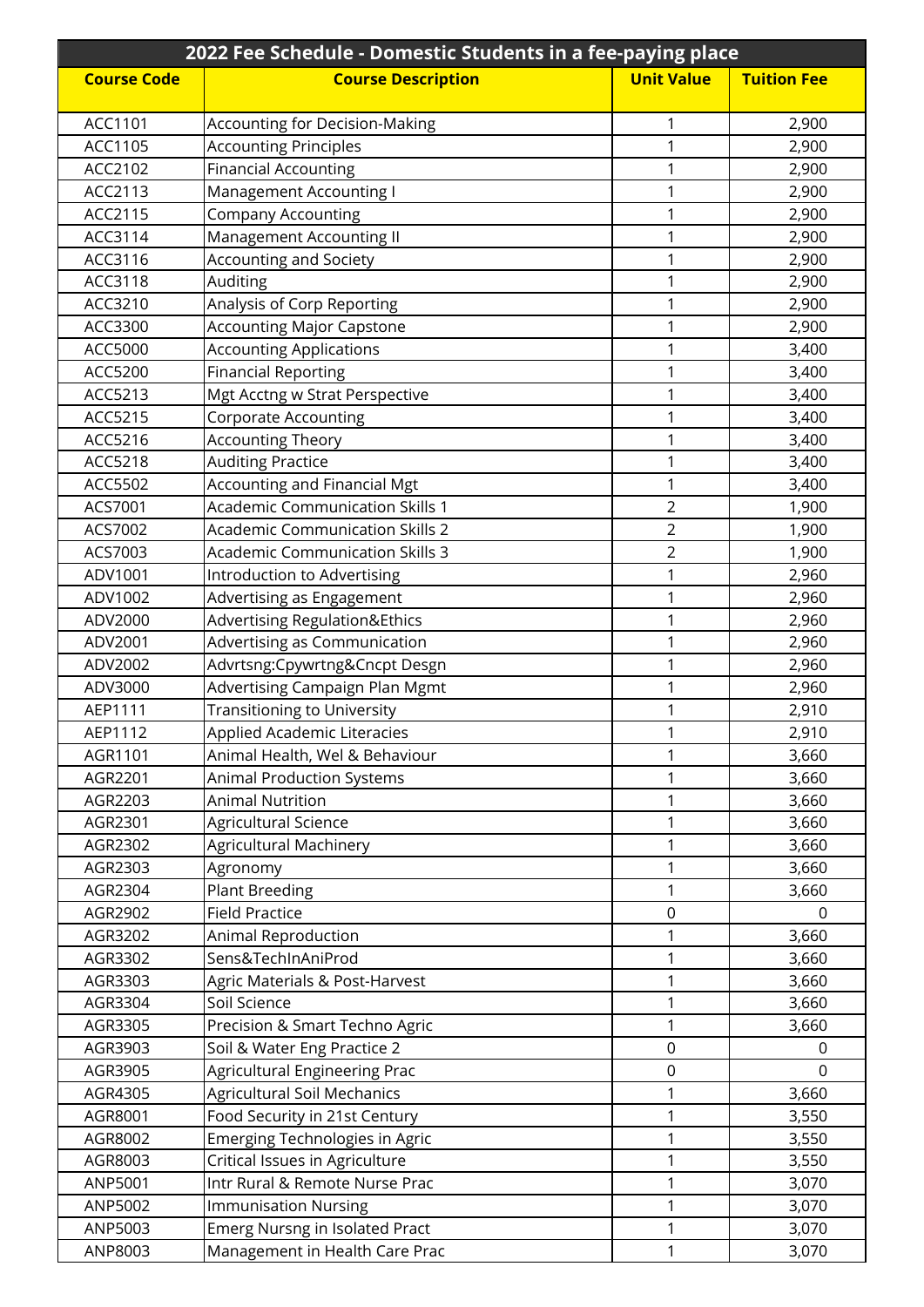| ANP8008        | Diagnostics and Assessment            | 1              | 3,070 |
|----------------|---------------------------------------|----------------|-------|
| ANP8009        | Pharmacokinetics & Pharmacolog        | 1              | 3,070 |
| ANP8010        | Situational Practice: clinical        | $\mathbf{1}$   | 3,070 |
| ANP8011        | Clin Lead Contem Hlth Care Pra        | 1              | 3,070 |
| ANT1000        | World Archaeology: An Intro           | 1              | 2,960 |
| ANT1001        | <b>Cultural Diversity</b>             | 1              | 2,960 |
| ANT2002        | Culture, Illness and Health           | 1              | 2,960 |
| ANT2007        | Ethnographic Methods Anthrop'y        | $\mathbf{1}$   | 2,960 |
| ANT3000        | Archaeology of Indigenous Aust        | 1              | 2,960 |
| ANT3010        | Food and Culture                      | 1              | 2,960 |
| ANT4001        | Adv Contemporary Anthropologic        | $\overline{2}$ | 5,920 |
| AVN1101        | Introduction to Aviation              | 1              | 2,900 |
| AVN1102        | <b>General Aviation Knowledge</b>     | 1              | 2,900 |
| AVN1103        | <b>International Aviation</b>         | 1              | 2,900 |
| AVN1104        | Intro to Human Perform in Avn         | $\mathbf 1$    | 2,900 |
| AVN1105        | <b>Intro to Aviation Business</b>     | 1              | 2,900 |
| AVN1106        | <b>Aviation Safety Systems</b>        | 1              | 2,900 |
| AVN1107        | Aircraft Operations                   | 1              | 2,900 |
| <b>AVN1108</b> | Flight Laboratory                     | 1              | 2,900 |
| AVN2101        | Airport Operations & M'ment           | 1              | 2,900 |
| AVN2102        | Aviation Regulatory Environm't        | 1              | 2,900 |
| AVN2103        | Airline Operations Management         | $\mathbf{1}$   | 2,900 |
| AVN3101        | Advd Human Factors in Aviation        | 1              | 2,900 |
| AVN3102        | Safety Management Systems             | 1              | 2,900 |
| AVN3103        | Supervised Aviation Res Proj 1        | 1              | 2,900 |
| AVN3105        | Contmpry Issues in Aviation           | 1              | 2,900 |
| AVN3106        | <b>Emergency Response Planning</b>    | 1              | 2,900 |
| AVN3107        | Supervised Aviation Res Proj 2        | $\mathbf 1$    | 2,900 |
| AVN3109        | <b>International Aviation Law</b>     | 1              | 2,900 |
| AVN3110        | <b>Aviation Security Management</b>   | 1              | 2,900 |
| AVN5101        | <b>Aviation Management</b>            | 1              | 3,400 |
| AVN5102        | Safety Mgt & HF in Aviation           | 1              | 3,400 |
| AVN5103        | <b>HF Training in Aviation</b>        | 1              | 3,400 |
| AVN5104        | <b>International Aviation Systems</b> | 1              | 3,400 |
| AVN5105        | Intro to Aviation Research            | 1              | 3,400 |
| AVN5106        | <b>Commercial UAV Operations</b>      | 1              | 3,400 |
| AVN8101        | Managing Ops in Aviation              | 1              | 3,400 |
| AVN8102        | App Human Factors in Aviation         | 1              | 3,400 |
| AVN8103        | Managing Safety Culture in Avn        | 1              | 3,400 |
| AVN8104        | Avn Research Project (Part A)         | 1              | 3,400 |
| AVN8105        | Avn Research Project Part B           | 1              | 3,400 |
| <b>BCA3000</b> | <b>BCA Project A</b>                  | 1              | 2,960 |
| <b>BCA3001</b> | <b>BCA Project B</b>                  | 1              | 2,960 |
| <b>BCA8000</b> | <b>Aesthetic Dimensions</b>           | 1              | 2,960 |
| <b>BCA8001</b> | <b>Critical and Creative Thinking</b> | 1              | 2,960 |
| <b>BIO1101</b> | Biology 1                             | 1              | 3,480 |
| <b>BIO1103</b> | Pathology Studies                     | 1              | 3,480 |
| <b>BIO1104</b> | Medical Microbiology&Immunolo1        | 1              | 3,480 |
| <b>BIO1203</b> | Human Anatomy & Physiology 1          | 1              | 3,480 |
| <b>BIO1204</b> | Intro to Biomedical Sciences          | 1              | 3,480 |
| <b>BIO1205</b> | Pathology Clinical Placement 1        | 1              | 3,480 |
| <b>BIO1206</b> | Human Anatomy & Physiology 2          | 1              | 3,480 |
| <b>BIO1810</b> | Introduction to Food Science          | 1              | 3,480 |
| BIO2103        | <b>Biology 2</b>                      | 1              | 3,480 |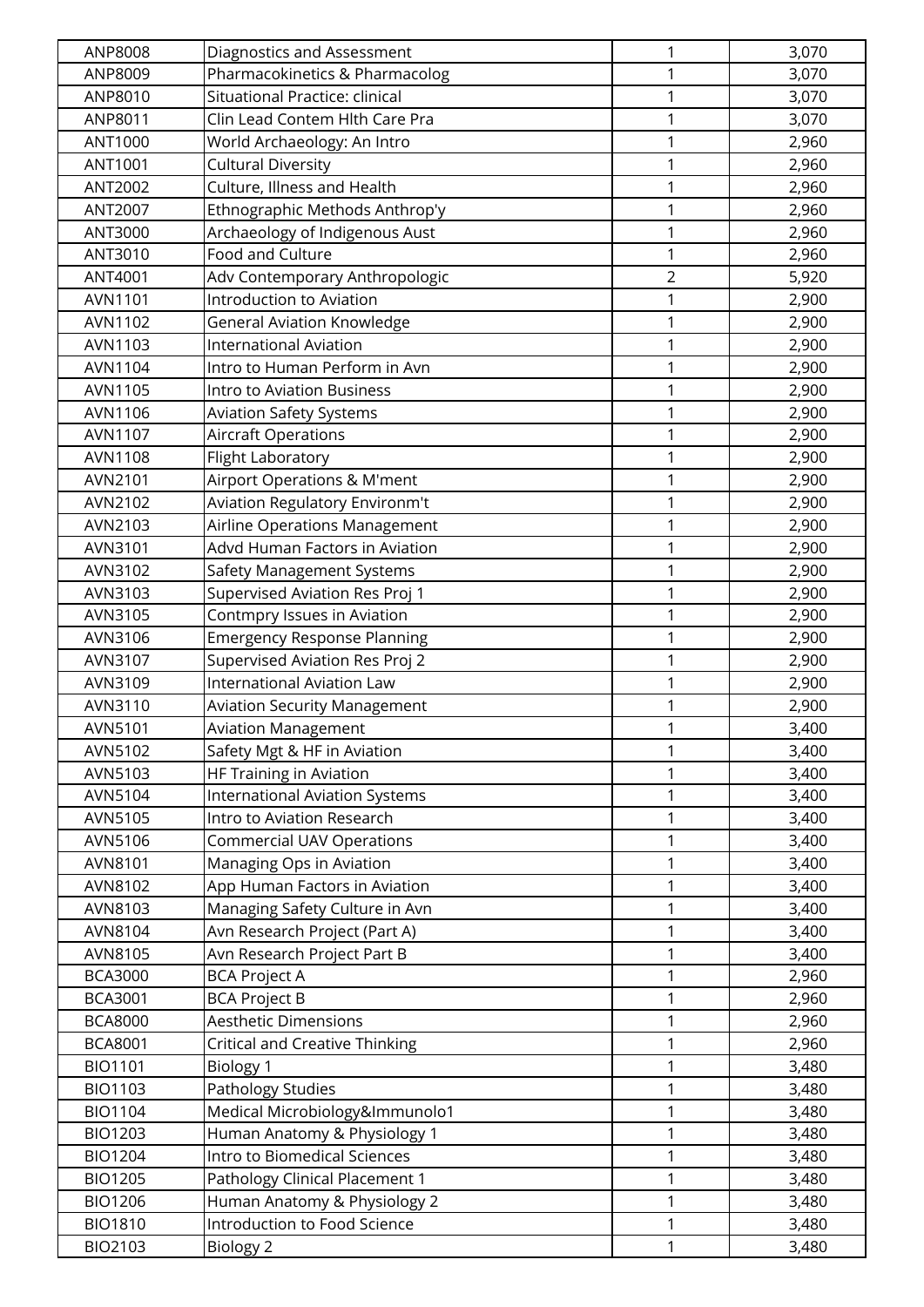| <b>BIO2104</b> | Molecular Diagnostics 1               | $\mathbf 1$    | 3,480  |
|----------------|---------------------------------------|----------------|--------|
| <b>BIO2105</b> | Pathology Clinical Placement 2        | 1              | 3,480  |
| BIO2106        | Med Microbiology & Immunology2        | 1              | 3,480  |
| BIO2107        | Cell and Molecular Biology 1          | 1              | 3,480  |
| <b>BIO2108</b> | Haematology 1                         | 1              | 3,480  |
| <b>BIO2118</b> | Systems Physiology&Pharmacolgy        | $\mathbf 1$    | 3,480  |
| <b>BIO2119</b> | <b>Biochemistry of Nutrition</b>      | $\mathbf 1$    | 3,480  |
| <b>BIO2120</b> | Techniques Comparative Phys 1         | $\mathbf 1$    | 3,480  |
| <b>BIO2202</b> | Plant Physiology                      | 1              | 3,480  |
| <b>BIO2214</b> | Pathology Clinical Placement 3        | 1              | 3,480  |
| <b>BIO2215</b> | Clinical Biochemistry 1               | 1              | 3,480  |
| <b>BIO2216</b> | Histopathology and Cytology 1         | 1              | 3,480  |
| <b>BIO2217</b> | <b>Transfusion Science</b>            | $\mathbf 1$    | 3,480  |
| <b>BIO2218</b> | Concepts in Endocrinology             | $\mathbf{1}$   | 3,480  |
| <b>BIO2219</b> | Genetics                              | $\mathbf 1$    | 3,480  |
| <b>BIO2220</b> | Techniques Comparative Phys 2         | $\mathbf{1}$   | 3,480  |
| <b>BIO2810</b> | <b>Nutrition and Health</b>           | 1              | 3,480  |
| BIO3102        | Human Pathophysiology                 | 1              | 3,480  |
| BIO3103        | Applications Human Tissue Eng         | $\mathbf{1}$   | 3,480  |
| BIO3105        | Pathology Clinical Placement 4        | $\mathbf 1$    | 3,480  |
| BIO3107        | Haematology 2                         | 1              | 3,480  |
| <b>BIO3108</b> | Histopathology and Cytology 2         | $\mathbf 1$    | 3,480  |
| BIO3109        | Pathology 1                           | 1              | 3,480  |
| <b>BIO3201</b> | Extreme Physiology&Pharmacolgy        | 1              | 3,480  |
| <b>BIO3203</b> | <b>Applications Medical Biotech</b>   | 1              | 3,480  |
| <b>BIO3204</b> | Molecular Diagnostics 2               | $\mathbf 1$    | 3,480  |
| <b>BIO3205</b> | Pathology Clinical Placement 5        | $\mathbf{1}$   | 3,480  |
| <b>BIO3207</b> | Cell & Molecular Biology 2            | $\mathbf 1$    | 3,480  |
| <b>BIO3215</b> | <b>Clinical Biochemistry 2</b>        | 1              | 3,480  |
| <b>BIO3216</b> | Immunopathology & Microbiology        | 1              | 3,480  |
| <b>BIO3219</b> | <b>Biochemistry of Human Diseases</b> | 1              | 3,480  |
| <b>BIO3318</b> | <b>Plant Microbe Interactions</b>     | 1              | 3,480  |
| <b>BIO3810</b> | <b>Food Processing</b>                | 1              | 3,480  |
| <b>BIO3811</b> | Food Product Development              | 1              | 3,480  |
| <b>BIO3820</b> | Food Microbiology                     | $\mathbf{1}$   | 3,480  |
| <b>BIO3821</b> | Food Quality Assurance                | 1              | 3,480  |
| <b>BIO8104</b> | Special Study in Biomedical Sc        | 1              | 3,700  |
| <b>BIO8201</b> | <b>Biology Foundations</b>            | $\mathbf{1}$   | 3,700  |
| <b>BUS8101</b> | <b>Business Project A</b>             | $\mathbf{1}$   | 3,400  |
| <b>BUS8102</b> | <b>Business Project B</b>             | $\mathbf{1}$   | 3,400  |
| <b>BUS8201</b> | Master of Bus Res Proj A              | $\overline{2}$ | 6,800  |
| <b>BUS8202</b> | Master of Bus Res Proj B              | 4              | 13,600 |
| <b>BUS8205</b> | Master of Bus Res Proj C              | 1              | 3,400  |
| CDS1000        | Community Welfare &Development        | $\mathbf 1$    | 3,030  |
| CDS1001        | Human Relation & Communication        | $\mathbf{1}$   | 3,030  |
| CDS1002        | <b>Counselling Skills</b>             | $\mathbf{1}$   | 3,030  |
| CDS2000        | Ethical Issues & Human Rights         | 1              | 3,030  |
| CDS3001        | Assessment and Report Writing         | 1              | 3,030  |
| CDS3002        | Counselling Theory & Practice         | 1              | 3,030  |
| CDS3004        | Counselling Theory & Practice2        | 1              | 3,030  |
| CDS3005        | Counselling Theory & Practice3        | 1              | 3,030  |
| CHE1110        | Chemistry 1                           | 1              | 3,480  |
| CHE2120        | Chemistry 2                           | 1              | 3,480  |
| CHE2810        | Food Chemistry                        | $\mathbf{1}$   | 3,480  |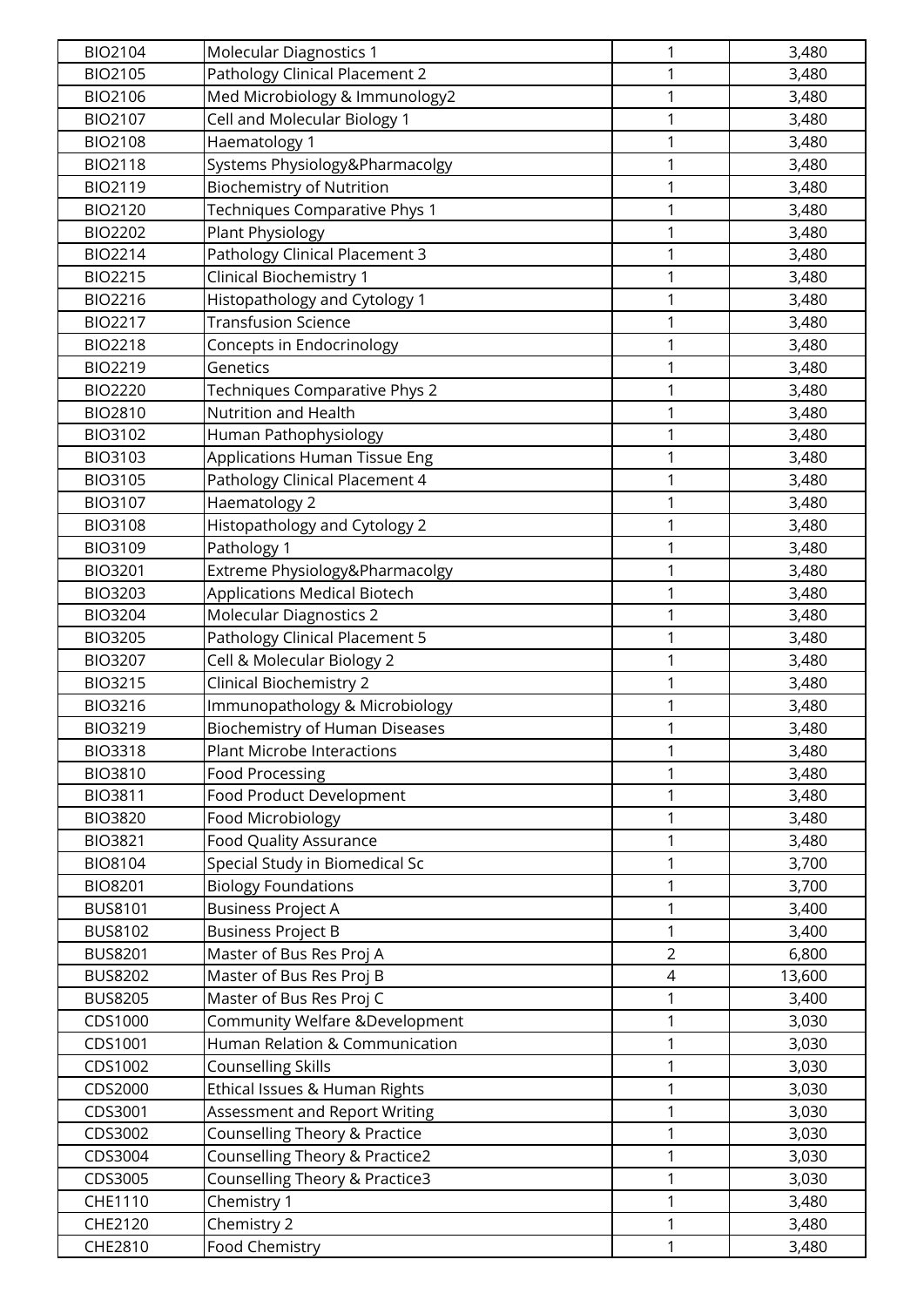| CHE2820        | Principles of Food Analysis         | 1                | 3,480       |
|----------------|-------------------------------------|------------------|-------------|
| CIS1000        | <b>Information Systems Concepts</b> | 1                | 3,030       |
| CIS1101        | <b>Business Online</b>              | $\mathbf{1}$     | 3,030       |
| CIS2000        | Systems Analysis and Design         | $\mathbf{1}$     | 3,030       |
| CIS2003        | Component Based Software Devel      | 1                | 3,030       |
| CIS2005        | Principles of Info Security         | 1                | 3,030       |
| CIS3002        | Agile Methods                       | 1                | 3,030       |
| CIS3003        | Networks & Distributed Systems      | 1                | 3,030       |
| CIS3008        | Info Technology Service Mangt       | $\mathbf{1}$     | 3,030       |
| CIS3009        | Enterprise Systems in Practice      | $\mathbf{1}$     | 3,030       |
| CIS3010        | Oracle Development                  | 1                | 3,030       |
| CIS5100        | Professional Skills for IS          | $\mathbf{1}$     | 3,070       |
| CIS5101        | Digital Enterprise                  | 1                | 3,070       |
| CIS5205        | Mgt of Information Security         | 1                | 3,070       |
| CIS5206        | Data Mining: Bus Anlytc Cyb Sec     | $\mathbf{1}$     | 3,070       |
| CIS5209        | Sys Analy for IT Professionals      | 1                | 3,070       |
| CIS5308        | Mgt of IT Services                  | 1                | 3,070       |
| CIS5309        | Mgt of Bus Networks & Cloud         | 1                | 3,070       |
| CIS5310        | <b>IS/ICT Project Management</b>    | 1                | 3,070       |
| CIS8000        | Global IS Strategy                  | 1                | 3,070       |
| CIS8001        | Technology Entrepreneurship         | 1                | 3,070       |
| <b>CIS8008</b> | <b>Business Intelligence</b>        | $\mathbf{1}$     | 3,070       |
| CIS8011        | Digital Innovation                  | $\mathbf{1}$     | 3,070       |
| <b>CIS8018</b> | <b>Cyber Security</b>               | 1                | 3,070       |
| CIS8025        | <b>Big Data Visualisation</b>       | 1                | 3,070       |
| CIS8500        | App Res Info Sys Professionals      | 1                | 3,070       |
| CIS8501        | Adv Info Systems Project            | 1                | 3,070       |
| CIS8504        | <b>Blockchain Fundamentals</b>      | $\mathbf{1}$     | 3,070       |
| CIS8702        | Crypto-currencies                   | $\mathbf{1}$     | 3,070       |
| CIS8707        | Cyber Incident Mgt & Response       | 1                | 3,070       |
| <b>CIS8708</b> | <b>Digital Forensics</b>            | $\mathbf{1}$     | 3,070       |
| CIS8709        | Cyber Governance Leadership         | 1                | 3,070       |
| CIS8710        | Human Factors Cyber Security        | 1                | 3,070       |
| CIS8711        | Cloud Security                      | 1                | 3,070       |
| CIS8720        | <b>Cyber Security Project</b>       | $\overline{2}$   | 6,140       |
| <b>CIV1500</b> | <b>Applied Mechanics</b>            | 1                | 3,660       |
| <b>CIV1501</b> | <b>Engineering Statics</b>          | 1                | 3,660       |
| CIV2403        | <b>Geology and Geomechanics</b>     | 1                | 3,660       |
| CIV2502        | Structural & Build Technology       | 1                | 3,660       |
| CIV2503        | <b>Structural Design I</b>          | 1                | 3,660       |
| CIV2605        | <b>Construction Engineering</b>     | 1                | 3,660       |
| CIV2701        | Road Design and Location            | 1                | 3,660       |
| <b>CIV2702</b> | <b>Municipal Services</b>           | 1                | 3,660       |
| CIV2901        | Geology & Geomechanic Practice      | $\mathbf 0$      | $\Omega$    |
| CIV3403        | <b>Geotechnical Engineering</b>     | 1                | 3,660       |
| CIV3505        | <b>Structural Analysis</b>          | 1                | 3,660       |
| CIV3506        | Concrete Structures                 | 1                | 3,660       |
| CIV3603        | <b>Construction Methods</b>         | 1                | 3,660       |
| CIV3703        | <b>Transport Engineering</b>        | 1                | 3,660       |
| CIV3906        | <b>Civil Materials Practice</b>     | $\mathbf 0$      | $\Omega$    |
| CIV3907        | Civil Systems Practice              | $\boldsymbol{0}$ | $\Omega$    |
| CIV4508        | <b>Structural Design II</b>         | 1                | 3,660       |
| CIV4803        | Mech & Tech of Fibre Composites     | $\mathbf{1}$     | 3,660       |
| <b>CIV4908</b> | Civil Design Practice               | $\mathbf 0$      | $\mathbf 0$ |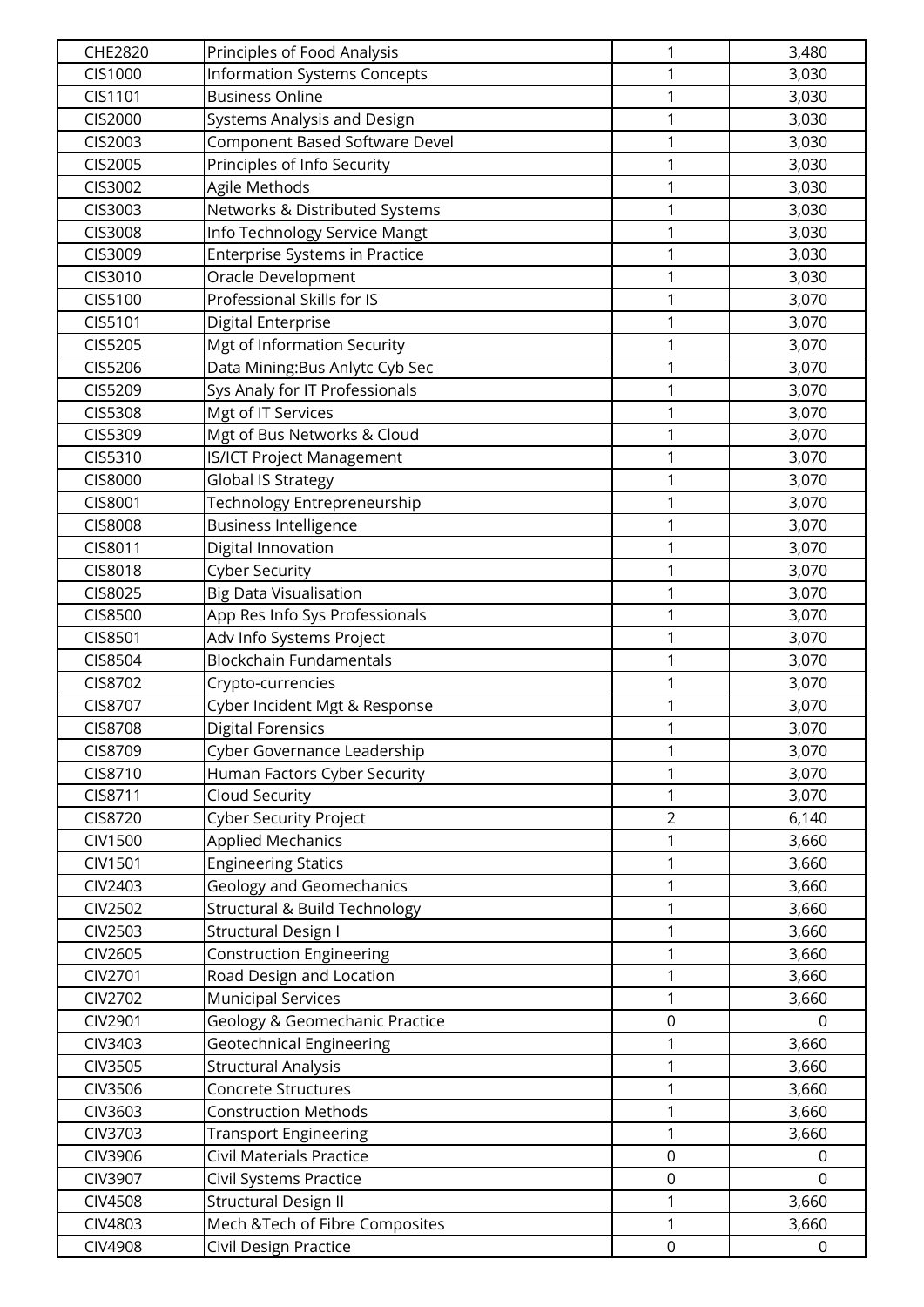| <b>CIV5704</b>     | Road and Street Engineering                                    | $\mathbf 1$    | 3,550          |
|--------------------|----------------------------------------------------------------|----------------|----------------|
| <b>CIV5705</b>     | Pavement Design and Analysis                                   | 1              | 3,550          |
| <b>CIV8801</b>     | Code-Based Structural Design                                   | 1              | 3,550          |
| <b>CIV8803</b>     | Adv Mech Tech Fibre Composites                                 | 1              | 3,550          |
| <b>CIV8804</b>     | Adv Design Prac use FE Analysi                                 | 1              | 3,550          |
| CLI1110            | <b>Weather and Climate</b>                                     | 1              | 3,080          |
| CLI2201            | Climate Change and Variability                                 | $\mathbf 1$    | 3,080          |
| CLI3301            | <b>Climate &amp; Environment Risk Ass</b>                      | 1              | 3,080          |
| CLI3302            | Adaptation to Climate Change                                   | 1              | 3,080          |
| CLI8001            | <b>Climate Risk</b>                                            | 1              | 3,090          |
| CLI8002            | Clim Hum & Env Hlth Dis Mment                                  | $\overline{2}$ | 6,180          |
| CLI8003            | Climate Food Water & Enrgy Sec                                 | $\overline{2}$ | 6,180          |
| CLI8204            | Global Environmental Systems                                   | $\mathbf{1}$   | 3,090          |
| CLI8205            | Climate and Sustainability                                     | $\mathbf 1$    | 3,090          |
| CMG1001            | Intro to Construction Manageme                                 | 1              | 3,660          |
| <b>CMG1002</b>     | Res Const: Mthds, Mtls & M'mnt                                 | 1              | 3,660          |
| CMG2001            | Job Organisation                                               | 1              | 3,660          |
| <b>CMG2002</b>     | Cost M'ment: Est, Meas& Cst Cntrl                              | 1              | 3,660          |
| CMG2003            | <b>Construction Production M'ment</b>                          | 1              | 3,660          |
| CMG3001            | Building & Construction Proc't                                 | 1              | 3,660          |
| CMG3002            | <b>Contract Administration</b>                                 | 1              | 3,660          |
| CMG3003            | Bldg Serv: Mthds, Mtls & M'ment                                | 1              | 3,660          |
| <b>CMG4002</b>     | <b>Integrated Construction M'ment</b>                          | 1              | 3,660          |
| CMG4003            | <b>Commercial Construction</b>                                 | 1              | 3,660          |
| CMG4901            | <b>Construction Management Prac</b>                            | $\mathbf 0$    | 0              |
| CMS1000            | Communication and Scholarship                                  | 1              | 2,960          |
| CMS1010            | Intro to Communication Studies                                 | 1              | 2,960          |
| CMS1100            | Communicating in the Sciences                                  | 1              | 2,960          |
| <b>CMS2008</b>     | Subjectives, Self&Communication                                | 1              | 2,960          |
| CMS2009            | Celebrity & Society                                            | 1              | 2,960          |
| CMS2018            | Cultrl Indtries - Cultrl Econ                                  | 1              | 2,960          |
| CMS2020            | Electronic Media:Hist,Ind,User                                 | 1              | 2,960          |
| CMS3007            | Reading World Cinema                                           | 1              | 2,960          |
| <b>CMS3008</b>     | Communication&Media Industries                                 | 1              | 2,960          |
| CMS3009            | Rsch&Inqry in Cmnctn & Media                                   | 1              | 2,960          |
| CMS3013            | New Media                                                      | 1              | 2,960          |
| CMS8006            | OzFilm Image Industry(Masters)                                 | 1              | 2,960          |
| COU8006            | <b>Group Counsel Process Prac</b>                              | $\mathbf{1}$   | 3,070          |
| COU8011            | Assessment Substance Misuse                                    | $\mathbf{1}$   | 3,070          |
| COU8012            | Motivational Interviewing                                      | $\mathbf{1}$   | 3,070          |
| COU8013            | Intro to Psychoactive Drugs                                    | 1              | 3,070          |
| COU8014            | <b>Relapse Prevention</b>                                      | 1              | 3,070          |
| COU8021            | Couple and Family Counselling                                  | 1              | 3,070          |
| COU8022            | Child Youth Counsel                                            | 1              | 3,070          |
| COU8031            | Context Mental Hlth Counsel                                    | $\mathbf{1}$   | 3,070          |
| COU8032            | Mental Health Prac 1                                           | 1              | 3,070          |
| COU8033            | Mental Health Prac 2                                           | $\mathbf{1}$   | 3,070          |
| COU8040            | <b>Counselling Capstone</b>                                    | $\overline{2}$ | 6,140          |
| COU8050            | <b>Masters Counselling Practicum</b>                           | $\overline{2}$ | 6,140          |
| COU8101            | Counselling Skills & Applictns                                 | 1              | 3,070          |
| COU8102            | Prof Couns Prac Ident & Ethics                                 | 1              | 3,070          |
| COU8103<br>COU8104 | Counselling Issues & Contexts<br><b>Counselling Frameworks</b> | 1<br>1         | 3,070<br>3,070 |
| <b>CRI1111</b>     |                                                                | 1              |                |
|                    | Criminology                                                    |                | 3,000          |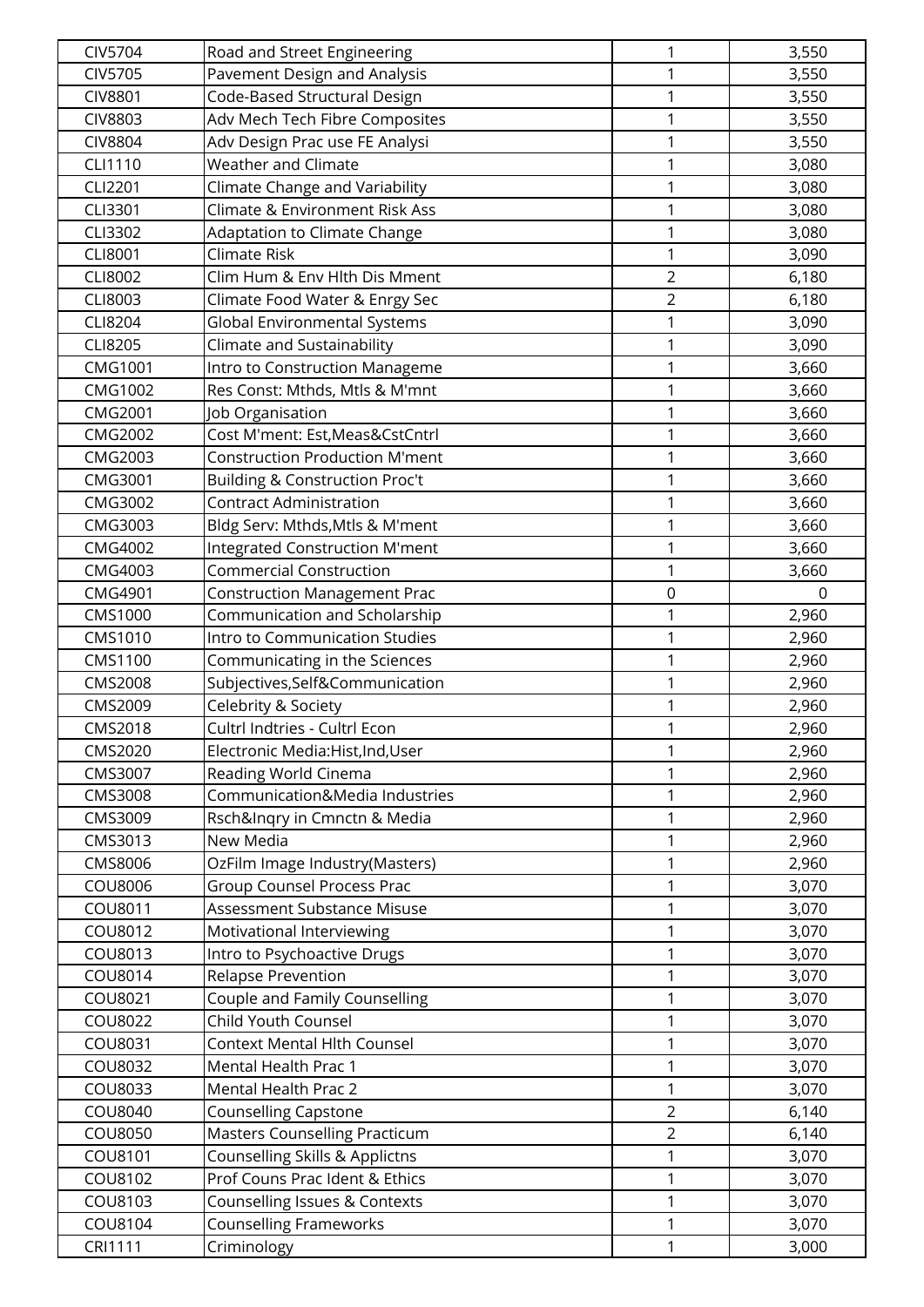| CRI1121        | Crime and Justice                  | $\mathbf 1$  | 3,000 |
|----------------|------------------------------------|--------------|-------|
| <b>CRI1122</b> | Race Diversity Crime Justice       | 1            | 3,000 |
| <b>CRI1123</b> | Punishment and Reform              | 1            | 3,000 |
| CRI2211        | Crime, Justice and the Media       | 1            | 3,000 |
| <b>CRI2212</b> | Police and Society                 | 1            | 3,000 |
| <b>CRI2213</b> | Youth Deviance Juvenile Justic     | 1            | 3,000 |
| <b>CRI2221</b> | Understanding the Soc Scncs        | $\mathbf{1}$ | 3,000 |
| <b>CRI2222</b> | Victimology in Context             | $\mathbf{1}$ | 3,000 |
| CRI3311        | <b>Investigating Crime</b>         | $\mathbf{1}$ | 3,000 |
| CRI3312        | Green Criminology                  | $\mathbf{1}$ | 3,000 |
| CRI3321        | Criminal Minds Forensic Psych      | 1            | 3,000 |
| CSC1401        | <b>Foundation Programming</b>      | 1            | 3,030 |
| CSC2401        | Algorithms and Data Structures     | $\mathbf 1$  | 3,030 |
| <b>CSC2402</b> | Object-Oriented Prog in C++        | $\mathbf{1}$ | 3,030 |
| CSC2404        | <b>Operating Systems</b>           | $\mathbf{1}$ | 3,030 |
| CSC2406        | Web Technology 1                   | 1            | 3,030 |
| CSC2407        | Intro to Software Engineering      | 1            | 3,030 |
| <b>CSC2408</b> | Software Development Tools         | 1            | 3,030 |
| CSC2410        | Computat'l Think'g with Python     | 1            | 3,030 |
| CSC3400        | Database Systems                   | $\mathbf 1$  | 3,030 |
| CSC3403        | Comparative Program Languages      | 1            | 3,030 |
| CSC3407        | Network Fundamentals & Routing     | $\mathbf 1$  | 3,030 |
| CSC3412        | System & Security Administra'n     | 1            | 3,030 |
| CSC3413        | Network Design and Analysis        | 1            | 3,030 |
| CSC3420        | Mobile Internet Technology         | 1            | 3,030 |
| CSC3426        | Web Technology 2                   | $\mathbf{1}$ | 3,030 |
| CSC3427        | Switching, Wireles & WAN Techn     | $\mathbf 1$  | 3,030 |
| CSC3501        | Principles Data Science&Visual     | 1            | 3,030 |
| CSC3502        | Principles of Big Data Managt      | $\mathbf{1}$ | 3,030 |
| CSC3600        | <b>ICT Professional Project</b>    | 1            | 3,030 |
| CSC5020        | Foundations of Programming         | 1            | 3,070 |
| CSC5050        | <b>Networking Foundations</b>      | 1            | 3,070 |
| CSC5090        | Foundation of IT Systems Admin     | $\mathbf 1$  | 3,070 |
| CSC8001        | Intro Data Science Visual          | $\mathbf 1$  | 3,070 |
| CSC8002        | <b>Big Data Management</b>         | 1            | 3,070 |
| CSC8003        | Machine Learning                   | $\mathbf{1}$ | 3,070 |
| CSC8004        | Data Mining                        | 1            | 3,070 |
| CSC8100        | <b>Cyber Security Architecture</b> | 1            | 3,070 |
| CSC8101        | <b>Penetration Testing</b>         | $\mathbf 1$  | 3,070 |
| <b>CSC8360</b> | <b>Wireless Networking</b>         | $\mathbf{1}$ | 3,070 |
| <b>CSC8370</b> | Network Security Management        | $\mathbf 1$  | 3,070 |
| <b>CSC8380</b> | <b>Designing Networks</b>          | $\mathbf{1}$ | 3,070 |
| CSC8407        | Wireless & Internet Technology     | 1            | 3,070 |
| CSC8410        | Ind Studies Comp/Maths/Stats A     | 1            | 3,070 |
| CSC8411        | Ind Studies Comp/Maths/Stats B     | $\mathbf 1$  | 3,070 |
| CSC8426        | <b>Advanced Web Technology</b>     | $\mathbf 1$  | 3,070 |
| <b>CSC8450</b> | Relational Database Systems        | 1            | 3,070 |
| CSC8460        | Advanced Programming Languages     | 1            | 3,070 |
| CSC8470        | Server-side Web Technology         | 1            | 3,070 |
| <b>CSC8480</b> | Computing Compleme'y Studies A     | 1            | 3,070 |
| CSC8490        | Computing Compleme'y Studies B     | 1            | 3,070 |
| <b>CSC8500</b> | Adv Relational Database Design     | 1            | 3,070 |
| CSC8503        | Principle Programming Language     | $\mathbf 1$  | 3,070 |
| <b>CSC8507</b> | Networking Technologies            | 1            | 3,070 |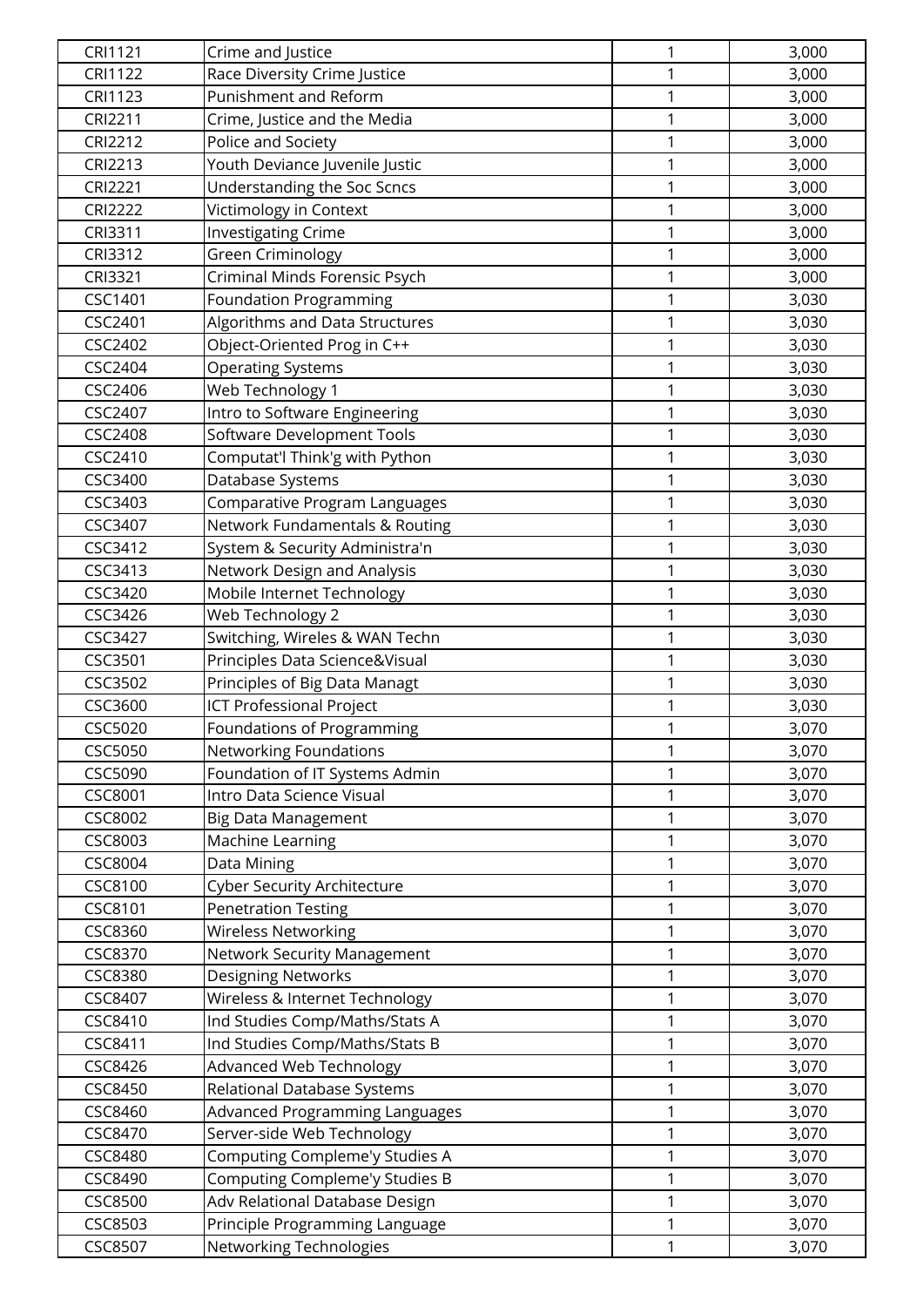| CSC8510        | Internetworking                       | 1              | 3,070  |
|----------------|---------------------------------------|----------------|--------|
| <b>CSC8513</b> | Network Performance Analysis          | 1              | 3,070  |
| <b>CSC8520</b> | <b>Securing Networks</b>              | $\mathbf{1}$   | 3,070  |
| <b>CSC8527</b> | <b>Scaling and Connecting Network</b> | $\mathbf{1}$   | 3,070  |
| CSC8540        | Routing and Switching                 | $\mathbf 1$    | 3,070  |
| CSC8600        | Advanced ICT Prof Project             | 1              | 3,070  |
| CSC8710        | Software Design and Modelling         | 1              | 3,070  |
| <b>CSC8720</b> | Programming Algorithms                | 1              | 3,070  |
| CSC8740        | Client-side Web Technology            | $\mathbf{1}$   | 3,070  |
| CWR1001        | <b>Writing Good Prose</b>             | $\mathbf{1}$   | 2,980  |
| <b>CWR1002</b> | Writing about People                  | 1              | 2,980  |
| CWR1003        | Writing for Young Readers             | $\mathbf{1}$   | 2,980  |
| <b>CWR2001</b> | Fairytales and Other Forms            | 1              | 2,980  |
| <b>CWR2002</b> | <b>Writing About Nature</b>           | 1              | 2,980  |
| CWR3001        | Writing Speculative Fiction           | $\mathbf{1}$   | 2,980  |
| CWR3002        | Poetry and Poetics                    | $\mathbf{1}$   | 2,980  |
| DBA9100        | Doctor Bus Admin Thesis A             | 1              | 3,150  |
| <b>DBA9200</b> | Doctor Bus Admin Thesis B             | $\overline{2}$ | 6,300  |
| DBA9400        | Doctor Bus Admin Thesis C             | $\overline{4}$ | 12,600 |
| <b>DCA9000</b> | Res Methds in Creat Arts Prac         | $\overline{2}$ | 6,300  |
| <b>DCA9500</b> | Creat Arts Exegesis & Prac A          | $\overline{2}$ | 6,300  |
| <b>DCA9501</b> | Creat Arts Exegesis & Prac B          | $\sqrt{4}$     | 12,600 |
| DIP1000        | eLiteracy Contemporary Society        | $\mathbf{1}$   | 2,910  |
| DIP1001        | Academic Professional English         | 1              | 2,910  |
| DIP1002        | <b>Strategies Successful Study</b>    | 1              | 2,910  |
| DIP1003        | <b>Essential Mathematics</b>          | 1              | 2,910  |
| DIP1004        | Mathematical Literacy                 | 1              | 2,910  |
| DIP1006        | Academic & Professional Writng        | $\mathbf{1}$   | 2,910  |
| DIP1007        | Acad&Prof Speaking & Listening        | $\mathbf{1}$   | 2,910  |
| DIP1008        | Acad & Prof Num Literacy B            | 1              | 2,910  |
| DIP1009        | Academic & Professional Readng        | $\mathbf{1}$   | 2,910  |
| DIP1010        | Acad & Prof Num Literacy A            | 1              | 2,910  |
| DIP1755        | <b>Foundation Science</b>             | 1              | 2,910  |
| DIT1001        | Aesthetics Interactive Systems        | $\mathbf 1$    | 2,980  |
| DIT1004        | 3D Modeling Studio                    | $\mathbf{1}$   | 2,980  |
| DIT1005        | <b>Motion Design</b>                  | $\mathbf 1$    | 2,980  |
| DIT2002        | <b>3D Animation Practice</b>          | 1              | 2,980  |
| DIT2003        | Digital Sculpting & 3D Workf          | 1              | 2,980  |
| DIT2004        | Virtual and Augmented Worlds          | 1              | 2,980  |
| <b>DIT3000</b> | Design Science & Information          | $\mathbf 1$    | 2,980  |
| DIT3001        | Design Project                        | 1              | 2,980  |
| EAP7311        | Academic English A                    | 4              | 1,900  |
| EAP7312        | Academic English B                    | 3              | 1,425  |
| EAP7360        | Postgraduate Study Skills             | $\mathbf{1}$   | 475    |
| EAP7381        | Math & Comp Literacy - Level A        | 1              | 475    |
| EAP7382        | Math & Comp Literacy - Level B        | 1              | 475    |
| EAP7383        | Math & Comp Literacy - Level C        | $\mathbf{1}$   | 475    |
| ECA2100        | EC Creativity & the Arts              | $\mathbf{1}$   | 2,890  |
| ECF1100        | Foundations of Early Childhood        | $\mathbf{1}$   | 2,890  |
| <b>ECF2200</b> | Relating with Families                | $\mathbf{1}$   | 2,890  |
| ECF3100        | Cntmpry Aprchs Inf/Tod Cur&Ped        | 1              | 2,890  |
| ECH1200        | Early Yrs Health & Active Play        | 1              | 2,890  |
| ECL1100        | Early Language & Literacy             | $\mathbf{1}$   | 2,890  |
| ECL2200        | English C&P in Early Primary 2        | $\mathbf{1}$   | 2,890  |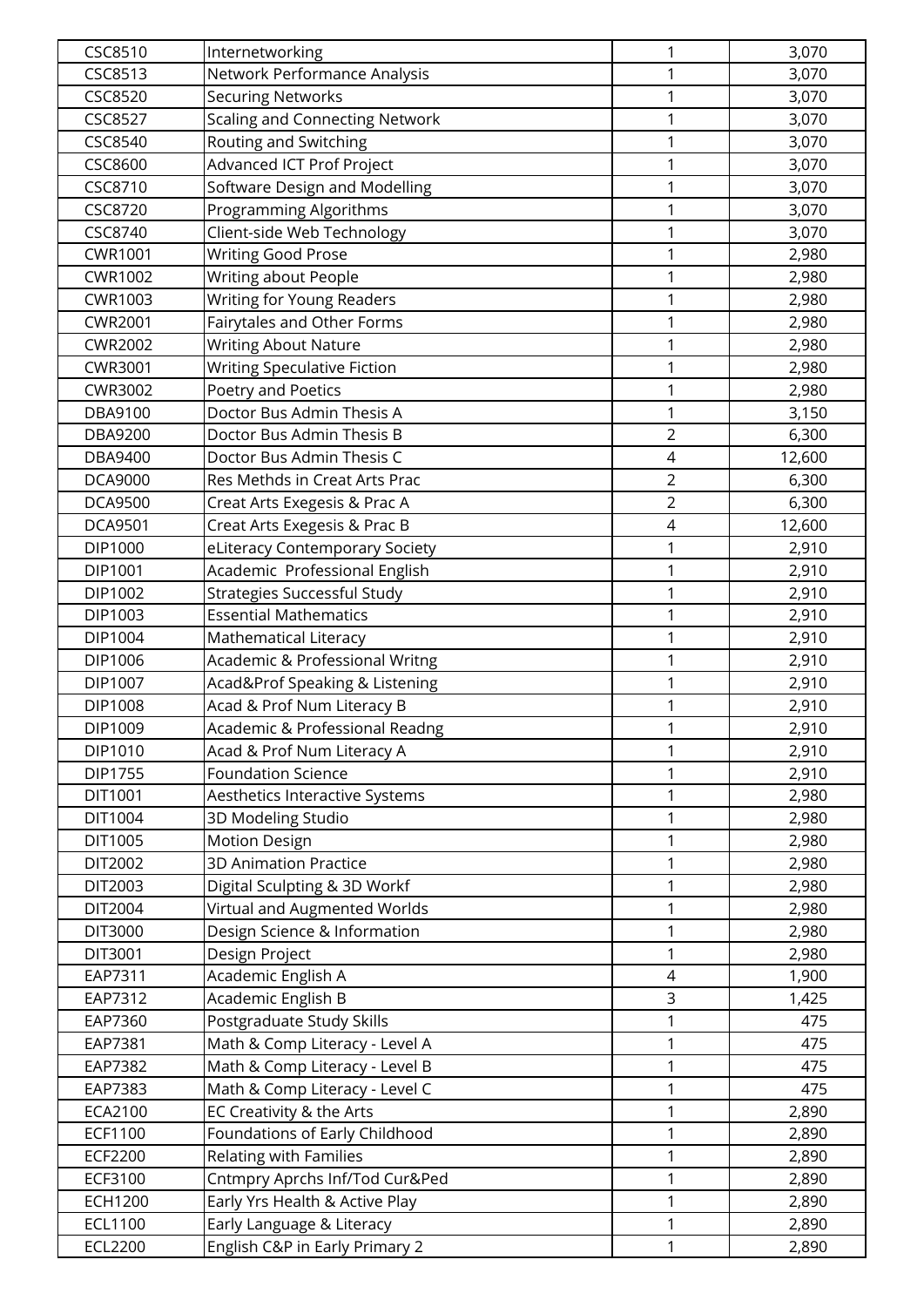| ECL3100        | <b>Intercultural Communication</b>        | 1            | 2,890 |
|----------------|-------------------------------------------|--------------|-------|
| <b>ECM1100</b> | <b>Early Mathematical Thinking</b>        | 1            | 2,890 |
| ECO1000        | Economics                                 | $\mathbf{1}$ | 2,900 |
| ECO2000        | The Macro-economy and Business            | $\mathbf{1}$ | 2,900 |
| ECO2001        | <b>Business Economics</b>                 | 1            | 2,900 |
| ECO2100        | <b>Aviation Economics</b>                 | 1            | 2,900 |
| ECO3002        | Economic Policy Analysis                  | 1            | 2,900 |
| ECO3010        | Internat'l Economics & Trade              | 1            | 2,900 |
| ECO3020        | <b>Behavioural Economics</b>              | $\mathbf{1}$ | 2,900 |
| ECO3030        | Sustainable Economies                     | $\mathbf 1$  | 2,900 |
| ECO3033        | Law and Economics                         | 1            | 2,900 |
| ECO5000        | <b>Economics for Managers</b>             | 1            | 3,400 |
| ECO8011        | Global Issues in Sustainablty             | 1            | 3,400 |
| ECO8012        | Methods for Sustainable Dev               | 1            | 3,400 |
| ECO8060        | Business in Internat'l Economy            | $\mathbf 1$  | 3,400 |
| ECP2200        | Childhood Resilience&Wellbeing            | $\mathbf 1$  | 2,890 |
| ECP3200        | Early Scientific Think&Inquiry            | 1            | 2,890 |
| EDC1000        | Introduction to the Profession            | 1            | 2,890 |
| EDC1001        | Learner Development                       | 1            | 2,890 |
| EDC1300        | The Collaborative Educator                | 1            | 2,890 |
| EDC1400        | Think & Act Like A Teacher 2              | 1            | 2,890 |
| EDC2100        | Supportive Learn Environments             | $\mathbf{1}$ | 2,890 |
| EDC2200        | <b>First Nations Education</b>            | 1            | 2,890 |
| EDC2300        | Assessmnt Practices for Scndry            | 1            | 2,890 |
| EDC2400        | Edctng Lrnrs W/Sp Need X Cntxt            | 1            | 2,890 |
| <b>EDC4000</b> | Preparing for the Profession              | 1            | 2,890 |
| EDE2010        | Play                                      | 1            | 2,890 |
| EDE2201        | Contexts for Learn&Development            | $\mathbf{1}$ | 2,890 |
| EDE3009        | Leadership & Professional Prac            | 1            | 2,890 |
| EDE3103        | Prspctvs of Ey Crclm Play&Pedy            | 1            | 2,890 |
| EDH1450        | <b>HPE Discipline Studies 1</b>           | $\mathbf{1}$ | 2,890 |
| EDH2151        | <b>Practical Studies in Movement</b>      | 1            | 2,890 |
| EDH2152        | <b>Health and Wellbeing</b>               | 1            | 2,890 |
| EDH2253        | Scientific Bases of Movement 1            | 1            | 2,890 |
| EDH3150        | Physical Activity in Society              | 1            | 2,890 |
| EDH3154        | <b>HPE Discipline Studies 2</b>           | 1            | 2,890 |
| EDH3155        | Scientific Bases of Movement 2            | 1            | 2,890 |
| EDH3256        | Sports Admin, Coach&Officiate             | 1            | 2,890 |
| EDH3257        | <b>HPE Curriculum Studies 3</b>           | 1            | 2,890 |
| EDH3258        | Humans in Movement                        | 1            | 2,890 |
| EDM5000        | Intro to Curriculum & Pedagogy            | 1            | 2,820 |
| EDM5001        | <b>Understand Learners &amp; Learning</b> | 1            | 2,820 |
| EDM5002        | <b>Diversity Educational Contexts</b>     | 1            | 2,820 |
| EDM5003        | Science Curriculm & Pedag Stud            | 1            | 2,820 |
| EDM5004        | Curriclm & Pedgy Jnr Secndry              | 1            | 2,820 |
| EDM5005        | Maths Curriclm & Pedag Stud 1             | 1            | 2,820 |
| EDM5006        | Signature Pedagogies                      | $\mathbf{1}$ | 2,820 |
| EDM5007        | <b>Cultivating Support Learn Env</b>      | $\mathbf{1}$ | 2,820 |
| EDM5010        | Literacy Learn Early Years                | 1            | 2,820 |
| EDM5014        | Planning for Learning: CPP                | 1            | 2,820 |
| EDM5016        | Early Years Data & Assessment             | 1            | 2,820 |
| EDM5100        | HPE Wellbeing Curr Ped Stud 1             | 1            | 2,820 |
| EDM8000        | Assessment for Learning                   | 1            | 2,820 |
| EDM8001        | STEM C & P                                | 1            | 2,820 |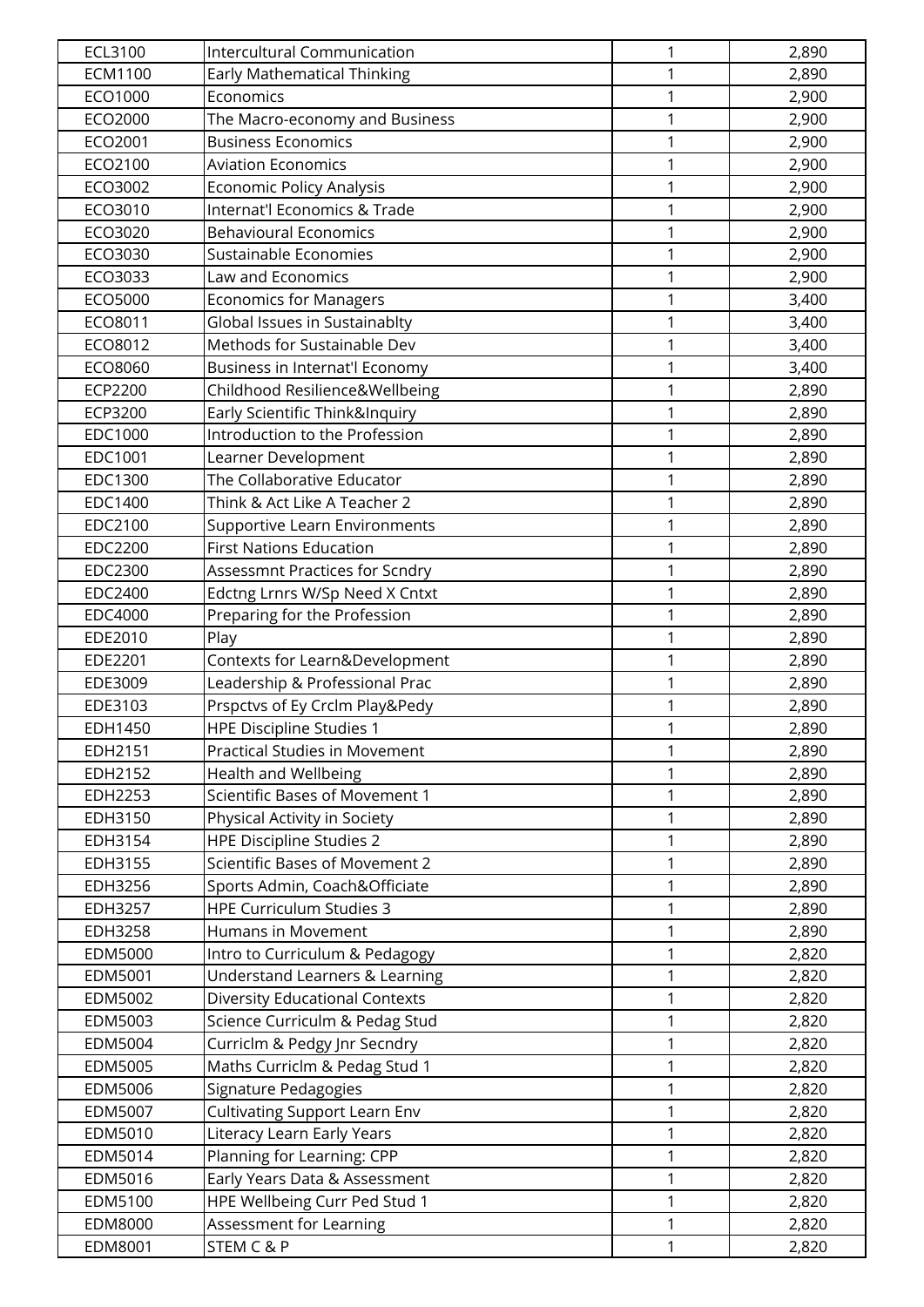| EDM8003        | HPE C&P                               | 1              | 2,820  |
|----------------|---------------------------------------|----------------|--------|
| EDM8004        | Teacher Identity                      | 1              | 2,820  |
| EDM8005        | Maths Curriclm & Pedag Stud 2         | $\mathbf{1}$   | 2,820  |
| EDM8006        | Curr Ped Stud 2: Art & Tech           | $\mathbf{1}$   | 2,820  |
| EDM8007        | Literacies Learn Diverse Cont         | $\mathbf 1$    | 2,820  |
| <b>EDM8008</b> | Inquiring through Humanities          | 1              | 2,820  |
| EDM8009        | Humanities & Arts C&P                 | 1              | 2,820  |
| EDM8010        | Curriclm & Pedgy Snr Secndry          | 1              | 2,820  |
| EDM8011        | Multiple Pathways Sec Schools         | $\mathbf{1}$   | 2,820  |
| EDM8012        | <b>Investigating TPACK</b>            | $\mathbf{1}$   | 2,820  |
| EDM8013        | Litrcy & Numrcy Acrss Curriclm        | 1              | 2,820  |
| EDM8014        | English Lit & Special Ed Needs        | $\mathbf{1}$   | 2,820  |
| EDM8017        | Relating & Inquiring Infant Ed        | 1              | 2,820  |
| EDM8018        | Leading in Early Childhood            | 1              | 2,820  |
| EDM8020        | Arts & Technology through Play        | $\mathbf{1}$   | 2,820  |
| EDM8100        | Evidence of Lrng in Teaching          | $\mathbf{1}$   | 2,820  |
| EDO3500        | Alt Professional Experience           | $\mathbf 0$    | 0      |
| EDO3501        | Negotiated Pro Experience             | $\mathbf 1$    | 2,890  |
| EDO3505        | Negotiated Academic Project           | 1              | 2,890  |
| EDP2111        | The Roles of the Teacher 1            | 1              | 2,890  |
| EDP2222        | The Roles of the Teacher 2            | $\mathbf 1$    | 2,890  |
| EDP4200        | The Reflective Practitioner           | $\mathbf 1$    | 2,890  |
| EDR8005        | Discourse Analysis                    | $\mathbf{1}$   | 2,820  |
| EDR8061        | Master of Education Project           | $\overline{2}$ | 5,640  |
| EDR8801        | <b>Foundations Res Educ</b>           | 1              | 2,820  |
| EDR8802        | Research Methods for Education        | 1              | 2,820  |
| EDR8900        | Doctoral Proposal Plan                | $\overline{2}$ | 5,640  |
| EDR9000        | Doctor of Education Thesis A          | $\overline{2}$ | 6,300  |
| EDR9001        | Doctor of Education Thesis B          | $\overline{4}$ | 12,600 |
| EDR9002        | <b>Education Research</b>             | $\overline{2}$ | 6,300  |
| EDS2401        | Inr Secondary Crclm & Pedagogy        | $\mathbf{1}$   | 2,890  |
| EDS4250        | Literacies Across Curriculum          | 1              | 2,890  |
| EDS4402        | Secondary Math Curriculum & Pd        | 1              | 2,890  |
| EDS4403        | Secondary Science Curriculum a        | $\mathbf{1}$   | 2,890  |
| EDS4404        | Secondary History Curriculum          | $\mathbf{1}$   | 2,890  |
| EDS4405        | Secondary Business Curriculum         | $\mathbf{1}$   | 2,890  |
| EDS4406        | Secondary Computing Curriculum        | 1              | 2,890  |
| EDS4407        | Secondary Arts Curriculum & Pd        | 1              | 2,890  |
| EDS4408        | Secondary Humanity Curriculum         | 1              | 2,890  |
| EDS4410        | Secondary Eng Curriculum & Ped        | $\mathbf 1$    | 2,890  |
| EDS4411        | Secondry Languages Crclm&Pedgy        | 1              | 2,890  |
| EDU3325        | <b>Understand Child Abuse Neglect</b> | 1              | 2,890  |
| EDU3335        | Manag Emotional Behav Problems        | 1              | 2,890  |
| EDU4100        | Evidence for Teacher Impact           | $\mathbf{1}$   | 2,890  |
| EDU5321        | Educ Students with Spec Needs         | 1              | 2,820  |
| EDU5324        | Trauma, Behaviour and Learning        | 1              | 2,820  |
| <b>EDU5325</b> | Child Abuse & Neglect I, P & P        | $\mathbf{1}$   | 2,820  |
| <b>EDU5335</b> | Emotional & Behav Problems Chd        | $\mathbf{1}$   | 2,820  |
| EDU5702        | Explore Learn & Teach High Edu        | $\mathbf{1}$   | 2,820  |
| EDU5760        | Professional Study                    | $\mathbf{1}$   | 2,820  |
| EDU8114        | Online Pedagogy in Practice           | 1              | 2,820  |
| EDU8131        | Foundations of STEM Education         | 1              | 2,820  |
| EDU8132        | Digital Technologies & STEM           | $\mathbf{1}$   | 2,820  |
| EDU8231        | <b>STEM Pedagogies</b>                | 1              | 2,820  |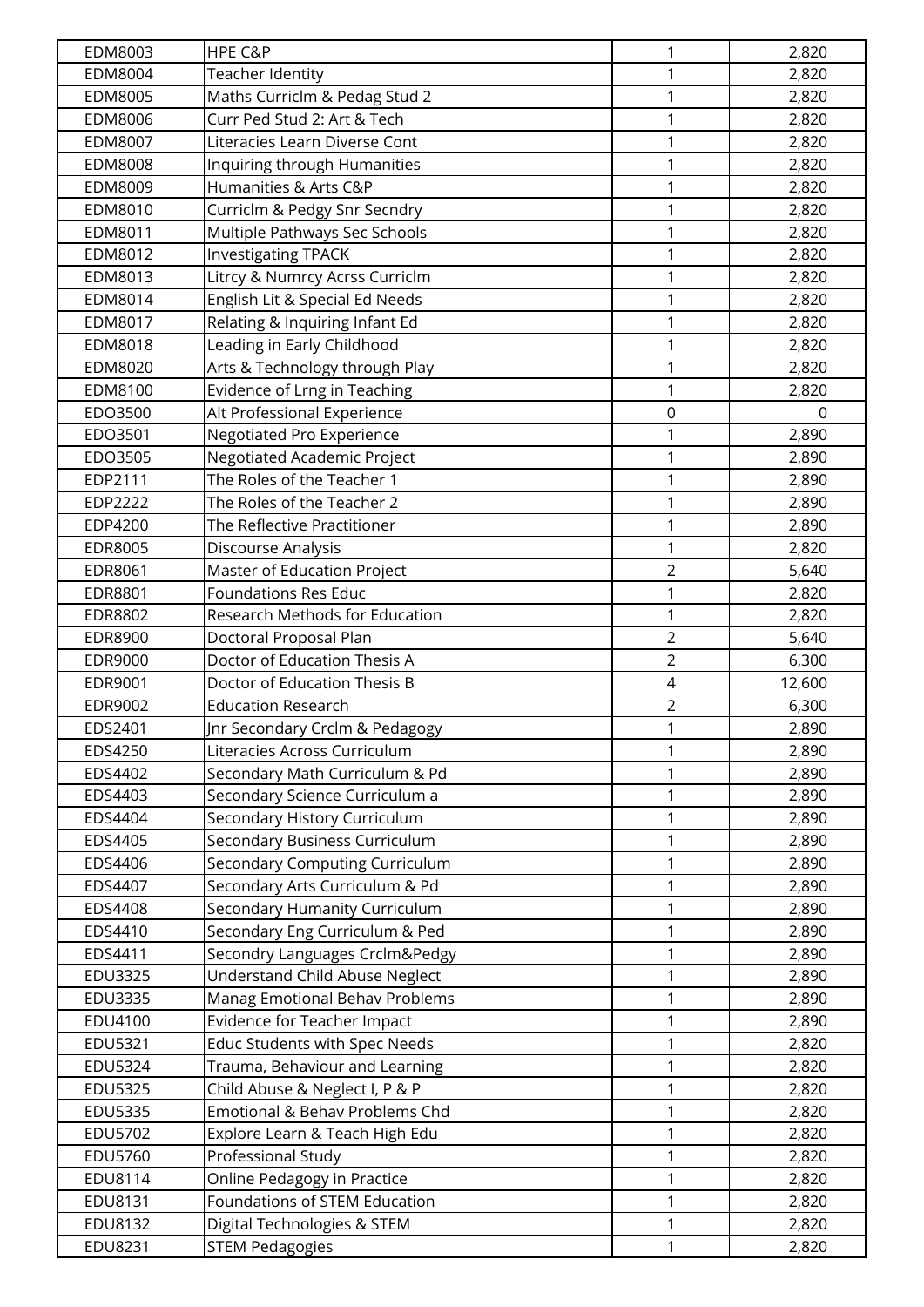| EDU8317            | Individual Assessment & Test'g                                      | 1                | 2,820          |
|--------------------|---------------------------------------------------------------------|------------------|----------------|
| EDU8320            | Rights & Resp of School Leader                                      | 1                | 2,820          |
| <b>EDU8324</b>     | Learning Difficulties: Reading                                      | 1                | 2,820          |
| <b>EDU8326</b>     | Learning Difficulties: Maths                                        | $\mathbf{1}$     | 2,820          |
| <b>EDU8328</b>     | Consultation & Communica'n T&P                                      | 1                | 2,820          |
| EDU8331            | Career Develop in Edu Settings                                      | 1                | 2,820          |
| <b>EDU8332</b>     | Intro to Counsel in Edu Contex                                      | 1                | 2,820          |
| EDU8333            | Adv Counselling in Ed Contexts                                      | $\mathbf{1}$     | 2,820          |
| EDU8336            | Guid & Coun Prof Exp                                                | $\mathbf{1}$     | 2,820          |
| <b>EDU8338</b>     | Autism                                                              | $\mathbf{1}$     | 2,820          |
| EDU8400            | Mentor & Coach                                                      | 1                | 2,820          |
| <b>EDU8507</b>     | Coun in Educ Cont: Thry & Prac                                      | 1                | 2,820          |
| <b>EDU8509</b>     | Postve Behavr Suprt Schl Cntxt                                      | 1                | 2,820          |
| EDU8510            | <b>Bldg Pedagog Ldrshp Cpcty</b>                                    | $\mathbf{1}$     | 2,820          |
| EDU8601            | Adv Studies in Prof Practice                                        | $\overline{2}$   | 5,640          |
| EDU8602            | Adv Studies in Specialisation                                       | $\overline{2}$   | 5,640          |
| <b>EDU8606</b>     | Lifelong Career Development                                         | 1                | 2,820          |
| EDU8702            | Scholarship in Higher Educatio                                      | 1                | 2,820          |
| EDU8706            | Differentiation                                                     | 1                | 2,820          |
| <b>EDU8707</b>     | <b>Wellbeing in Educational</b>                                     | $\mathbf{1}$     | 2,820          |
| <b>EDU8720</b>     | Leading Educ Organisations                                          | $\mathbf 1$      | 2,820          |
| EDU8721            | Prof Learning Edu Organisation                                      | $\mathbf 1$      | 2,820          |
| <b>EDU8722</b>     | Organisational Change                                               | 1                | 2,820          |
| EDU8821            | Prof Prac in Special/Incl Educ                                      | 1                | 2,820          |
| EDV3500            | Competency Base Train & Assess                                      | 1                | 2,890          |
| EDV3551            | Vocational & Workplace Liter's                                      | $\mathbf{1}$     | 2,890          |
| EDX1000            | Early Reading Instruction                                           | $\mathbf{1}$     | 2,890          |
| EDX1250            | Arts Curriculum and Pedagogy 1                                      | 1                | 2,890          |
| EDX1270            | Lower Primary English C & P                                         | $\mathbf{1}$     | 2,890          |
| EDX1450            | <b>HPE Curriculum Studies 1</b>                                     | 1                | 2,890          |
| EDX2170            | English Middle Primary                                              | 1                | 2,890          |
| EDX2190            | <b>Humanities and Social Sciences</b>                               | 1                | 2,890          |
| EDX2260            | Teaching Science Early Primary                                      | 1                | 2,890          |
| EDX3160            | Teaching Science & Design Tech                                      | $\mathbf 1$      | 2,890          |
| EDX3270            | English Upper Primary                                               | 1                | 2,890          |
| EDX3280            | Mathematics Mid&Upper Primary                                       | $\mathbf{1}$     | 2,890          |
| EDX4150            | Transtns in Post-Cmpulsry Educ                                      | 1                | 2,890          |
| EHI3005            | Learning Intervention Numeracy                                      | 1                | 2,890          |
| EHM1200            | Mathematics in Early Primary                                        | $\mathbf 1$      | 2,890          |
| EHT4100            | Digital Technologies                                                | $\mathbf{1}$     | 2,890          |
| ELE1301            | <b>Computer Engineering</b>                                         | $\mathbf 1$      | 3,660          |
| ELE1502            | <b>Electronic Circuits</b>                                          | $\mathbf{1}$     | 3,660          |
| ELE1801            | <b>Electrical Technology</b>                                        | 1                | 3,660          |
| ELE1911            | Electrical & Electronic Prac A                                      | $\boldsymbol{0}$ | 0              |
| ELE2101            | Control and Instrumentation                                         | 1                | 3,660          |
| ELE2103            | Linear Systems and Control                                          | 1                | 3,660          |
| ELE2303            | <b>Embedded Systems Design</b>                                      | 1                | 3,660          |
| ELE2501            | Electronic W/Shop & Production                                      | $\mathbf 1$      | 3,660          |
| ELE2503            | Electronic Systems                                                  | 1                | 3,660          |
| ELE2504            | <b>Electronic Design and Analysis</b>                               | 1                | 3,660          |
| ELE2601            | <b>Telecommunications Principles</b>                                | 1                | 3,660          |
| ELE2702<br>ELE2704 | Elect'l Measurement & Analysis<br><b>Electricity Supply Systems</b> | 1<br>$\mathbf 1$ | 3,660<br>3,660 |
| ELE2912            | Electrical & Electronic Prac B                                      | $\mathbf 0$      | $\mathbf 0$    |
|                    |                                                                     |                  |                |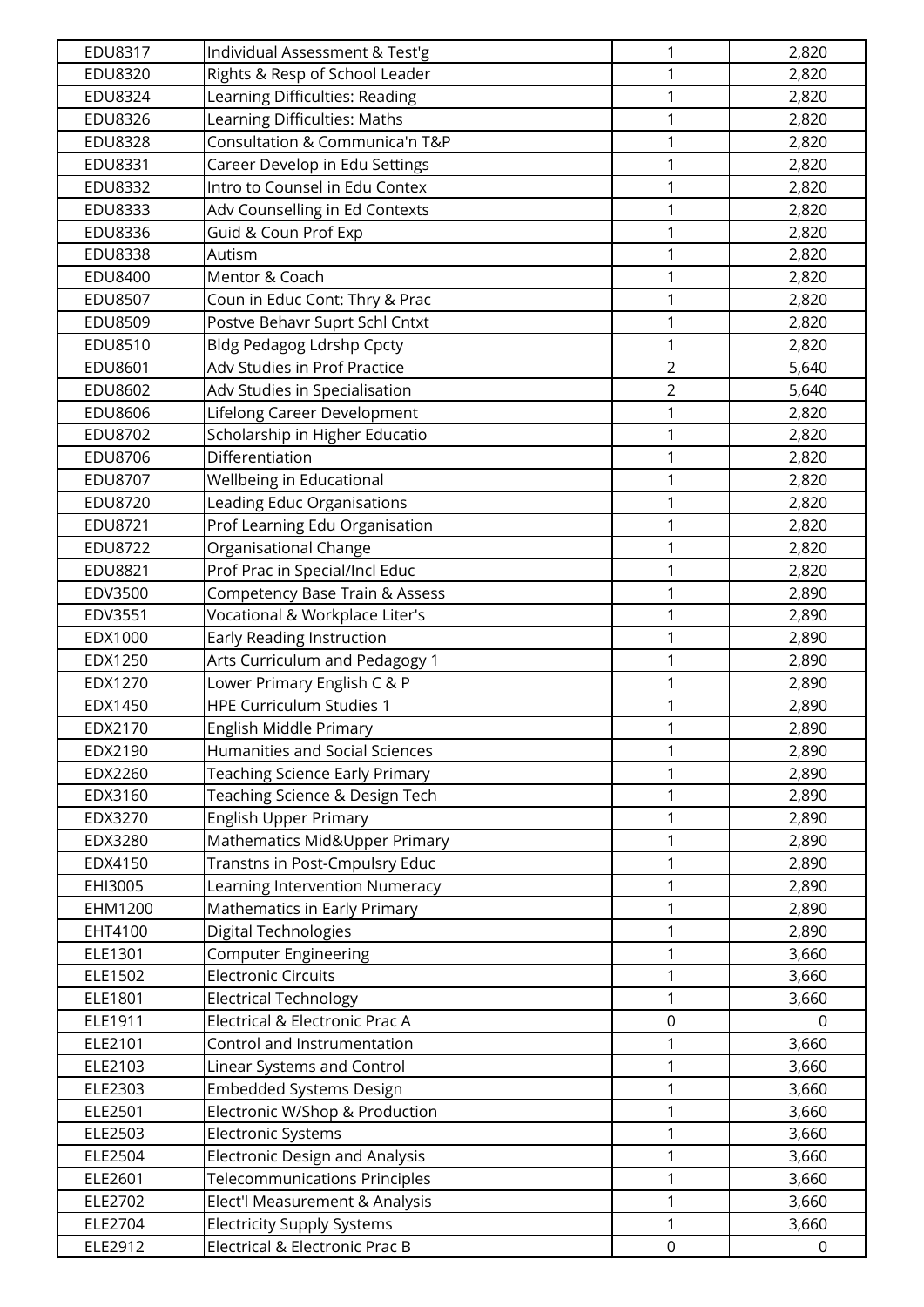| ELE2913        | Electrical & Electronic Prac C            | 0                | $\mathbf 0$    |
|----------------|-------------------------------------------|------------------|----------------|
| ELE3105        | <b>Computer Controlled Systems</b>        | 1                | 3,660          |
| ELE3107        | <b>Signal Processing</b>                  | 1                | 3,660          |
| ELE3305        | Computer Sys & Com'n Protocols            | 1                | 3,660          |
| ELE3307        | Real Time Systems                         | 1                | 3,660          |
| ELE3506        | <b>Electronic Measurement</b>             | 1                | 3,660          |
| ELE3803        | <b>Electrical Plant</b>                   | 1                | 3,660          |
| ELE3804        | Power Systems Protection                  | 1                | 3,660          |
| ELE3805        | Power Elec Princ & Application            | 1                | 3,660          |
| ELE3807        | Power Systems Analysis                    | 1                | 3,660          |
| ELE3914        | Electrical & Electronic Prac D            | $\mathbf 0$      | $\Omega$       |
| ELE3915        | Electrical & Electronic Prac E            | $\boldsymbol{0}$ | $\mathbf 0$    |
| ELE4506        | <b>Industrial Process Automation</b>      | 1                | 3,660          |
| ELE4605        | <b>Fields and Waves</b>                   | 1                | 3,660          |
| ELE4606        | <b>Communication Systems</b>              | 1                | 3,660          |
| ELE4607        | Advanced Digital Communication            | 1                | 3,660          |
| ELE5001        | <b>Industrial Communications Prot</b>     | 1                | 3,550          |
| EMP2020        | <b>Career Success</b>                     | 1                | 2,900          |
| EMP2030        | Employability & Prof Skills               | 1                | 2,900          |
| <b>ENG1002</b> | Intro Eng & Built Envir Appls             | 1                | 3,660          |
| <b>ENG1003</b> | Problem Solving in Eng&BltEnv             | 1                | 3,660          |
| <b>ENG1004</b> | Eng Problem Solving Principles            | 1                | 3,660          |
| <b>ENG1100</b> | Intro to Engineering Design               | 1                | 3,660          |
| <b>ENG1901</b> | <b>Engineering Practice 1</b>             | $\mathsf 0$      | $\Omega$       |
| <b>ENG2002</b> | Techn Sustainability & Society            | 1                | 3,660          |
| <b>ENG2111</b> | Eng Assoc Deg Design Project              | 1                | 3,660          |
| <b>ENG2909</b> | Work Experience - Associate               | $\mathbf 0$      | 0              |
| <b>ENG3003</b> | <b>Engineering Management</b>             | 1                | 3,660          |
| <b>ENG3104</b> | <b>Engineering Simulations &amp; Comp</b> | 1                | 3,660          |
| <b>ENG3111</b> | Technology Design Project                 | 1                | 3,660          |
| <b>ENG3300</b> | Industry Experience Eval Port             | 1                | 3,660          |
| <b>ENG3902</b> | Professional Practice 1                   | $\boldsymbol{0}$ | 0              |
| <b>ENG3909</b> | Work Experience - Technologist            | $\mathbf 0$      | $\overline{0}$ |
| <b>ENG4004</b> | Engineering Proj & Op Managm't            | 1                | 3,660          |
| <b>ENG4110</b> | Enginee'g Research Methodology            | 1                | 3,660          |
| <b>ENG4111</b> | Research Project Part 1                   | 1                | 3,660          |
| <b>ENG4112</b> | Research Project Part 2                   | 1                | 3,660          |
| <b>ENG4903</b> | Professional Practice 2                   | $\mathbf 0$      | $\Omega$       |
| <b>ENG4909</b> | Work Experience - Professional            | 0                | 0              |
| <b>ENG5001</b> | Professional Skill Engineering            | 1                | 3,550          |
| <b>ENG8001</b> | <b>Engineering Research Methods</b>       | 1                | 3,550          |
| <b>ENG8101</b> | Technological Impact & M'ment             | 1                | 3,550          |
| <b>ENG8103</b> | Management Technological Risk             | 1                | 3,550          |
| <b>ENG8104</b> | Asset Managem't Eng Environm't            | 1                | 3,550          |
| <b>ENG8111</b> | Project Requirement Management            | 1                | 3,550          |
| <b>ENG8180</b> | <b>Advanced Engineering Studies</b>       | 1                | 3,550          |
| <b>ENG8205</b> | <b>Project Management Practice</b>        | 1                | 3,550          |
| <b>ENG8207</b> | <b>Innovation Management</b>              | 1                | 3,550          |
| <b>ENG8208</b> | Adv Engineering Project Manage            | 1                | 3,550          |
| <b>ENG8300</b> | Self-Assessment Portfolio                 | 1                | 3,550          |
| <b>ENG8308</b> | <b>Industry Project</b>                   | $\overline{2}$   | 7,100          |
| <b>ENG8311</b> | Workplace Portfolio                       | $\overline{2}$   | 7,100          |
| <b>ENG8411</b> | Masters Eng Resch Proj A                  | 1                | 3,550          |
| <b>ENG8412</b> | Masters Eng Resch Proj B                  | $\overline{2}$   | 7,100          |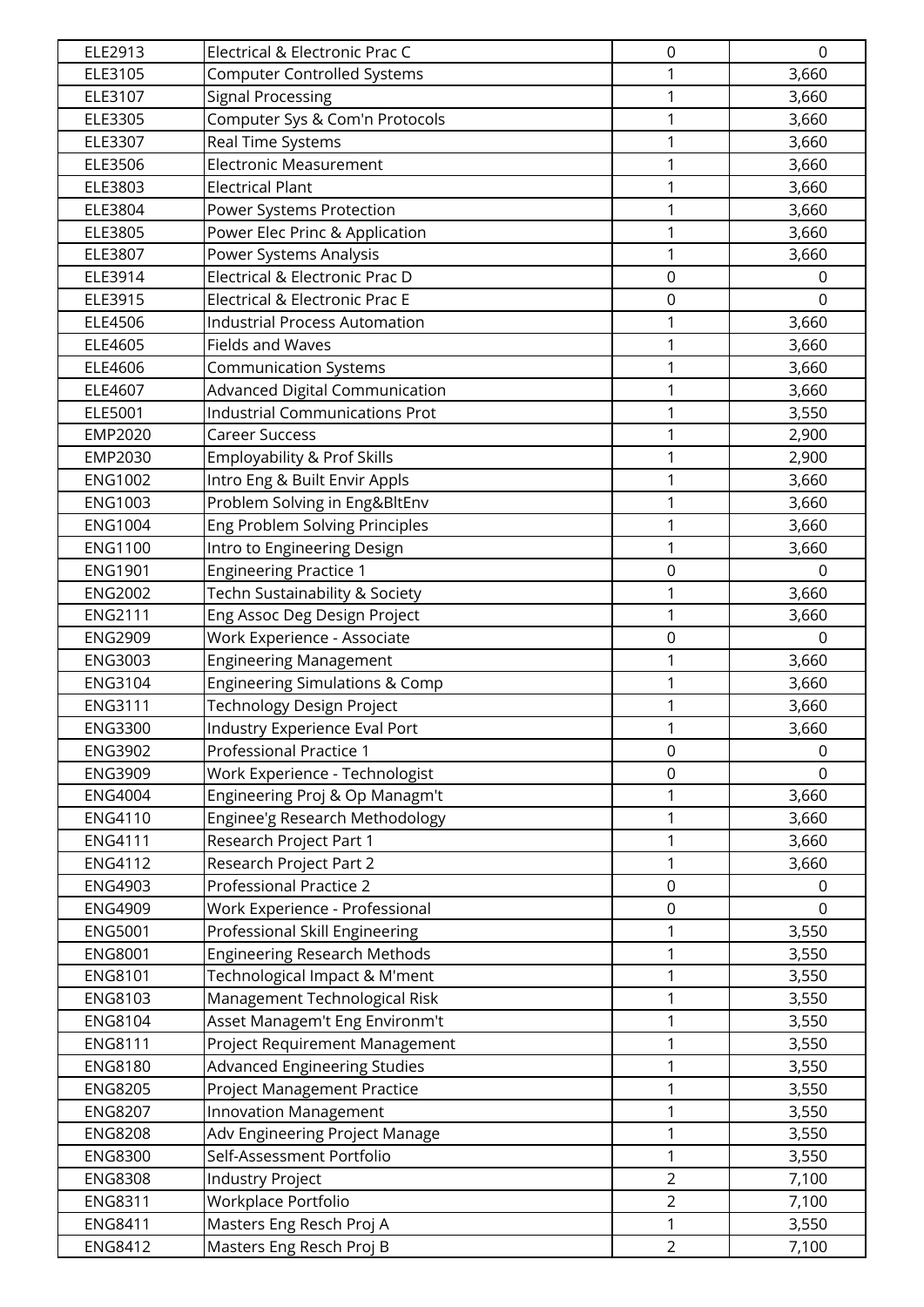| <b>ENG8414</b> | Mastrs Eng Rsch Proj D                | $\overline{4}$   | 14,200   |
|----------------|---------------------------------------|------------------|----------|
| <b>ENG9011</b> | <b>Engineering Research Project A</b> | 1                | 3,830    |
| <b>ENG9021</b> | <b>Engineering Research Project B</b> | $\overline{2}$   | 7,660    |
| <b>ENG9041</b> | Engineering Research Project D        | $\sqrt{4}$       | 15,320   |
| <b>ENL1000</b> | <b>Introduction to Literature</b>     | 1                | 2,960    |
| <b>ENL1001</b> | <b>Australian Stories</b>             | 1                | 2,960    |
| <b>ENL2004</b> | Gothic Stories: Terror over Ti        | 1                | 2,960    |
| <b>ENL2005</b> | Shakespeare & Early Modern Lit        | $\mathbf 1$      | 2,960    |
| <b>ENL2006</b> | Literature&AdolescenceWriteChd        | $\mathbf 1$      | 2,960    |
| <b>ENL2007</b> | Speculative Fictions/Sci Fi           | 1                | 2,960    |
| <b>ENL3000</b> | Modernism                             | 1                | 2,960    |
| <b>ENL3004</b> | Literary Canon: How Read Books        | 1                | 2,960    |
| <b>ENL3007</b> | Law and Literature                    | 1                | 2,960    |
| <b>ENL3008</b> | Screen'g Literature Text Adapt        | $\mathbf 1$      | 2,960    |
| <b>ENL8015</b> | Early Modern Pages and Stages         | $\overline{2}$   | 5,920    |
| <b>ENM1500</b> | <b>Introductory Engineering Mathe</b> | 1                | 3,080    |
| ENM1600        | <b>Engineering Mathematics</b>        | 1                | 3,080    |
| <b>ENM2600</b> | <b>Advanced Engineering Maths</b>     | 1                | 3,080    |
| <b>ENS7801</b> | Elementary English (10 week)          | $\overline{2}$   | N/A      |
| <b>ENS7802</b> | Pre-Intermediate English(10wk)        | $\overline{2}$   | N/A      |
| ENS7803        | Intermediate English (10 week)        | $\overline{2}$   | N/A      |
| ENV2103        | <b>Hydraulics I</b>                   | $\mathbf 1$      | 3,660    |
| ENV2105        | Appld Chemistry & Microbiology        | 1                | 3,660    |
| <b>ENV2201</b> | <b>Land Studies</b>                   | $\mathbf{1}$     | 3,660    |
| <b>ENV2902</b> | <b>Hydraulics Practice</b>            | $\boldsymbol{0}$ | 0        |
| ENV3103        | <b>Environmental Pollution</b>        | 1                | 3,660    |
| ENV3104        | <b>Hydraulics II</b>                  | $\mathbf 1$      | 3,660    |
| ENV3105        | Hydrology                             | 1                | 3,660    |
| <b>ENV3904</b> | <b>Environmental Eng Practice</b>     | $\mathbf 0$      | $\Omega$ |
| ENV4106        | <b>Irrigation Science</b>             | 1                | 3,660    |
| ENV4107        | <b>Water Resources Engineering</b>    | 1                | 3,660    |
| <b>ENV4203</b> | <b>Public Health Engineering</b>      | 1                | 3,660    |
| <b>ENV4204</b> | <b>Environmental Technology</b>       | 1                | 3,660    |
| <b>ENV4205</b> | Water and Wastewater Treatment        | 1                | 3,660    |
| EPA3200        | Arts Curriculum & Pedagogy 2          | 1                | 2,890    |
| EPF3100        | <b>Teach in Alternative Contexts</b>  | 1                | 2,890    |
| EPM4100        | Mathematics in Context                | 1                | 2,890    |
| EPP3100        | Professional Teacher 1                | 1                | 2,890    |
| EPP3200        | <b>Professional Teacher 2</b>         | 1                | 2,890    |
| EPS2002        | Responding Through the Arts           | $\mathbf{1}$     | 2,890    |
| EPS2004        | Movement and Health                   | 1                | 2,890    |
| EPS2005        | Linking Through Languages             | 1                | 2,890    |
| EPS2006        | <b>Investigating in Science</b>       | 1                | 2,890    |
| EPS2007        | Children's Literature&Language        | 1                | 2,890    |
| EPS2008        | Developing Mathematical Knowle        | 1                | 2,890    |
| EPS2009        | Integrating the Humanities            | 1                | 2,890    |
| ESB2100        | Positive Behaviour for Learng         | 1                | 2,890    |
| ESI3002        | Challenging Behav: Secondary          | 1                | 2,890    |
| ESI4100        | Promoting Inclusive Practices         | 1                | 2,890    |
| ESN4200        | Numeracy & Learning Analytics         | 1                | 2,890    |
| ESP1200        | The Beginning Teacher                 | 1                | 2,890    |
| ESP2200        | Snr Secondry Crclum & Pedagogy        | 1                | 2,890    |
| ESP3100        | Social&Emotional Wellbeing Sec        | 1                | 2,890    |
| EUS1001        | Language for Study 1                  | 1                | 3,650    |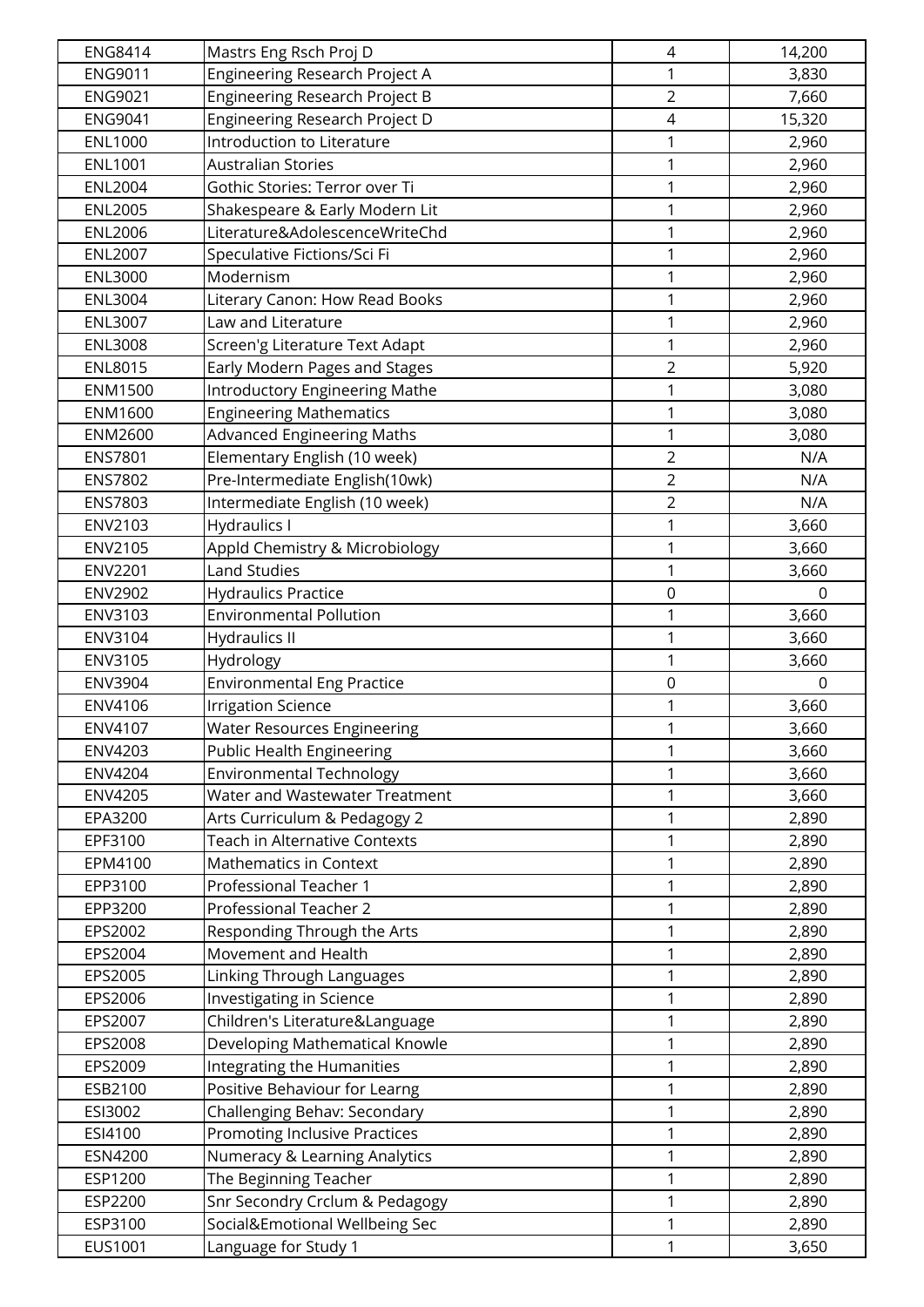| EUS1002        | Listen & Speak Fluently 1             | 1            | 3,650       |
|----------------|---------------------------------------|--------------|-------------|
| EUS1003        | Reading & Critical Thinking 1         | 1            | 3,650       |
| EUS1004        | Communicating Professionally 1        | $\mathbf{1}$ | 3,650       |
| EUS1005        | Language for Study 2                  | $\mathbf{1}$ | 3,650       |
| EUS1006        | Listen & Speak Fluently 2             | $\mathbf{1}$ | 3,650       |
| EUS1007        | Reading & Critical Thinking 2         | 1            | 3,650       |
| <b>EUS1008</b> | <b>Communicating Professionally 2</b> | 1            | 3,650       |
| <b>FIN1101</b> | <b>Introduction Corporate Finance</b> | $\mathbf{1}$ | 2,900       |
| FIN1103        | <b>Financial Markets</b>              | 1            | 2,900       |
| FIN2105        | Portfolio Management                  | $\mathbf 1$  | 2,900       |
| FIN2106        | Personal Financial Planning           | 1            | 2,900       |
| <b>FIN2108</b> | Credit Analysis & Lending Mgt         | 1            | 2,900       |
| <b>FIN2302</b> | <b>Financial Economics</b>            | 1            | 2,900       |
| FIN3101        | Finance Theory & Applications         | $\mathbf 1$  | 2,900       |
| FIN3106        | <b>International Finance</b>          | 1            | 2,900       |
| FIN3109        | Managing Financial Institution        | $\mathbf{1}$ | 2,900       |
| <b>FIN5003</b> | <b>Decision Support Tools</b>         | $\mathbf{1}$ | 3,400       |
| <b>FIN8201</b> | Corporate Finance                     | 1            | 3,400       |
| <b>FIN8202</b> | Financial Mkts & Instruments          | 1            | 3,400       |
| <b>FIN8203</b> | <b>Strategic Investments</b>          | 1            | 3,400       |
| FSP1001        | <b>Location Production 1</b>          | 1            | 2,980       |
| FSP1002        | <b>Location Production 2</b>          | $\mathbf 1$  | 2,980       |
| FSP1003        | Editing Lab 1                         | $\mathbf{1}$ | 2,980       |
| FSP1004        | Graphic Design & Digital Art          | $\mathbf{1}$ | 2,980       |
| FSP1005        | <b>Production Management</b>          | 1            | 2,980       |
| FSP1006        | Editing Lab 2                         | 1            | 2,980       |
| FSP2001        | Documentary and Reality TV            | $\mathbf 1$  | 2,980       |
| FSP2002        | <b>Short Film</b>                     | $\mathbf{1}$ | 2,980       |
| FSP2003        | Post Production and VFX               | 1            | 2,980       |
| FSP2004        | Scriptwriting                         | 1            | 2,980       |
| FSP2005        | Cinematic Language                    | 1            | 2,980       |
| FTR2001        | <b>Short Film Production</b>          | 1            | 2,980       |
| FTR2002        | Broadcast Radio & Audio Prod 1        | 1            | 2,980       |
| FTR2003        | <b>Television Studio Production</b>   | 1            | 2,980       |
| FTR2004        | <b>Advanced Editing</b>               | $\mathbf{1}$ | 2,980       |
| FTR2005        | 3D Modelling                          | 1            | 2,980       |
| FTR2006        | Documentary & Factual Entertain       | 1            | 2,980       |
| FTR2008        | Broadcast Radio and Audio Prod        | 1            | 2,980       |
| FTR2009        | Advanced Broadcast Television         | 1            | 2,980       |
| FTR2010        | Post Production & VFX                 | $\mathbf{1}$ | 2,980       |
| FTR2011        | <b>CG Animation</b>                   | 1            | 2,980       |
| FTR3000        | <b>Media Business</b>                 | $\mathbf{1}$ | 2,980       |
| FTR3002        | <b>Story and Style</b>                | 1            | 2,980       |
| FTR3004        | Major Broadcast Production            | 1            | 2,980       |
| FTR3007        | Authorship & Creativity               | 1            | 2,980       |
| FTR3021        | Major Film Production                 | 1            | 2,980       |
| GIS1401        | Geographic Data Presentation          | $\mathbf{1}$ | 3,660       |
| GIS1402        | Geographic Information Systems        | 1            | 3,660       |
| GIS3008        | Appn of GIS & Remote Sensing          | 1            | 3,660       |
| GIS3405        | Spatial Analysis and Modelling        | 1            | 3,660       |
| GIS3406        | Remote Sensing & Image Process        | 1            | 3,660       |
| GIS3407        | GIS Programming&Visualisation         | $\mathbf{1}$ | 3,660       |
| GIS4407        | Web Based Geographic Info Sys         | 1            | 3,660       |
| GPL2901        | <b>GIS and Planning Practice 1</b>    | $\mathsf 0$  | $\mathbf 0$ |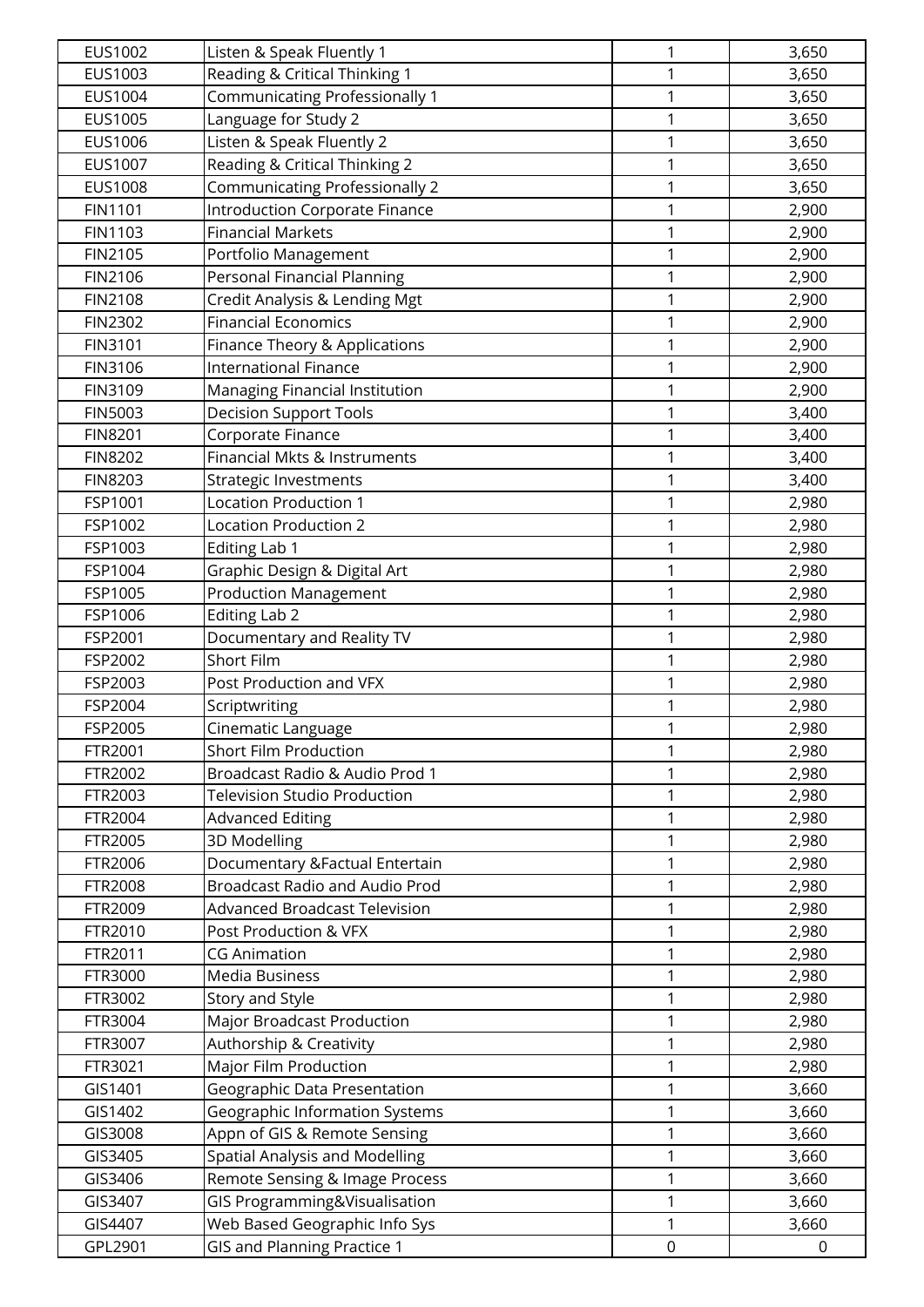| GPL3902                          | <b>GIS and Planning Practice 2</b>                                   | $\mathbf 0$    | $\mathbf 0$    |
|----------------------------------|----------------------------------------------------------------------|----------------|----------------|
| <b>HEA8001</b>                   | <b>Contexts of Practice</b>                                          | 1              | 3,070          |
| <b>HEA8101</b>                   | <b>Fndtns of Gerontology Practice</b>                                | $\mathbf 1$    | 3,070          |
| <b>HEA8102</b>                   | Perspectives of Healthy Ageing                                       | $\mathbf{1}$   | 3,070          |
| <b>HEA8104</b>                   | Alzheimer Dementia Cont Persp                                        | $\mathbf{1}$   | 3,070          |
| <b>HEA8105</b>                   | Perspectives on `End-of-Life'                                        | 1              | 3,070          |
| <b>HEA8201</b>                   | Intro to Clinical Education                                          | 1              | 3,070          |
| <b>HEA8202</b>                   | Innovative Learning Strategies                                       | $\mathbf 1$    | 3,070          |
| <b>HEA8302</b>                   | Culture Determinant of Health                                        | $\mathbf{1}$   | 3,070          |
| <b>HIS1000</b>                   | World History to 1500 CE                                             | $\mathbf{1}$   | 2,960          |
| HIS1001                          | <b>Australian Colonies</b>                                           | $\mathbf{1}$   | 2,960          |
| HIS1115                          | Legal History                                                        | 1              | 2,960          |
| HIS2000                          | Contemporary Australia                                               | 1              | 2,960          |
| HIS2103                          | Global History, 1500-1900                                            | $\mathbf{1}$   | 2,960          |
| HIS3002                          | The Twentieth Century                                                | $\mathbf{1}$   | 2,960          |
| HIS3005                          | Europe: History of an Idea                                           | $\mathbf{1}$   | 2,960          |
| HIS5115                          | <b>Advanced Legal History</b>                                        | $\mathbf{1}$   | 2,960          |
| HIS8001                          | War and Society (Masters)                                            | $\mathbf{1}$   | 2,960          |
| <b>HIS8005</b>                   | Women's European History Mast                                        | $\overline{2}$ | 5,920          |
| HMT1000                          | A History of Ideas                                                   | 1              | 2,960          |
| <b>HMT2000</b>                   | Ethical Issues and Human Right                                       | 1              | 2,960          |
| HMT3001                          | Independent Study Project A                                          | $\mathbf{1}$   | 2,960          |
| <b>HMT3002</b>                   | Independent Study Project B                                          | $\mathbf{1}$   | 2,960          |
| HMT4001                          | <b>Honours Dissertation A</b>                                        | $\overline{2}$ | 5,920          |
| HMT4002                          | <b>Honours Dissertation B</b>                                        | $\overline{2}$ | 5,920          |
| HMT4006                          | <b>Honours Theories and Debates</b>                                  | $\overline{2}$ | 5,920          |
| HMT4007                          | Becoming a Researcher                                                | $\overline{2}$ | 5,920          |
| <b>HSC8050</b>                   | Res Methods for Human Sciences                                       | $\mathbf{1}$   | 3,070          |
| <b>HSC8060</b>                   | Research Project Design                                              | $\mathbf{1}$   | 3,070          |
| <b>HSC8070</b>                   | Health Masters Project A                                             | 1              | 3,070          |
| <b>HSC8080</b>                   | Health Masters Project B                                             | 1              | 3,070          |
| <b>HSW1000</b>                   | Foun Human Services Discipline                                       | 1              | 3,030          |
| <b>HSW1110</b>                   | Mental Health and Wellbeing                                          | 1              | 3,030          |
| HSW1300                          | Intro Child Protection Prac                                          | $\mathbf{1}$   | 3,030          |
| HSW1400                          | <b>Working Families Human Service</b>                                | $\mathbf{1}$   | 3,030          |
| HSW2100                          | Advocacy, Allies &Peer Support                                       | $\mathbf{1}$   | 3,030          |
| HSW2120                          | Human Services Case Management                                       | 1              | 3,030          |
| HSW2200                          | <b>Disability Theory and Concepts</b>                                | 1              | 3,030          |
| HSW2211                          | <b>Youth Work Practice</b>                                           | 1              | 3,030          |
| <b>HSW2220</b>                   | Health&W'being Across Lifespan                                       | $\mathbf{1}$   | 3,030          |
| <b>HSW2299</b>                   | Professional Placement A                                             | $\mathbf{1}$   | 3,030          |
| HSW3220                          | Community Based Rehabilitation                                       | 1              | 3,030          |
| <b>HSW3399</b>                   | Professional Placement B                                             | $\mathbf{1}$   | 3,030          |
| HSW4100                          | Health: Project A                                                    | $\overline{2}$ | 6,060          |
| HSW4110                          | Leadership M'ment & Entrprnship                                      | 1              | 3,030          |
| HSW4200                          | Health: Project B                                                    | $\overline{2}$ | 6,060          |
| HSW8100                          | Governance & Quality in NDIS                                         | 1              | 3,070          |
| HSW8220                          | Promoting Community Access Inc                                       | 1              | 3,070          |
| <b>INR1000</b>                   | Intro International Relations                                        | $\mathbf{1}$   | 2,960          |
| <b>INR1002</b>                   | Soft Power & Cult'l Diplomacy                                        | 1              | 2,960          |
| <b>INR2000</b><br><b>INR2001</b> | Issues in a Globalizing World<br><b>Australian Foreign Relations</b> | 1<br>1         | 2,960          |
| <b>INR3003</b>                   | War & Terrorism Strategic Stud                                       | $\mathbf 1$    | 2,960<br>2,960 |
| <b>INR3005</b>                   | Migrnt Wrlds: Cont Hist Mig                                          | 1              | 2,960          |
|                                  |                                                                      |                |                |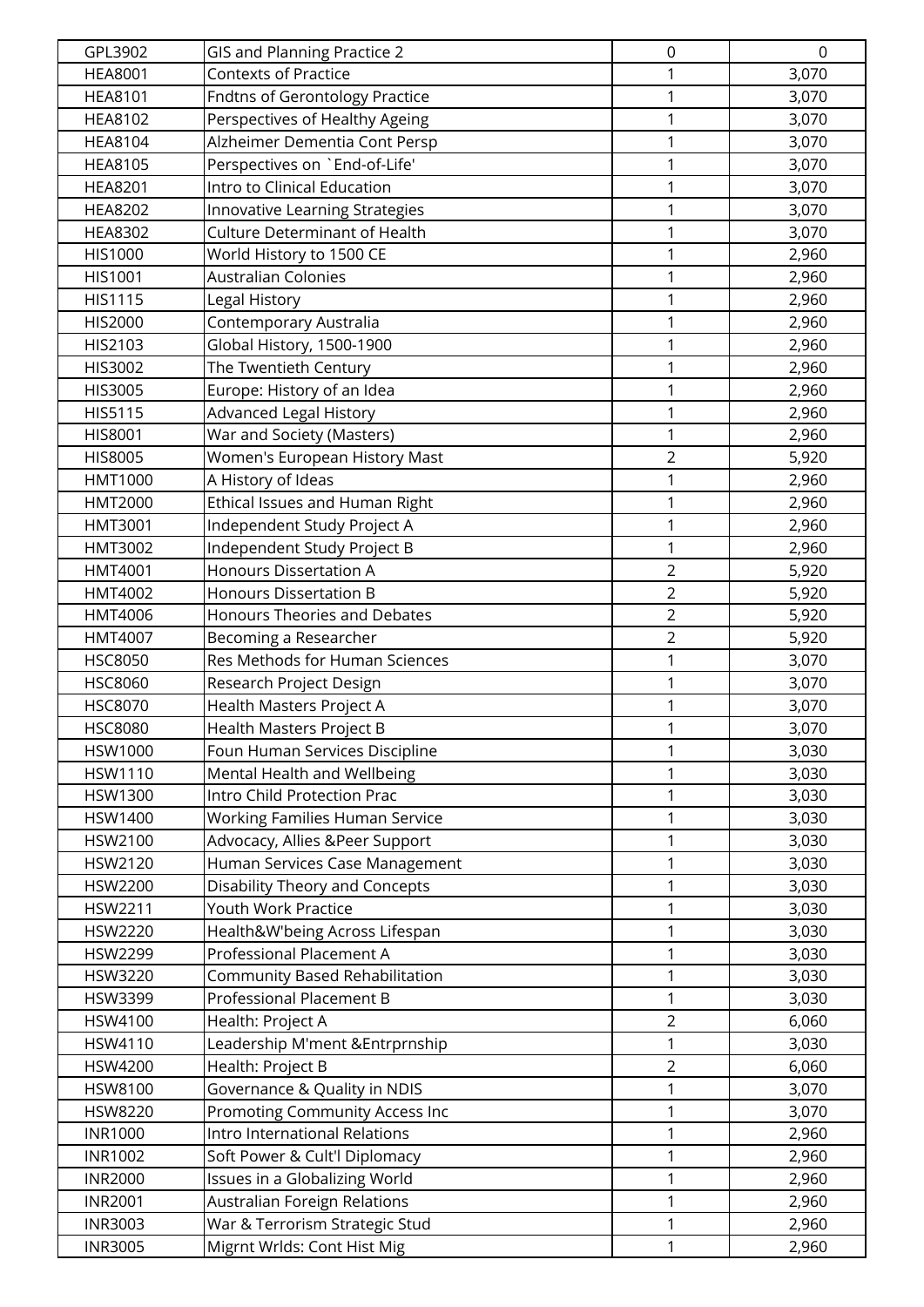| <b>INR3007</b> | <b>Global Environmental Politics</b>  | 1            | 2,960 |
|----------------|---------------------------------------|--------------|-------|
| <b>INR8010</b> | Int'l Relation Topic (Masters)        | 1            | 2,960 |
| <b>INR8011</b> | Australia & Asia Issue(Masters        | $\mathbf{1}$ | 2,960 |
| <b>IPP7005</b> | Walking the walk                      | 1            | 2,900 |
| <b>IPP7006</b> | Academic conventions                  | $\mathbf{1}$ | 2,900 |
| <b>IPP7007</b> | Explore the way your USQ jrny         | 1            | 2,900 |
| <b>ISE1000</b> | Introduction to ATSI Australia        | 1            | 2,960 |
| <b>ISE1001</b> | 1st Nations Lit & Writings            | $\mathbf 1$  | 2,960 |
| <b>ISE1002</b> | Cmprtve & Cntmpry Indig Cultre        | $\mathbf{1}$ | 2,960 |
| <b>ISE1003</b> | Cntxt of ATSI Art&Rpresntation        | 1            | 2,960 |
| <b>ISE2000</b> | <b>Reconciliation Policy-Practice</b> | 1            | 2,960 |
| <b>ISE2002</b> | Human Rights & Ideologies             | 1            | 2,960 |
| ISE2003        | Media Rep & First Ntns People         | 1            | 2,960 |
| <b>ISE3000</b> | Languge, Cltre, Country, Comunity     | $\mathbf{1}$ | 2,960 |
| ISE3001        | Perspectives on Knowledge             | $\mathbf{1}$ | 2,960 |
| <b>ITD1100</b> | <b>ITD Guidelines and Practices</b>   | 1            | 2,890 |
| ITD1210        | <b>Material Technologies 1</b>        | 1            | 2,890 |
| ITD3110        | <b>Emerging Technologies</b>          | 1            | 2,890 |
| ITD3120        | Design & Visual Communication         | 1            | 2,890 |
| <b>ITD3200</b> | <b>ITD Curriculum and Pedagogy</b>    | 1            | 2,890 |
| JRN1010        | Analysing News and Media              | 1            | 2,960 |
| JRN1020        | Intro Professional Journalism         | $\mathbf{1}$ | 2,960 |
| JRN1030        | Reporting the News                    | 1            | 2,960 |
| JRN2001        | Photojournlsm & Editral Desgn         | $\mathbf{1}$ | 2,960 |
| JRN2006        | Media Law and Ethics                  | 1            | 2,960 |
| JRN2007        | Audio and Visual Journalism           | 1            | 2,960 |
| JRN3001        | Online Journalism                     | $\mathbf{1}$ | 2,960 |
| JRN3003        | <b>Feature Writing</b>                | 1            | 2,960 |
| JRN8004        | <b>Specialised Reporting (Masters</b> | 1            | 2,960 |
| LAW1111        | Australian Legal System               | 1            | 3,000 |
| LAW1112        | Legal Writing and Research            | 1            | 3,000 |
| LAW1113        | <b>Contract and Torts A</b>           | 1            | 3,000 |
| LAW1121        | Criminal Law and Procedure            | 1            | 3,000 |
| LAW1122        | Dispute Management                    | $\mathbf{1}$ | 3,000 |
| LAW1123        | Contract B                            | 1            | 3,000 |
| LAW1124        | Torts B                               | 1            | 3,000 |
| LAW1500        | Intro Business & Company Law          | 1            | 3,000 |
| LAW2107        | Environmental Law                     | 1            | 3,000 |
| LAW2211        | Constitutional Law                    | 1            | 3,000 |
| LAW2212        | Equity                                | $\mathbf{1}$ | 3,000 |
| LAW2213        | Property and Trusts A                 | $\mathbf{1}$ | 3,000 |
| LAW2221        | Administrative Law                    | 1            | 3,000 |
| LAW2222        | Public International Law              | $\mathbf{1}$ | 3,000 |
| LAW2223        | Property and Trusts B                 | 1            | 3,000 |
| LAW2224        | Theories of Law                       | 1            | 3,000 |
| LAW2500        | <b>Commercial Property Law</b>        | 1            | 3,000 |
| LAW3110        | Insolvency & Restructuring Law        | 1            | 3,000 |
| LAW3130        | Revenue Law and Practice A            | 1            | 3,000 |
| LAW3131        | Revenue Law and Practice B            | $\mathbf{1}$ | 3,000 |
| LAW3311        | Company Law                           | 1            | 3,000 |
| LAW3312        | Lawyers' Ethics                       | 1            | 3,000 |
| LAW3321        | Evidence                              | 1            | 3,000 |
| LAW3322        | Civil Procedure                       | 1            | 3,000 |
| LAW3405        | Human Rights&Anti-Discrim Law         | 1            | 3,000 |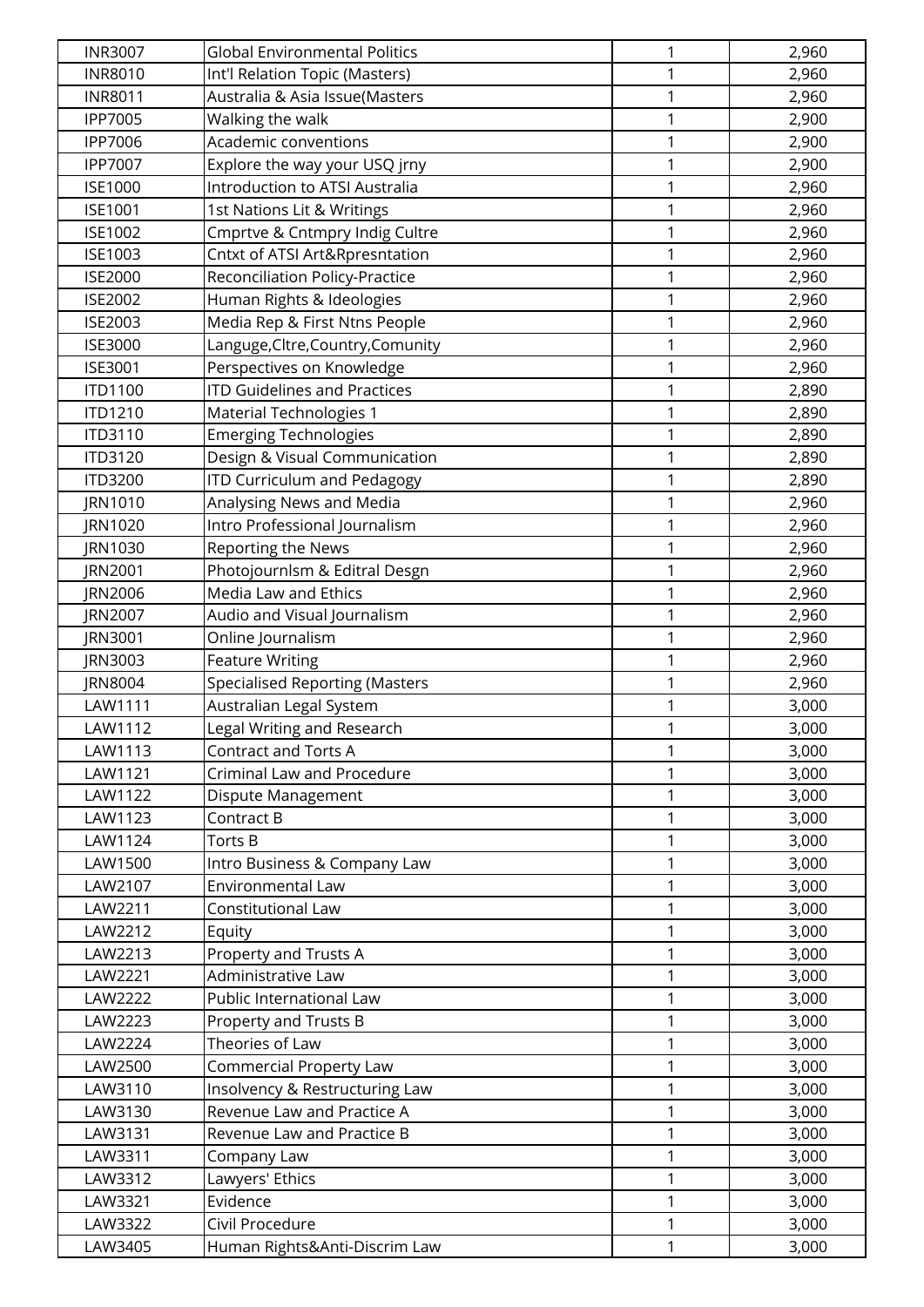| LAW3406 | <b>Intellectual Property Law</b>      | 1              | 3,000  |
|---------|---------------------------------------|----------------|--------|
| LAW3421 | Family Law                            | $\mathbf{1}$   | 3,000  |
| LAW3422 | Succession Law                        | $\mathbf{1}$   | 3,000  |
| LAW3424 | <b>Land Contracts</b>                 | 1              | 3,000  |
| LAW3442 | <b>Employment Law</b>                 | $\mathbf{1}$   | 3,000  |
| LAW3444 | Competition and Consumer Law          | 1              | 3,000  |
| LAW3464 | <b>International Trade Law</b>        | 1              | 3,000  |
| LAW3465 | Comparative Law                       | $\mathbf 1$    | 3,000  |
| LAW3466 | Moot Court Bench                      | $\mathbf{1}$   | 3,000  |
| LAW3468 | Regional & Rural Legal Practice       | $\mathbf 1$    | 3,000  |
| LAW3472 | <b>Local Government Law</b>           | $\mathbf{1}$   | 3,000  |
| LAW3473 | Construction Law                      | 1              | 3,000  |
| LAW3476 | Privacy & Data Protection Law         | 1              | 3,000  |
| LAW3478 | Law Clinic                            | $\mathbf 1$    | 3,000  |
| LAW3479 | Family Violence&Child Protectn        | 1              | 3,000  |
| LAW3490 | Jessup Moot Competition               | $\overline{2}$ | 6,000  |
| LAW3719 | <b>Mediation Processes and Skills</b> | $\mathbf 1$    | 3,000  |
| LAW4401 | Capstone Project                      | 1              | 3,000  |
| LAW5111 | Advanced Australian Legal Syst        | 1              | 3,640  |
| LAW5112 | <b>Advanced Legal Writing and Res</b> | 1              | 3,640  |
| LAW5113 | <b>Advanced Contract and Torts A</b>  | 1              | 3,640  |
| LAW5119 | <b>Advanced Criminal Procedure</b>    | 0.25           | 910    |
| LAW5121 | Adv Criminal Law and Procedure        | 1              | 3,640  |
| LAW5122 | Advanced Dispute Management           | $\mathbf{1}$   | 3,640  |
| LAW5123 | <b>Advanced Contract B</b>            | 1              | 3,640  |
| LAW5124 | <b>Advanced Torts B</b>               | 1              | 3,640  |
| LAW5211 | <b>Advanced Constitutional Law</b>    | $\mathbf 1$    | 3,640  |
| LAW5212 | <b>Advanced Equity</b>                | 1              | 3,640  |
| LAW5213 | Advanced Property and Trusts A        | $\mathbf 1$    | 3,640  |
| LAW5221 | Advanced Administrative Law           | 1              | 3,640  |
| LAW5222 | Advanced Public Int'l Law             | 1              | 3,640  |
| LAW5223 | Advanced Property and Trusts B        | 1              | 3,640  |
| LAW5224 | Advanced Theories of Law              | 1              | 3,640  |
| LAW5311 | <b>Advanced Company Law</b>           | 1              | 3,640  |
| LAW5312 | <b>Advanced Lawyers' Ethics</b>       | 1              | 3,640  |
| LAW5321 | <b>Advanced Evidence</b>              | 1              | 3,640  |
| LAW5322 | <b>Advanced Civil Procedure</b>       | 1              | 3,640  |
| LAW5323 | <b>Advanced Research Project</b>      | 1              | 3,640  |
| LAW8001 | Legal Research Methodology            | 1              | 3,640  |
| LAW8002 | Law Masters Dissertation A            | $\mathbf{1}$   | 3,640  |
| LAW8003 | Law Masters Dissertation B            | $\overline{2}$ | 7,280  |
| LAW8004 | Law Masters Dissertation C            | $\overline{4}$ | 14,560 |
| LAW8006 | Major Law Honours Dissertation        | $\overline{2}$ | 7,280  |
| LAW8118 | <b>International Business Law</b>     | 1              | 3,640  |
| LAW8701 | Constitutional Human Rights           | 1              | 3,640  |
| LAW8706 | International Humanitarian Law        | 1              | 3,640  |
| LAW8713 | Sust'ble Environm'l Governance        | 1              | 3,640  |
| LAW8719 | <b>Accredited General Mediation</b>   | $\mathbf{1}$   | 3,640  |
| LAW8720 | Int Comparative Copyright Law         | 1              | 3,640  |
| LAW8721 | <b>Estate Planning</b>                | 1              | 3,640  |
| LAW8750 | Commercial Law Project                | 1              | 3,640  |
| LAW8751 | Comparative Law Project               | 1              | 3,640  |
| LAW8752 | Sustainable Developmt Law Proj        | 1              | 3,640  |
| LAW8753 | International Law Project             | 1              | 3,640  |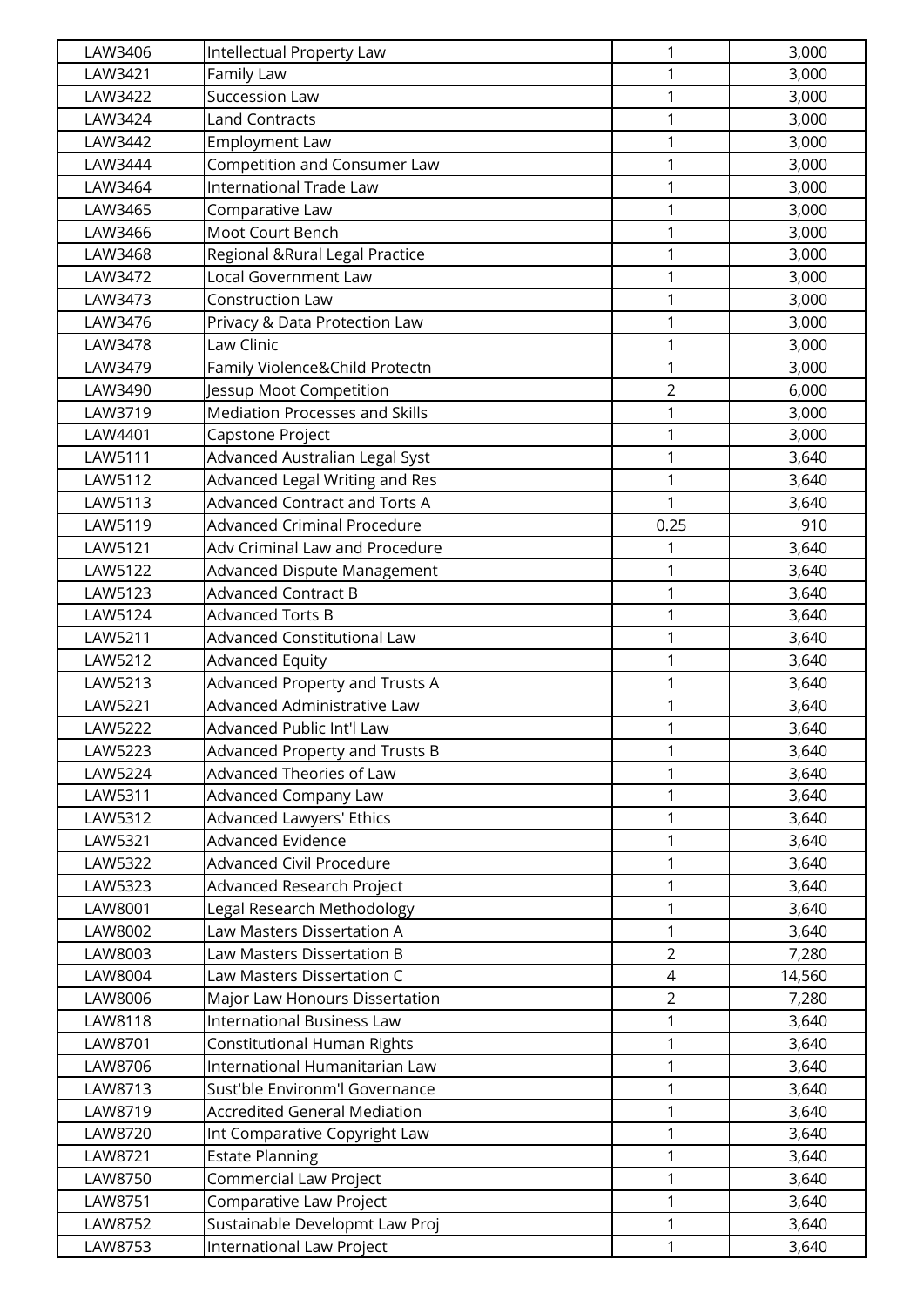| LAW8754        | Public Law Project                    | $\mathbf{1}$   | 3,640       |
|----------------|---------------------------------------|----------------|-------------|
| <b>LIN5000</b> | The Nature of Language                | 1              | 2,820       |
| <b>LIN5001</b> | <b>Teaching English Grammar</b>       | $\mathbf{1}$   | 2,820       |
| LIN8001        | Principle of 2nd Lang Learning        | 1              | 2,820       |
| <b>LIN8002</b> | Method in Teach a 2nd Language        | 1              | 2,820       |
| <b>LIN8006</b> | Tech-Enhanced Language Teach          | 1              | 2,820       |
| <b>LIN8007</b> | Language Literacy Assess              | $\mathbf{1}$   | 2,820       |
| LIN8019        | <b>Teach Languages Young Lrners</b>   | $\mathbf{1}$   | 2,820       |
| <b>LIN8020</b> | Digital Literacies in Practice        | $\mathbf{1}$   | 2,820       |
| MAC2901        | <b>Mathematics for Teachers</b>       | 1              | 3,080       |
| MAC8901        | <b>Issues in Teaching Mathematics</b> | 1              | 3,090       |
| MAR8003        | Master of Arts Project A              | $\overline{2}$ | 5,920       |
| MAR8004        | Master of Arts Project B              | $\overline{2}$ | 5,920       |
| MAR8006        | <b>Guided Arts Studies A</b>          | 1              | 2,960       |
| MAR8007        | <b>Guided Arts Studies B</b>          | $\mathbf{1}$   | 2,960       |
| MAR8008        | Master of Arts Project C              | $\overline{2}$ | 5,920       |
| MAT1000        | <b>Mathematic Fundamentals</b>        | 1              | 3,080       |
| MAT1100        | <b>Foundation Mathematics</b>         | 1              | 3,080       |
| MAT1101        | Discrete Maths for Computing          | $\mathbf{1}$   | 3,080       |
| MAT1102        | Algebra and Calculus I                | $\mathbf{1}$   | 3,080       |
| MAT2100        | Algebra and Calculus II               | 1              | 3,080       |
| MAT2200        | Operations Research 1                 | $\mathbf{1}$   | 3,080       |
| MAT2409        | High Performance Num Computing        | 1              | 3,080       |
| MAT3103        | Math Model & Dynamics Systems         | 1              | 3,080       |
| MAT3104        | Math Model Financial Economics        | 1              | 3,080       |
| MAT3105        | Harmony Part Differential Equa        | 1              | 3,080       |
| MAT3201        | <b>Operations Research 2</b>          | $\mathbf{1}$   | 3,080       |
| MAT8180        | Maths/Stats Comple'y Studies A        | 1              | 3,090       |
| MAT8190        | Maths/Stats Comple'y Studies B        | 1              | 3,090       |
| MBA8000        | Applied Bus Research & Ethics         | 1              | 3,400       |
| MBA8001        | Leveraging Your Leadership Ide        | 1              | 3,400       |
| MBA8002        | <b>Making Decisions Strategically</b> | 1              | 3,400       |
| MBA8003        | Analysing Business Data               | 1              | 3,400       |
| MBA8004        | Leading a High-Performance Cul        | $\mathbf{1}$   | 3,400       |
| MBA8005        | <b>Shaping Organisational Policy</b>  | 1              | 3,400       |
| MBA8006        | <b>Balancing Drivers of Business</b>  | 1              | 3,400       |
| MBA8007        | Designing Systems for Impact          | 1              | 3,400       |
| MBA8008        | Communicating Strategically           | 1              | 3,400       |
| MBA8009        | Mobilising Your People                | 1              | 3,400       |
| MBA8010        | Leading Through a Crisis              | $\mathbf{1}$   | 3,400       |
| MBA8011        | Driving Growth and Innovation         | $\mathbf{1}$   | 3,400       |
| MBA8012        | Dreaming Big (Capstone)               | 1              | 3,400       |
| MEC1201        | <b>Engineering Materials</b>          | 1              | 3,660       |
| <b>MEC1501</b> | Intro to Industrial Processes         | 1              | 3,660       |
| MEC2106        | Introduction to Thermofluids          | 1              | 3,660       |
| MEC2202        | <b>Manufacturing Processes</b>        | $\mathbf{1}$   | 3,660       |
| MEC2301        | Design of Machine Elements            | 1              | 3,660       |
| MEC2304        | Solid Modelling                       | 1              | 3,660       |
| MEC2401        | Dynamics I                            | 1              | 3,660       |
| MEC2402        | <b>Stress Analysis</b>                | 1              | 3,660       |
| MEC2405        | Machine Dynamics                      | 1              | 3,660       |
| MEC2406        | <b>Mechatronics &amp; Automation</b>  | $\mathbf{1}$   | 3,660       |
| MEC2501        | Process Control Systems               | 1              | 3,660       |
| MEC2901        | <b>Mechanical Practice 1</b>          | $\mathbf 0$    | $\mathbf 0$ |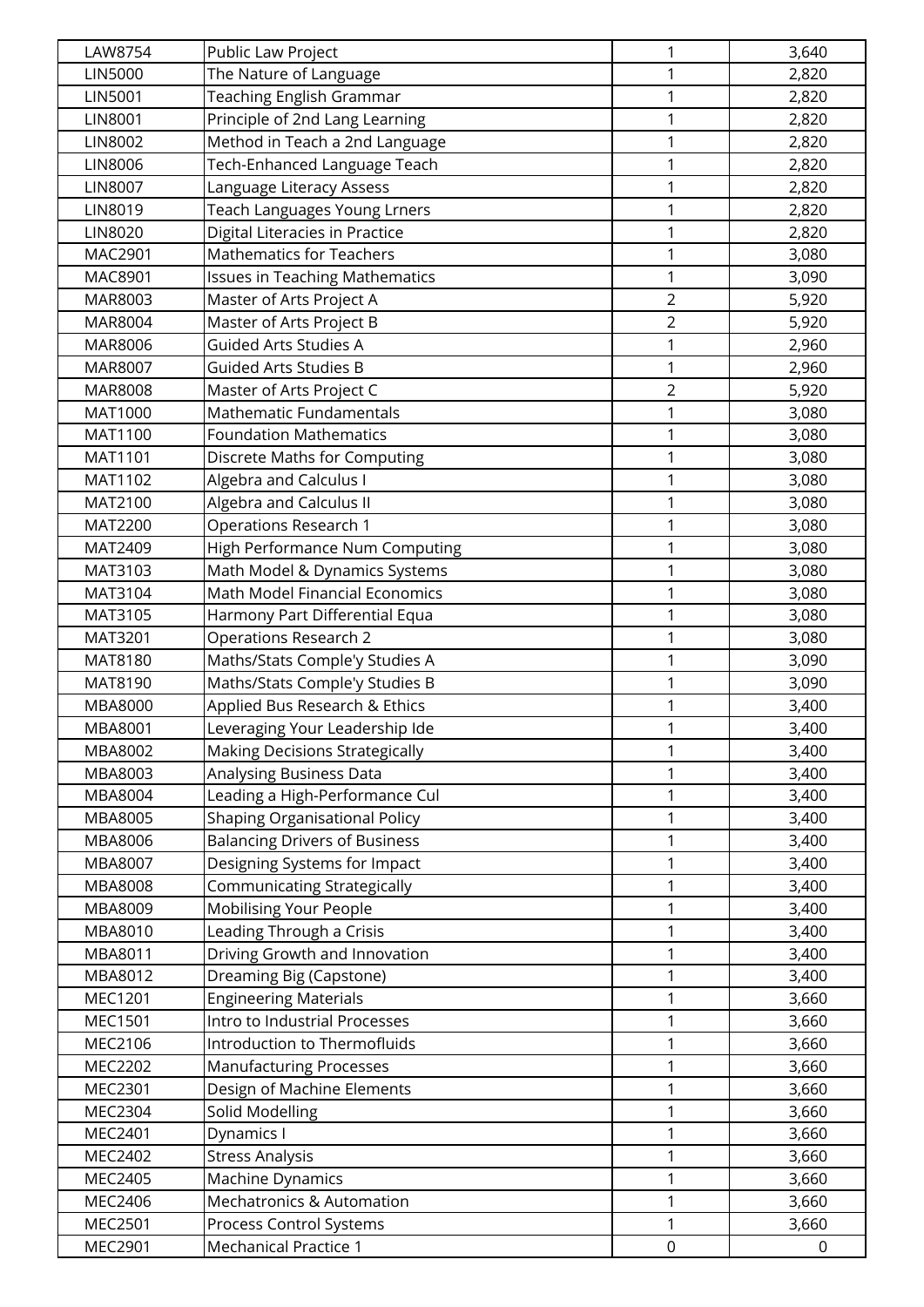| <b>MEC2902</b>     | <b>Mechanical Practice 2</b>                           | 0           | $\mathbf 0$    |
|--------------------|--------------------------------------------------------|-------------|----------------|
| MEC3102            | <b>Fluid Mechanics</b>                                 | 1           | 3,660          |
| MEC3107            | Thermofluids                                           | 1           | 3,660          |
| MEC3203            | <b>Materials Technology</b>                            | 1           | 3,660          |
| MEC3204            | <b>Production Engineering</b>                          | 1           | 3,660          |
| MEC3302            | Computational Mech in Design                           | 1           | 3,660          |
| MEC3303            | Mech & M'tronic System Design                          | 1           | 3,660          |
| MEC3403            | Dynamics II                                            | 1           | 3,660          |
| MEC3903            | <b>Mechanical Practice 3</b>                           | $\mathbf 0$ | $\mathbf 0$    |
| MEC3904            | <b>Mechanical Practice 4</b>                           | $\mathsf 0$ | 0              |
| MEC3905            | <b>Mechatronic Practice</b>                            | $\mathbf 0$ | $\Omega$       |
| MEC4103            | <b>Heat Transfer</b>                                   | 1           | 3,660          |
| MEC4104            | Renewable Energy Technology                            | 1           | 3,660          |
| <b>MEC4108</b>     | <b>Advanced Thermofluids</b>                           | 1           | 3,660          |
| MEC4406            | Robotics and Machine Vision                            | 1           | 3,660          |
| <b>MEC5100</b>     | <b>Computational Fluid Dynamics</b>                    | 1           | 3,550          |
| MGT1000            | Organisational Behaviour                               | 1           | 2,900          |
| MGT1001            | Foundations of HRM                                     | 1           | 2,900          |
| MGT2001            | Risk Mitigation, WH&S                                  | 1           | 2,900          |
| MGT2002            | Perspectives of Organisation                           | 1           | 2,900          |
| MGT2004            | <b>Enhancing Performance</b>                           | 1           | 2,900          |
| MGT2007            | Leadership                                             | $\mathbf 1$ | 2,900          |
| MGT2204            | <b>Business Ethics and Governance</b>                  | 1           | 2,900          |
| MGT3001            | Global Management                                      | 1           | 2,900          |
| MGT3002            | Managing Change                                        | 1           | 2,900          |
| MGT3004            | Creativity Innovation & Entrep                         | 1           | 2,900          |
| MGT3005            | Workforce Design                                       | 1           | 2,900          |
| MGT3006            | <b>Employment Relations</b>                            | 1           | 2,900          |
| MGT3007            | Knowledge Mgt & Org Learning                           | 1           | 2,900          |
| MGT3010            | Business Strat in a Global Env                         | 1           | 2,900          |
| MGT3201            | Organisational Administration                          | 1           | 2,900          |
| MGT3203            | <b>Project Management Processes</b>                    | 1           | 2,900          |
| MGT5000            | Managing Organisational Behavi                         | 1           | 3,400          |
| MGT8002            | Strategic Management                                   | 1           | 3,400          |
| MGT8006            | <b>Inclusive Workplaces</b>                            | 1           | 3,400          |
| MGT8007            | Strategies for Work Inclusion                          | 1           | 3,400          |
| MGT8022            | Project-Based Management                               | 1           | 3,400          |
| MGT8030            | Perform Manage't & People Dev                          | 1           | 3,400          |
| MGT8031            | <b>Global Employment Relations</b>                     | 1           | 3,400          |
| MGT8032            | <b>International Management</b>                        | 1           | 3,400          |
| MGT8033            | Leading Organisational Change                          | 1           | 3,400          |
| MGT8034            | Strategic Mgt of HR&Innovation                         | 1           | 3,400          |
| MGT8037            | <b>Leading Teams to Success</b>                        | 1           | 3,400          |
| MGT8038            | Leadership Development                                 | 1           | 3,400          |
| MGT8039            | Strategic Leadership                                   | 1           | 3,400          |
| MGT8040            | Entr'p Innovation & Creativity                         | 1           | 3,400          |
| MGT8043            | Contemporary HRM Issues                                | 1           | 3,400          |
| MGT8047            | The Leader's Mind                                      | 1           | 3,400          |
| MGT8048            | Organisational Learning Projec                         | 1           | 3,400          |
| MGT8049            | <b>Building an Engaged Workforce</b>                   | 1           | 3,400          |
| MGT8055            | Leadership Project 1                                   | 1           | 3,400          |
| MGT8073<br>MGT8074 | Project Processes & Systems<br>Project Team Leadership | 1<br>1      | 3,400<br>3,400 |
|                    |                                                        |             |                |
| MGT8075            | Project Delivery                                       | 1           | 3,400          |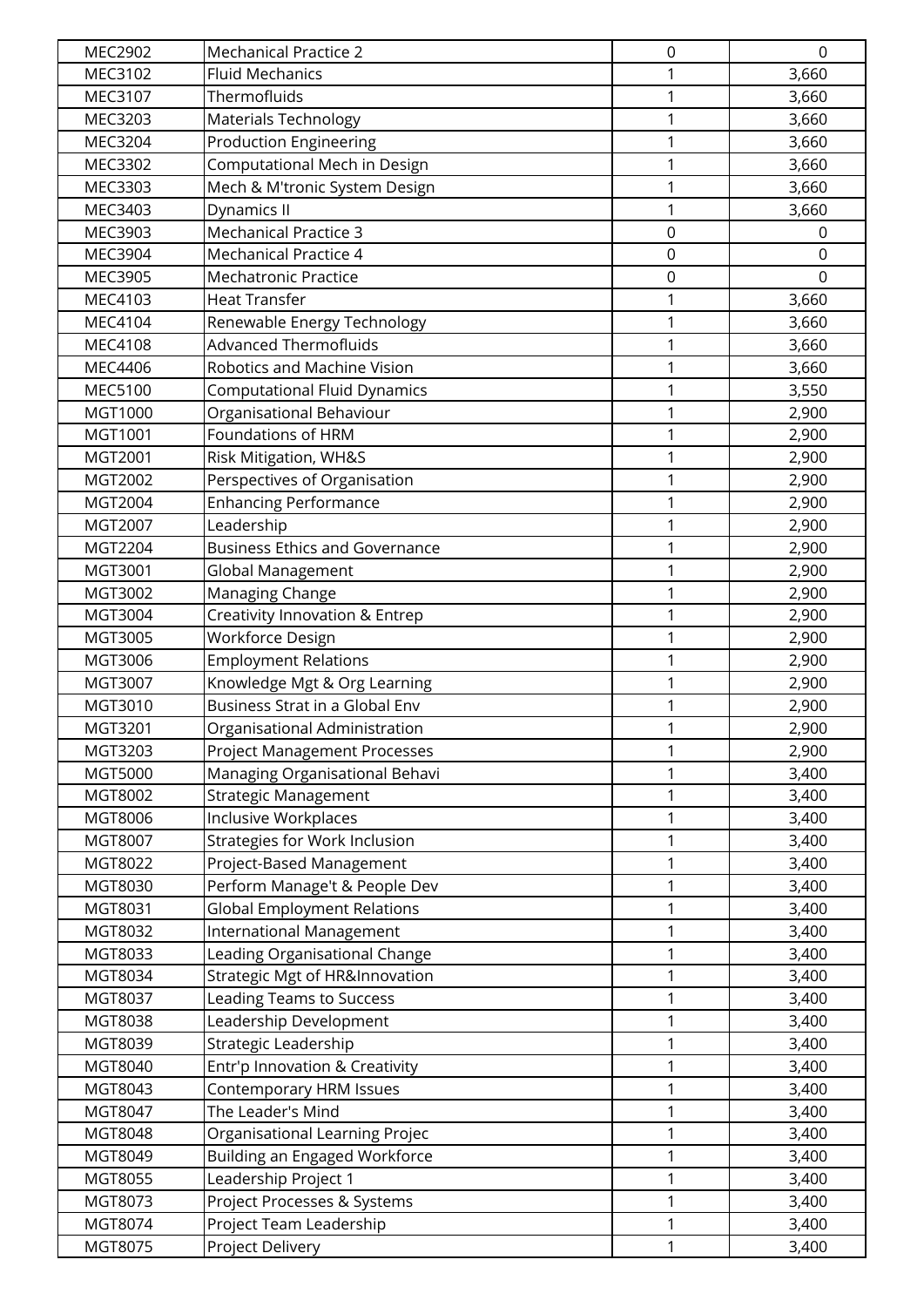| MGT8076        | Project-based Change M'ment            | 1              | 3,400 |
|----------------|----------------------------------------|----------------|-------|
| MGT8077        | Project Risk Management                | 1              | 3,400 |
| MGT8078        | Portfolio, Prog & Benefits Mgt         | 1              | 3,400 |
| MGT8079        | Project Mgt Research Project           | 1              | 3,400 |
| MHN5120        | Adv Mental Health Nursing 1            | 1              | 3,070 |
| MHN5160        | Adv Mental Health Nursing 2            | 1              | 3,070 |
| MID2101        | Contexts of Midwifery                  | 1              | 3,030 |
| MID2102        | Foundations for Midwifery Prac         | $\mathbf{1}$   | 3,030 |
| MID2199        | Midwifery Practice 1                   | 1              | 3,030 |
| MID2201        | Develop Midwife Practitioner           | 1              | 3,030 |
| MID2202        | <b>Health &amp; Cultural Practices</b> | 1              | 3,030 |
| MID2299        | Midwifery Practice 2                   | 1              | 3,030 |
| MID2399        | <b>Midwifery Practice 3</b>            | 1              | 3,030 |
| MID2499        | Midwifery Practice 4                   | 1              | 3,030 |
| MID3101        | Midwifery Challenges 1                 | 1              | 3,030 |
| MID3102        | Midwifery Challenges 2                 | 1              | 3,030 |
| MID3199        | Midwifery Practice 5                   | 1              | 3,030 |
| MID3201        | Autonomous Midwifery Practice          | 1              | 3,030 |
| MID3202        | Health & Mental Wellbeing              | 1              | 3,030 |
| MID3299        | Midwifery Practice 6                   | $\mathbf 1$    | 3,030 |
| MID3399        | Midwifery Practice 7                   | 1              | 3,030 |
| MID3499        | Midwifery Practice 8                   | 1              | 3,030 |
| MIN2001        | Mining Technology & Mineral Pr         | 1              | 3,660 |
| MIN2002        | Mine Planning and Design               | 1              | 3,660 |
| MIN2003        | Mine Operations & Management           | 1              | 3,660 |
| MKT1001        | Introduction to Marketing              | $\mathbf 1$    | 2,900 |
| MKT1002        | Consumer Behaviour                     | 1              | 2,900 |
| <b>MKT2001</b> | <b>Marketing Communications</b>        | 1              | 2,900 |
| MKT2013        | Digital Marketing & Branding           | 1              | 2,900 |
| MKT2014        | <b>Global Marketing</b>                | 1              | 2,900 |
| <b>MKT2015</b> | <b>Creating Marketing Value</b>        | 1              | 2,900 |
| <b>MKT3001</b> | Marketing Research                     | 1              | 2,900 |
| MKT3007        | Marketing Strategy                     | 1              | 2,900 |
| <b>MKT3008</b> | Marketing Project                      | 1              | 2,900 |
| <b>MKT5000</b> | Marketing Management                   | 1              | 3,400 |
| <b>MKT8001</b> | <b>Buyer Behaviour</b>                 | 1              | 3,400 |
| MKT8002        | <b>International Marketing</b>         | 1              | 3,400 |
| MKT8011        | Digital Marketing                      | 1              | 3,400 |
| MKT8012        | Strategic Mktg & Innovation            | 1              | 3,400 |
| MSC8001        | Research Project I                     | $\overline{2}$ | 6,180 |
| MSC8002        | Research Project II                    | $\overline{2}$ | 6,180 |
| MSC8003        | Indstry Based Rsrch Prac I             | $\overline{2}$ | 6,180 |
| MSC8004        | Indstry Based Rsrch Prac II            | $\overline{2}$ | 6,180 |
| MSD1000        | <b>Understanding Media</b>             | 1              | 2,960 |
| MSD2500        | Reading Film                           | 1              | 2,960 |
| MSD2550        | Television                             | 1              | 2,960 |
| <b>MUI1001</b> | Collaborative Music Practice 1         | 1              | 2,980 |
| MUI1002        | <b>Collaborative Music Practice 2</b>  | 1              | 2,980 |
| MUI1006        | <b>Musical Contexts: Pop Music</b>     | 1              | 2,980 |
| MUI1010        | <b>Guitar Skills</b>                   | 1              | 2,980 |
| MUI1011        | Digital Composition                    | 1              | 2,980 |
| MUI1013        | <b>Decoding Music</b>                  | 1              | 2,980 |
| <b>MUI2002</b> | Popular Songwriting                    | 1              | 2,980 |
| MUI2003        | <b>Collaborative Music Practice 3</b>  | 1              | 2,980 |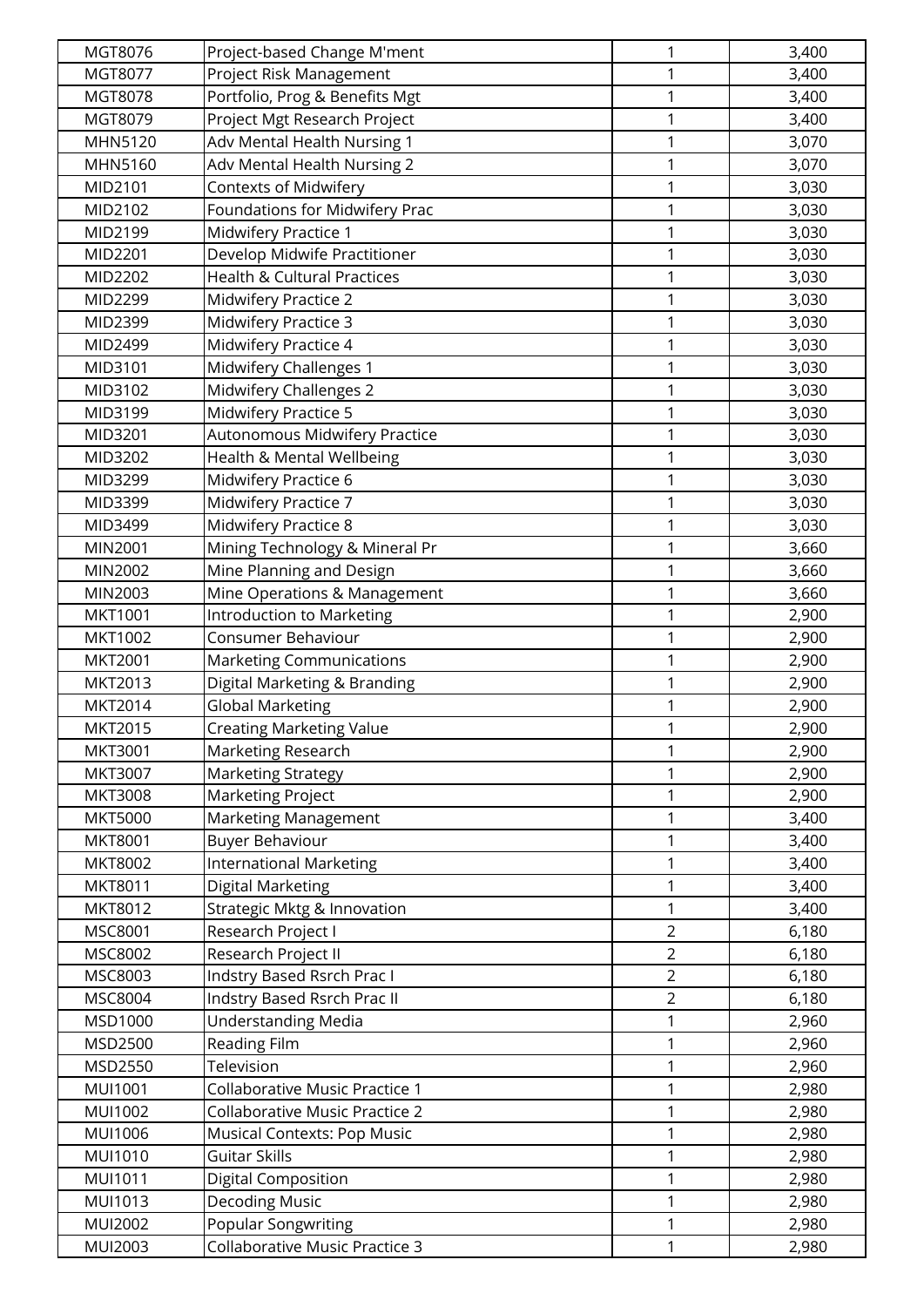| <b>MUI2004</b> | Collaborative Music Practice 4             | 1              | 2,980 |
|----------------|--------------------------------------------|----------------|-------|
| MUI2006        | Musical Contexts 2 Western Pop             | 1              | 2,980 |
| <b>MUI2008</b> | Making Music 4 Composing & Imp             | 1              | 2,980 |
| MUI2009        | Recording and Music Production             | $\mathbf{1}$   | 2,980 |
| MUI3005        | Collaborative Music Practice 5             | 1              | 2,980 |
| MUI3006        | Collaborative Music Practice 6             | 1              | 2,980 |
| MUI3010        | Making Music 5: Improvising                | 1              | 2,980 |
| MUI3011        | Music 6 Contemporary Arranging             | $\mathbf{1}$   | 2,980 |
| MUI3019        | <b>Guided Studio Practice 4</b>            | 1              | 2,980 |
| <b>NSC1501</b> | <b>BioScience for Health Prof</b>          | $\mathbf 1$    | 3,030 |
| <b>NSC2500</b> | Pharm & Pathophysiology Health             | 1              | 3,030 |
| <b>NUR1100</b> | <b>Introduction to Nursing</b>             | 1              | 3,030 |
| <b>NUR1102</b> | Literacies & Comm Health Care              | 1              | 3,030 |
| <b>NUR1103</b> | <b>Context Professional Nurs Prac</b>      | 1              | 3,030 |
| <b>NUR1120</b> | Burden of Disease Hlth Equity              | 1              | 3,030 |
| <b>NUR1203</b> | <b>Cultural Safety &amp; Prof Practice</b> | 1              | 3,030 |
| <b>NUR1204</b> | Aboriginl Torrs Strait Isl Hlt             | 1              | 3,030 |
| <b>NUR1398</b> | <b>Foundation Nursing Prac Theory</b>      | 0.5            | 1,515 |
| <b>NUR1399</b> | <b>Foundations Nursing Practice</b>        | 0.5            | 1,515 |
| <b>NUR2000</b> | <b>Medications Management</b>              | 1              | 3,030 |
| <b>NUR2101</b> | Episodes of Care A                         | 1              | 3,030 |
| <b>NUR2102</b> | Clinical Skills for Practice A             | $\mathbf 1$    | 3,030 |
| <b>NUR2200</b> | Mental Health Care Across Life             | 1              | 3,030 |
| <b>NUR2203</b> | Episodes of Care B                         | 1              | 3,030 |
| <b>NUR2204</b> | Clinical Skills for Practice B             | 1              | 3,030 |
| <b>NUR2299</b> | Developing Nursing Practice A              | $\mathbf 1$    | 3,030 |
| <b>NUR2399</b> | Developing Nursing Practice B              | 1              | 3,030 |
| <b>NUR3020</b> | <b>Professional Transitions</b>            | 1              | 3,030 |
| <b>NUR3101</b> | Primary Health Care in Global              | 1              | 3,030 |
| <b>NUR3201</b> | Quality, Safety and Risk                   | 1              | 3,030 |
| <b>NUR3299</b> | <b>Contemporary Nursing Practice</b>       | 1              | 3,030 |
| <b>NUR3300</b> | Clinical Evidence Based Prac               | 1              | 3,030 |
| <b>NUR3397</b> | Complex Care A                             | $\mathbf{1}$   | 3,030 |
| <b>NUR3398</b> | Complex Care B                             | $\mathbf{1}$   | 3,030 |
| <b>NUR3499</b> | <b>Transition to Prof Practice</b>         | $\mathbf{1}$   | 3,030 |
| <b>NUR3599</b> | Mental Health Care in Practice             | $\mathbf{1}$   | 3,030 |
| <b>NUR3799</b> | Trans to Rural and Remote Prac             | $\overline{2}$ | 6,060 |
| <b>NUR8060</b> | Health Policy Analysis & Review            | 1              | 3,070 |
| <b>NUR8075</b> | Research Implementation Proj               | $\mathbf{1}$   | 3,070 |
| <b>NUR8340</b> | The Law & Health Care Practice             | $\mathbf{1}$   | 3,070 |
| <b>NUR8550</b> | Professional Studies 1                     | 1              | 3,070 |
| OSP1101        | Overseas Study Program                     | 1              | 3,030 |
| OSP1102        | Overseas Study Program                     | $\overline{2}$ | 6,060 |
| OSP1103        | Overseas Study Program                     | $\mathsf{3}$   | 9,090 |
| OSP1201        | Overseas Study Program                     | 1              | 3,030 |
| OSP1202        | Overseas Study Program                     | $\overline{2}$ | 6,060 |
| OSP1203        | Overseas Study Program                     | 3              | 9,090 |
| OSP1301        | Overseas Study Program                     | 1              | 3,030 |
| OSP1302        | Overseas Study Program                     | $\overline{2}$ | 6,060 |
| OSP1303        | Overseas Study Program                     | 3              | 9,090 |
| OSP1401        | Overseas Study Program                     | 1              | 3,030 |
| OSP1402        | Overseas Study Program                     | $\overline{2}$ | 6,060 |
| OSP1403        | Overseas Study Program                     | $\overline{3}$ | 9,090 |
| <b>PCM5000</b> | <b>Practical Editorial Skills</b>          | 1              | 2,960 |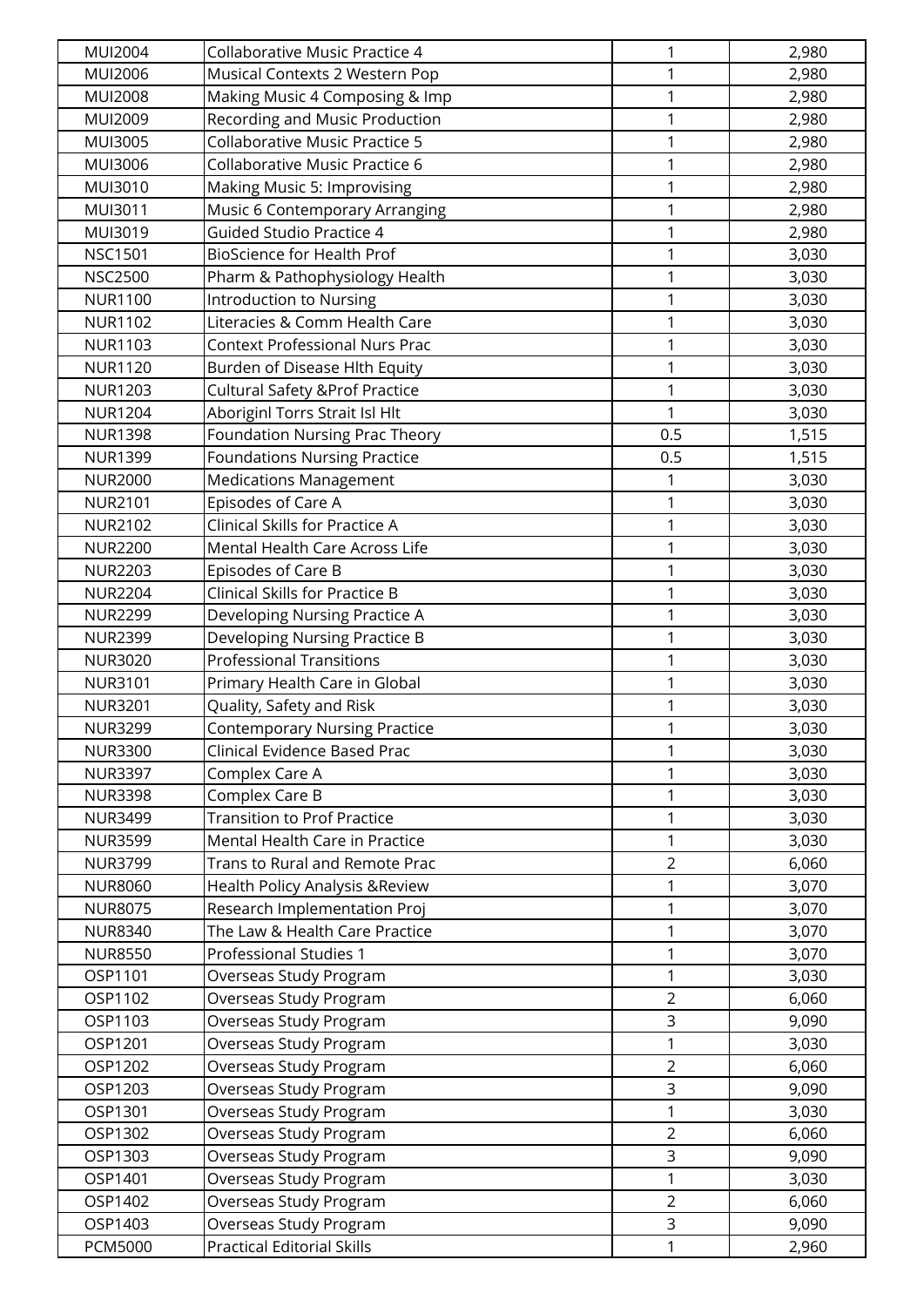| <b>PCM5100</b> | <b>Communication Demographics</b>         | 1              | 2,960 |
|----------------|-------------------------------------------|----------------|-------|
| <b>PCM5200</b> | Ident & Researching Sources               | $\mathbf{1}$   | 2,960 |
| <b>PCM5300</b> | <b>Presenting to Audiences</b>            | $\mathbf{1}$   | 2,960 |
| PHT1000        | Foundations of Photography 1              | $\mathbf{1}$   | 2,960 |
| PHT1001        | Foundations of Photography 2              | $\mathbf{1}$   | 2,960 |
| PHT2000        | Prof Photo Genres & Styles                | 1              | 2,960 |
| PHT2001        | Photo Studio and Fieldwork                | 1              | 2,960 |
| PHT2002        | Adv Dig Imaging & Adaptation              | $\mathbf{1}$   | 2,960 |
| PHY1101        | Astronomy 1                               | 1              | 3,480 |
| PHY1104        | Physics 1                                 | $\mathbf 1$    | 3,480 |
| PHY1107        | Astronomy 2                               | 1              | 3,480 |
| PHY1911        | Physics 2                                 | 1              | 3,480 |
| PHY2204        | <b>Astronomical Techniques</b>            | 1              | 3,480 |
| PHY2206        | <b>Medical Physics</b>                    | 1              | 3,480 |
| PHY2207        | Optics                                    | 1              | 3,480 |
| PHY2208        | Planetary&Exoplanetary Science            | $\mathbf{1}$   | 3,480 |
| PHY3303        | Modern Physics                            | $\mathbf{1}$   | 3,480 |
| PHY3304        | Photonics                                 | 1              | 3,480 |
| PHY3305        | <b>Quantum Mechanics</b>                  | 1              | 3,480 |
| PHY3306        | Solar and Stellar Astronomy               | 1              | 3,480 |
| PHY3307        | Galactic&Extragalactic Astrnmy            | $\mathbf{1}$   | 3,480 |
| PHY8001        | Observational Astronomy                   | $\overline{2}$ | 7,400 |
| PHY8002        | Planetary Science                         | $\overline{2}$ | 7,400 |
| PHY8003        | <b>Galactic Astronomy &amp; Cosmology</b> | $\overline{2}$ | 7,400 |
| PHY8004        | Stellar Astronomy                         | $\overline{2}$ | 7,400 |
| PMC1000        | <b>Applied Pathology</b>                  | 1              | 3,030 |
| PMC1101        | <b>Public Health</b>                      | $\mathbf{1}$   | 3,030 |
| PMC1104        | Paramedic Skills                          | $\mathbf{1}$   | 3,030 |
| PMC1105        | <b>Fundamentals of Paramedicine</b>       | 1              | 3,030 |
| <b>PMC1202</b> | Paramedic Skills 2                        | 1              | 3,030 |
| PMC1303        | Paramedic Placement 1                     | 1              | 3,030 |
| <b>PMC2000</b> | Pharmacology for Paramedics               | 1              | 3,030 |
| PMC2101        | Behavioural Conditions & Emerg            | 1              | 3,030 |
| PMC2102        | Paramedic Skills 3                        | 1              | 3,030 |
| PMC2110        | Paramedicine Principles 1                 | $\mathbf{1}$   | 3,030 |
| <b>PMC2201</b> | Multi Trauma                              | 1              | 3,030 |
| <b>PMC2202</b> | Paramedic Skills 4                        | 1              | 3,030 |
| <b>PMC2203</b> | Paramedic Placement 2                     | 1              | 3,030 |
| <b>PMC2210</b> | Paramedicine Principles 2                 | 1              | 3,030 |
| <b>PMC3000</b> | Ethics, Law & Culture                     | $\mathbf{1}$   | 3,030 |
| PMC3101        | <b>Evidence Based Practice</b>            | 1              | 3,030 |
| PMC3103        | Paramedicine Placement 3                  | $\mathbf{1}$   | 3,030 |
| PMC3110        | Paramedicine Principles 3                 | $\mathbf{1}$   | 3,030 |
| PMC3201        | Practice & Leadership for Prof            | 1              | 3,030 |
| PMC3203        | Paramedic Placement 4                     | 1              | 3,030 |
| <b>PMC3220</b> | Applied Paramedicine 1                    | 1              | 3,030 |
| PMC3230        | Applied Paramedicine 2                    | $\mathbf{1}$   | 3,030 |
| POL1000        | Government, Business & Society            | 1              | 2,900 |
| POL2001        | Politics & Internat'l Business            | 1              | 2,900 |
| PRL1002        | This is Public Relations                  | 1              | 2,960 |
| PRL1005        | <b>Digital Public Relations</b>           | 1              | 2,960 |
| PRL2001        | Communicating Through Issues              | 1              | 2,960 |
| PRL2002        | Community Consult & Developm't            | 1              | 2,960 |
| PRL2003        | <b>Writing for Public Relations</b>       | 1              | 2,960 |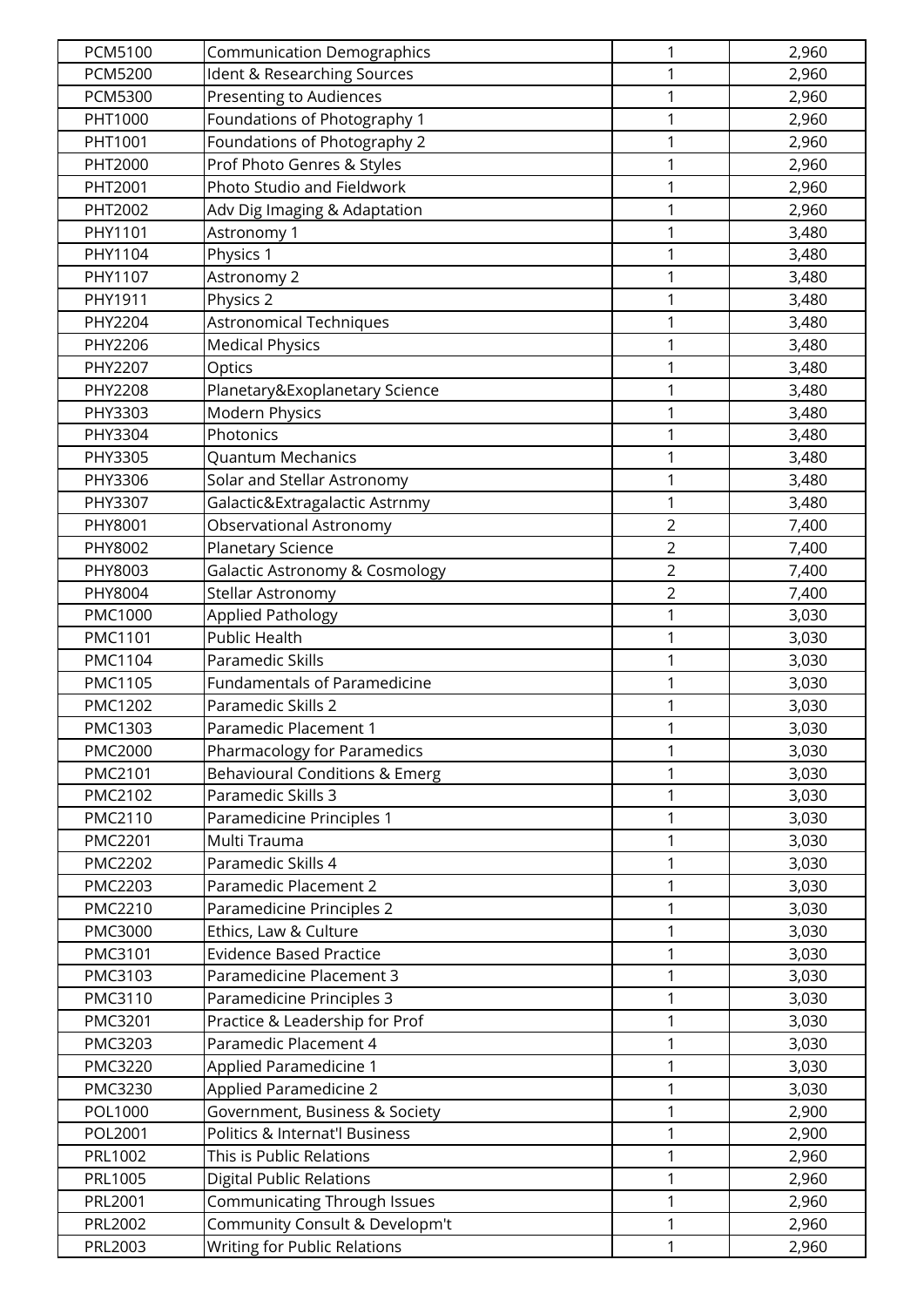| PRL2012        | <b>Public Relations Rsch Mthds</b>    | 1                | 2,960    |
|----------------|---------------------------------------|------------------|----------|
| PRL3001        | Public Relation Campaign Devel        | 1                | 2,960    |
| PRL3004        | Org Comm & Culture                    | 1                | 2,960    |
| PRL5004        | Professional Communication            | 1                | 2,960    |
| PRL8003        | <b>Strategic Communication Plan'g</b> | 1                | 2,960    |
| PRL8007        | <b>Community Participation</b>        | 1                | 2,960    |
| <b>PRL8008</b> | Social Media for Organisations        | 1                | 2,960    |
| PSG3900        | Professional Week 1                   | $\mathbf 0$      | $\Omega$ |
| PSG4111        | Research Project A                    | 1                | 3,660    |
| PSG4112        | Research Project B                    | 1                | 3,660    |
| PSG4900        | Professional Week 2                   | $\boldsymbol{0}$ | $\Omega$ |
| PSY1010        | Foundation Psychology A               | 1                | 3,030    |
| PSY1020        | Foundation Psychology B               | 1                | 3,030    |
| PSY1030        | CrossCultural & Indigenous Psy        | 1                | 3,030    |
| PSY1101        | <b>Critical Thinking</b>              | $\mathbf 1$      | 3,030    |
| PSY1102        | <b>Interpersonal Skills</b>           | 1                | 3,030    |
| PSY1104        | Psychological Skills A                | 1                | 3,030    |
| PSY1105        | Psychological Skills B                | 1                | 3,030    |
| PSY2010        | Social Processes of Behaviour         | 1                | 3,030    |
| PSY2020        | Motivation and Emotion                | 1                | 3,030    |
| PSY2030        | Developmental Psychology              | 1                | 3,030    |
| PSY2040        | <b>Human Information Processing</b>   | $\mathbf 1$      | 3,030    |
| PSY2050        | <b>Facilitation and Negotiation</b>   | 1                | 3,030    |
| PSY2100        | Research Methods Psychology A         | 1                | 3,030    |
| PSY2104        | Psychological Skills C                | 1                | 3,030    |
| PSY2105        | Psychological Skills D                | 1                | 3,030    |
| PSY3010        | Assessment of Behaviour               | $\mathbf 1$      | 3,030    |
| PSY3030        | Abnormal Psychology                   | $\mathbf 1$      | 3,030    |
| PSY3050        | Counselling Psychology                | 1                | 3,030    |
| PSY3060        | Learning & Behaviour Change           | 1                | 3,030    |
| PSY3110        | Clinical Health Psychology            | 1                | 3,030    |
| PSY3111        | Research Methods Psychology B         | 1                | 3,030    |
| PSY3250        | Sport and Exercise Psychology         | 1                | 3,030    |
| PSY3730        | Industrial & Orga'l Psychology        | 1                | 3,030    |
| PSY4020        | Ethical & Professional Practic        | 1                | 3,030    |
| PSY4040        | Psychological Interventions           | 1                | 3,030    |
| PSY4070        | Assessment & Interview Skills         | 1                | 3,030    |
| PSY4080        | Psych Complementary Studies A         | 1                | 3,030    |
| PSY4090        | Psych Complementary Studies B         | 1                | 3,030    |
| PSY4101        | Psychology Honours Project A          | $\overline{2}$   | 6,060    |
| PSY4102        | Psychology Honours Project B          | $\overline{2}$   | 6,060    |
| PSY4111        | Advanced Research Approaches          | 1                | 3,030    |
| PSY5050        | Research Applications for Psyc        | $\mathbf{1}$     | 3,200    |
| PSY5060        | Child & Adolescent Psychology         | 1                | 3,200    |
| PSY5070        | Adult Psychopathology                 | 1                | 3,200    |
| PSY5110        | Ethical, Legal & Profes Issues        | 1                | 3,200    |
| PSY5130        | Psychology Practicum 1                | 1                | 3,200    |
| PSY5140        | Comprehensive Psychological As        | 1                | 3,200    |
| PSY5145        | <b>Intervention Strategies</b>        | 1                | 3,200    |
| PSY5230        | Psychology Practicum 2                | 1                | 3,200    |
| PSY8050        | Advanced Clinical Intervention        | 1                | 3,200    |
| PSY8060        | Advanced Health Psychology            | 1                | 3,200    |
| PSY8140        | <b>Psychology Practicum 3</b>         | 1                | 3,200    |
| PSY8145        | Resrch Skills in Psych Teachrs        | 1                | 3,200    |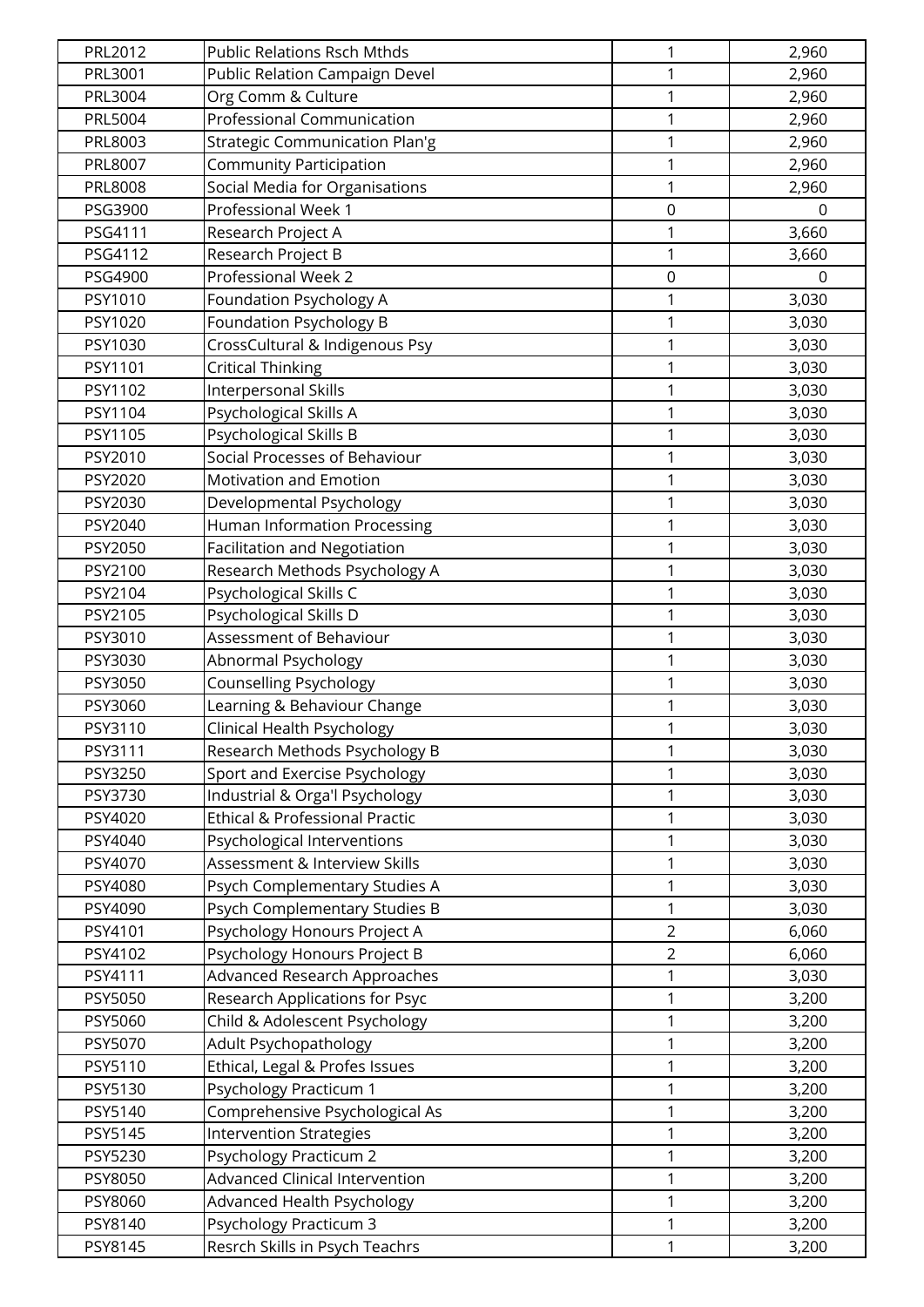| PSY8146                   | Psychology Capstone Studies                        | 1              | 3,200          |
|---------------------------|----------------------------------------------------|----------------|----------------|
| PSY8150                   | Psychology Practicum 4                             | 1              | 3,200          |
| PSY8210                   | Adv Topic In Prof Practice                         | $\mathbf{1}$   | 3,200          |
| PSY8240                   | Advanced Psych Assessment                          | 1              | 3,200          |
| PSY8260                   | Adv Child & Adol Psych                             | $\mathbf{1}$   | 3,200          |
| PSY8270                   | Advanced Psychopathology                           | 1              | 3,200          |
| <b>PUB5001</b>            | Intro to Editing & Publishing                      | 1              | 2,960          |
| <b>PUB5002</b>            | <b>Writing for Editors</b>                         | $\mathbf 1$    | 2,960          |
| <b>PUB5003</b>            | <b>Editing in Practice</b>                         | 1              | 2,960          |
| <b>PUB5004</b>            | Prof Prac in Edit & Publish                        | 1              | 2,960          |
| <b>PUB5005</b>            | Design & Production Managem't                      | 1              | 2,960          |
| <b>PUB5006</b>            | Digital Publishing Internship                      | 1              | 2,960          |
| <b>PUB5007</b>            | <b>Book Promotion</b>                              | 1              | 2,960          |
| <b>PUB8001</b>            | Magazine Publishing Project                        | 1              | 2,960          |
| <b>PUH8010</b>            | Integrated Core A                                  | $\overline{2}$ | 6,140          |
| <b>PUH8020</b>            | Integrated Core B                                  | $\overline{2}$ | 6,140          |
| <b>PUH8030</b>            | Pub Health in Practice A                           | 1              | 3,070          |
| <b>PUH8040</b>            | Research Project Planning                          | 1              | 3,070          |
| <b>PUH8070</b>            | Placement A                                        | 1              | 3,070          |
| <b>PUH8080</b>            | Placement B                                        | 1              | 3,070          |
| PWE3000                   | Prof Work Experience                               | 1              | 2,900          |
| PWE3001                   | Learning Integrated Work                           | $\mathbf{1}$   | 2,900          |
| <b>REN1201</b>            | <b>Environmental Studies</b>                       | 1              | 3,480          |
| <b>REN2200</b>            | <b>Ecology for Sustainability</b>                  | 1              | 3,480          |
| <b>REN3301</b>            | <b>Biodiversity and Conservation</b>               | 1              | 3,480          |
| <b>REN3302</b>            | Sustainable Resource Use                           | 1              | 3,480          |
| <b>REN8101</b>            | Environment, Society & Sustain                     | $\mathbf{1}$   | 3,700          |
| <b>REN8202</b>            | Conserva'n Sustainable Futures                     | $\mathbf 1$    | 3,700          |
| <b>REN8203</b>            | <b>Sustainability Science</b>                      | 1              | 3,700          |
| <b>RES9000</b>            | <b>MPHIL Studies Part-Time MABE</b>                | $\overline{2}$ | 6,300          |
| RES9001                   | <b>MPHIL Studies Part-Time BEPP</b>                | $\overline{2}$ | 7,660          |
| RES9002                   | MPHIL Studies Full-Time MABE                       | 4              | 12,600         |
| RES9003                   | MPHIL Studies Full-Time BEPP                       | $\overline{4}$ | 15,320         |
| <b>RES9500</b>            | Doctoral Res Proj 2 (Low cost)                     | $\overline{2}$ | 6,300          |
| RES9501                   | Doctoral ResProj 2 (High cost)                     | $\overline{2}$ | 7,660          |
| RES9502                   | Doctoral Res Proj 4 (Low cost)                     | $\overline{4}$ | 12,600         |
| RES9503                   | Doctoral ResProj 4 (High cost)                     | 4              | 15,320         |
| <b>RES9505</b>            | PhD Studies Administration                         | $\mathbf 0$    | $\mathbf 0$    |
| RES9506                   | Doctoral Res Proj 1 (Low cost)                     | 1              | 3,150          |
| RES9507                   | Doctoral ResProj 1 (High cost)                     | $\mathbf{1}$   | 3,830          |
| RES9510                   | Confirm of Candidat (Low cost)                     | $\overline{2}$ | 6,300          |
| RES9511                   | Confirm of Candidat(High cost)                     | $\overline{2}$ | 7,660          |
| RET1000                   | <b>Examining the Sacred</b>                        | $\mathbf{1}$   | 2,890          |
| <b>RET2000</b>            | World Religions                                    | 1              | 2,890          |
| RET3000<br><b>RSH8000</b> | <b>Cults and Sects</b><br>Introduction to Research | 1<br>1         | 2,890          |
| RSH8001                   | Research Methodologies                             | $\mathbf{1}$   | 2,960<br>2,960 |
| RSH8002                   | <b>Business Innovation Research</b>                | $\overline{2}$ |                |
| SCA1001                   | Persuasve Comms                                    | 1              | 5,920<br>2,980 |
| SCA1002                   | Intro to Creative & Crit Think                     | 1              | 2,980          |
| SCA2001                   | Cultural Respo & Create Coms                       | 1              | 2,980          |
| SCA2002                   | <b>Arts Business</b>                               | $\mathbf{1}$   | 2,980          |
| <b>SCA4000</b>            | <b>Honours Dissertation 1</b>                      | $\overline{2}$ | 5,960          |
| SCA4001                   | <b>Honours Dissertation 2</b>                      | $\overline{2}$ | 5,960          |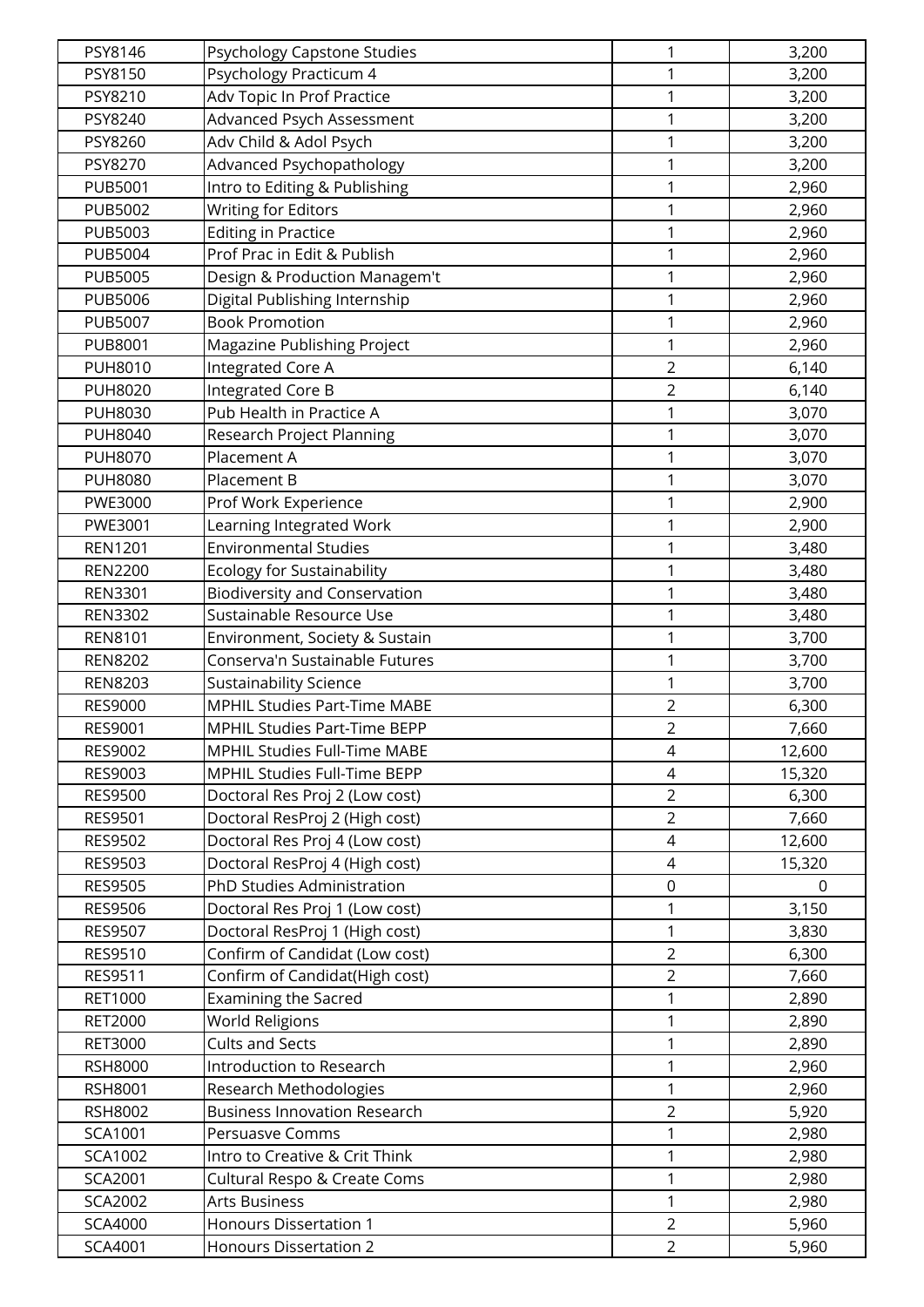| SCA4002        | Research Practice A                      | $\overline{2}$ | 5,960 |
|----------------|------------------------------------------|----------------|-------|
| SCA4003        | Research Practice B                      | $\overline{2}$ | 5,960 |
| SCI1001        | Succeeding in Science                    | 1              | 3,480 |
| SCI3301        | Science Project                          | $\mathbf{1}$   | 3,480 |
| SCI3302        | <b>Industry Placement</b>                | 1              | 3,480 |
| SCI4403        | Special Study in Science                 | 1              | 3,480 |
| SCI4405        | Research Practice and Ethics             | $\mathbf{1}$   | 3,480 |
| SCI4407        | <b>Complementary Studies A</b>           | $\mathbf{1}$   | 3,480 |
| <b>SCI4408</b> | <b>Complementary Studies B</b>           | $\mathbf{1}$   | 3,480 |
| SCI4409        | Science Honours Project 1                | $\overline{2}$ | 6,960 |
| SCI4410        | Science Honours Project 2                | $\overline{2}$ | 6,960 |
| SCI8101        | Science in Practice                      | 1              | 3,700 |
| SCI8102        | <b>Research Skills</b>                   | 1              | 3,700 |
| SCI8103        | Research Fundamentals & Ethics           | $\mathbf{1}$   | 3,700 |
| SCI9011        | Master Science Research Proj A           | $\mathbf{1}$   | 3,830 |
| SCI9012        | Master Science Research Proj B           | $\overline{2}$ | 7,660 |
| SCI9013        | Master Science Research Proj C           | $\overline{2}$ | 7,660 |
| SCI9014        | Master Science Research Proj D           | $\overline{2}$ | 7,600 |
| SCI9015        | Master Science Research Proj E           | $\overline{2}$ | 7,600 |
| SCI9017        | Mast of Sci Psych Rsrch Prjct            | $\overline{2}$ | 7,660 |
| SES1002        | Intro to Sport and Exercise              | 1              | 3,030 |
| SES1101        | Growth, Development & Lifespan           | $\mathbf{1}$   | 3,030 |
| SES1103        | Nutrition and Exercise                   | $\mathbf{1}$   | 3,030 |
| SES1299        | Professional Placement 1                 | 0.3            | 909   |
| SES2102        | Motor Control and Learning               | 1              | 3,030 |
| SES2103        | <b>Functional Anatomy</b>                | $\mathbf{1}$   | 3,030 |
| SES2104        | <b>Exercise Physiology</b>               | $\mathbf{1}$   | 3,030 |
| SES2105        | Research Methods & Statistics            | $\mathbf{1}$   | 3,030 |
| SES2201        | Health Exercise & Sport Assess           | $\mathbf{1}$   | 3,030 |
| SES2202        | <b>Biomechanics</b>                      | 1              | 3,030 |
| SES2203        | Physical Activity and Health             | 1              | 3,030 |
| SES2205        | <b>Exercise Program Delivery</b>         | 1              | 3,030 |
| SES2299        | Professional Placement 2                 | 0.2            | 606   |
| SES3101        | <b>Exercise Prescription &amp; Prac</b>  | 1              | 3,030 |
| SES3102        | Sports Medicine & Rehab                  | $\mathbf{1}$   | 3,030 |
| SES3130        | CEP for Young People                     | $\mathbf{1}$   | 3,030 |
| SES3202        | <b>Clinical Practice Skills 1</b>        | 1              | 3,030 |
| SES3205        | Ind Study in Sport & Exercise            | 1              | 3,030 |
| SES3206        | <b>Strength Training &amp; Condition</b> | $\mathbf{1}$   | 3,030 |
| SES3231        | CEP for Adult to Middle Age              | $\mathbf{1}$   | 3,030 |
| SES3299        | Professional Placement 3                 | 0.5            | 1,515 |
| SES4101        | CEP for Mature to Later Years            | 1              | 3,030 |
| SES4102        | <b>Clinical Practice Skills 2</b>        | 1              | 3,030 |
| SES4105        | Independ Study Sport&Exercise2           | 1              | 3,030 |
| SES4199        | <b>Clinical Prof Placement 1</b>         | $\mathbf{1}$   | 3,030 |
| SES4203        | <b>Clinical Practice Skills 3</b>        | $\mathbf{1}$   | 3,030 |
| SES4299        | Clinical Prof Placement 2                | 1              | 3,030 |
| SES8001        | <b>Advanced Biomechanics</b>             | $\mathbf{1}$   | 3,070 |
| SES8003        | Advanced Motor Control & Learn           | 1              | 3,070 |
| SES8005        | <b>Advanced Exercise Physiology</b>      | 1              | 3,070 |
| SES8006        | Adv Exercise Program & Rehabil           | 1              | 3,070 |
| SES8007        | Adv Exrcse Assess & Delvry               | 1              | 3,070 |
| SES8008        | Adv Anatomy & Physiology                 | $\mathbf{1}$   | 3,070 |
| SES8299        | <b>Advanced Professional Placemnt</b>    | 1              | 3,070 |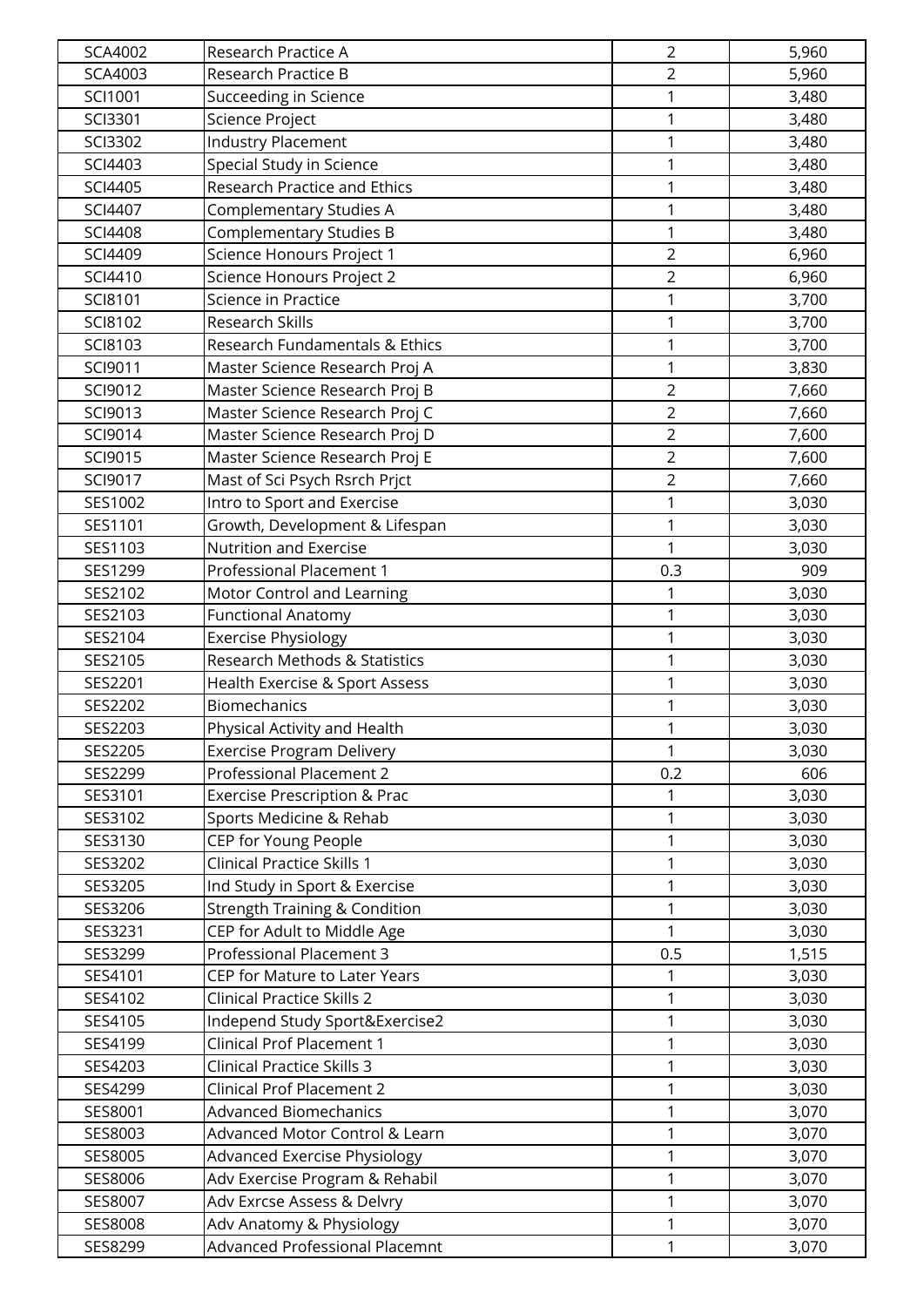| SOC1000        | Introduction to Social Justice       | 1                | 2,960          |
|----------------|--------------------------------------|------------------|----------------|
| SOC1001        | Conflict and Peace                   | 1                | 2,960          |
| SOC1002        | <b>Building Social Capital</b>       | 1                | 2,960          |
| SOC2000        | Identity Inqlty & Scial Justic       | 1                | 2,960          |
| SOC2001        | Sociology of Social Enterprise       | 1                | 2,960          |
| SOC2022        | Power and Society                    | 1                | 2,960          |
| SOC3000        | Collaborative Community Proble       | 1                | 2,960          |
| SOC3001        | <b>Global Conflict Communication</b> | 1                | 2,960          |
| SOC8001        | Islam and the West                   | 1                | 2,960          |
| SPE3003        | Teach Learners Mod/High Needs        | $\mathbf 1$      | 2,890          |
| SPE3004        | Socl & Emtnl Wellbeing Primary       | 1                | 2,890          |
| SPE3005        | Challenging Behaviour Primary        | 1                | 2,890          |
| SPE3006        | Developmental Differences Prim       | 1                | 2,890          |
| SPE3007        | <b>Instruction Special Education</b> | 1                | 2,890          |
| SPE3008        | Communication & Collaboration        | 1                | 2,890          |
| SPE3009        | Learning Interven Read/Write         | 1                | 2,890          |
| STA1003        | <b>Fundamental Statistics</b>        | 1                | 3,080          |
| STA2100        | <b>Evaluating Information</b>        | 1                | 3,080          |
| STA2301        | Distribution Theory                  | 1                | 3,080          |
| STA2302        | <b>Statistical Inference</b>         | 1                | 3,080          |
| STA3200        | Multvrt Stat Mthds                   | 1                | 3,080          |
| STA3300        | <b>Experimental Design</b>           | 1                | 3,080          |
| STA3301        | <b>Statistical Models</b>            | 1                | 3,080          |
| STA8005        | Multvrt Anlysis High-Dim Data        | 1                | 3,090          |
| STA8170        | <b>Statistics for Quant Research</b> | 1                | 3,090          |
| STA8180        | <b>Advanced Statistics A</b>         | 1                | 3,090          |
| STA8190        | <b>Advanced Statistics B</b>         | 1                | 3,090          |
| SVY1102        | Surveying A                          | 1                | 3,660          |
| SVY1104        | <b>Survey Computations A</b>         | 1                | 3,660          |
| SVY1110        | Introduction to GPS                  | 1                | 3,660          |
| SVY1500        | <b>Spatial Science for Engineers</b> | $\mathbf{1}$     | 3,660          |
| SVY1901        | Surveying & Spatial Sci Prac 1       | $\mathbf 0$      | $\overline{0}$ |
| SVY2105        | <b>Survey Computations B</b>         | 1                | 3,660          |
| SVY2106        | Geodetic Surveying A                 | 1                | 3,660          |
| SVY2301        | <b>Automated Surveying Systems</b>   | 1                | 3,660          |
| SVY2302        | Mine Surveying                       | 1                | 3,660          |
| SVY2303        | <b>Construction Surveying</b>        | 1                | 3,660          |
| SVY2902        | Surveying & Spatial Sci Prac 2       | $\mathbf 0$      | 0              |
| SVY2903        | Surveying & Spatial Sci Prac 3       | $\mathbf 0$      | $\Omega$       |
| SVY3107        | Geodetic Surveying B                 | 1                | 3,660          |
| SVY3202        | Photogrammetry & Remote Sens'g       | 1                | 3,660          |
| SVY3302        | Property Valuation&Development       | 1                | 3,660          |
| SVY3304        | Cadastral Surveying (Qld)            | 1                | 3,660          |
| SVY3306        | Cadastral Surveying (NSW)            | 1                | 3,660          |
| SVY3400        | <b>Advanced Surveying</b>            | 1                | 3,660          |
| SVY3904        | Surveying & Spatial Sci Prac 4       | $\boldsymbol{0}$ | 0              |
| SVY4304        | Land and Cadastral Law               | 1                | 3,660          |
| SVY4309        | Prac Manag't Spatial Scientist       | 1                | 3,660          |
| THE2003        | Children & Young People Theatr       | 1                | 2,980          |
| <b>THE2005</b> | <b>Australian Theatre</b>            | 1                | 2,980          |
| <b>THE2008</b> | Modern Drama: Plays in-between       | 1                | 2,980          |
| THE2009        | Professional SkillDevelopment1       | 1                | 2,980          |
| THE2010        | Professional Skill Develop 2         | 1                | 2,980          |
| THE2011        | Acting 1                             | $\mathbf 1$      | 2,980          |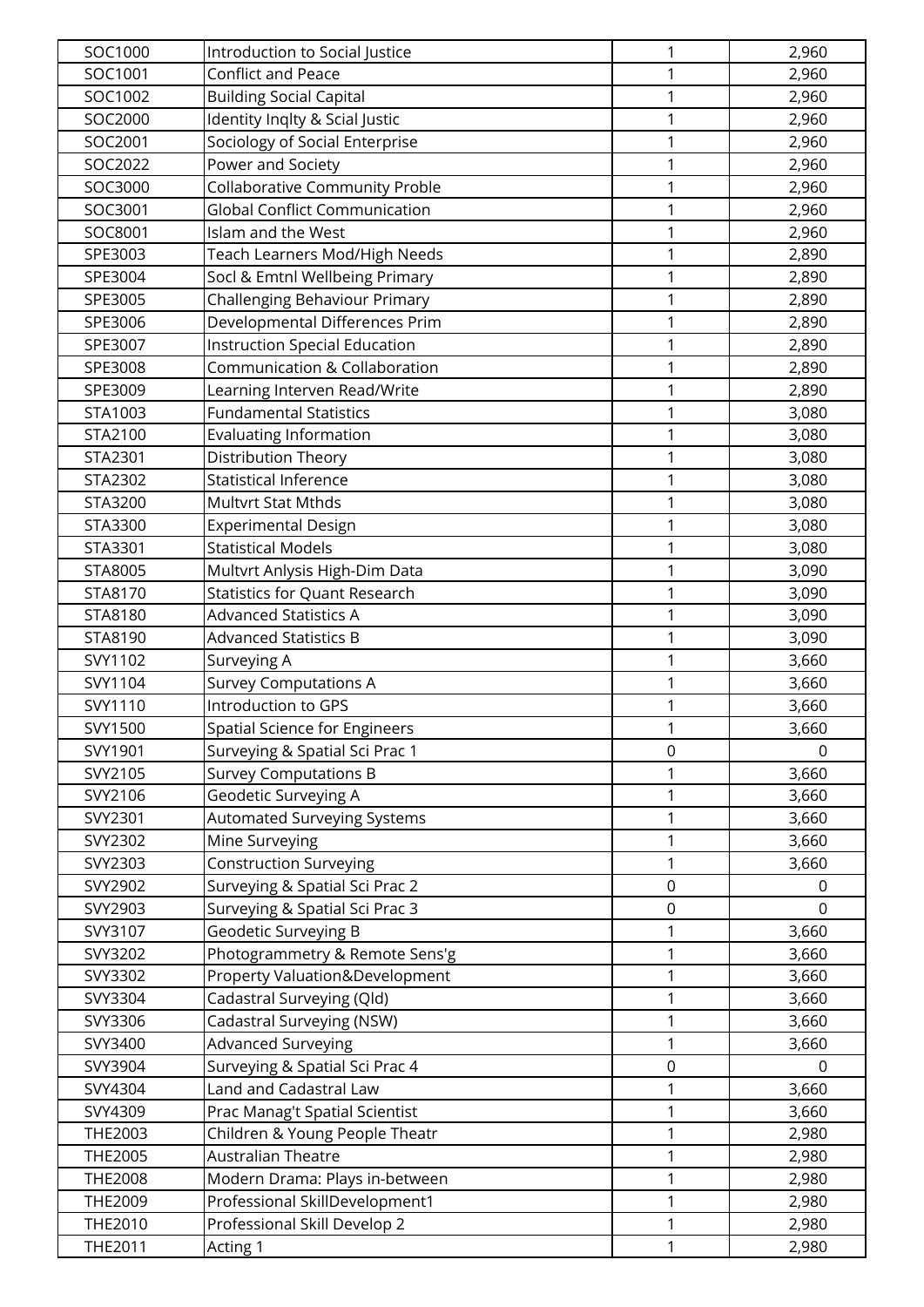| THE2022        | <b>Creative Development</b>         | 1            | 2,980 |
|----------------|-------------------------------------|--------------|-------|
| THE2031        | Acting 2                            | 1            | 2,980 |
| THE3011        | Preparing Entertainment Ind 1       | 1            | 2,980 |
| THE3012        | Preparing Entertainment Ind 2       | 1            | 2,980 |
| THE3021        | Acting 3                            | 1            | 2,980 |
| THE3023        | Acting 4                            | 1            | 2,980 |
| THE8001        | Shakespearean Negotiations (Ma      | 1            | 2,880 |
| THE8002        | The Body: Rep & Impos(Masters)      | 1            | 2,880 |
| THT1000        | <b>Foundation Actor Skills</b>      | 1            | 2,980 |
| THT1001        | Making Theatre History 1            | 1            | 2,980 |
| THT1002        | <b>Making Theatre History 2</b>     | 1            | 2,980 |
| THT1003        | Theatre in Communities              | $\mathbf{1}$ | 2,980 |
| THT1004        | Acting and Interpretation           | 1            | 2,980 |
| THT1005        | Acting for the Digital Medium       | 1            | 2,980 |
| THT2001        | The Creative Actor                  | 1            | 2,980 |
| THT2003        | <b>Educational Drama</b>            | 1            | 2,980 |
| THT2004        | Theatre and Adaptation              | 1            | 2,980 |
| <b>TOU1003</b> | Tourism Management                  | $\mathbf 1$  | 2,900 |
| <b>TOU1004</b> | Destination & Experience Mktg       | $\mathbf 1$  | 2,900 |
| <b>TOU2008</b> | Ecotourism                          | 1            | 2,900 |
| <b>TOU2009</b> | <b>Cultural Tourism</b>             | 1            | 2,900 |
| <b>TOU3008</b> | Tourism Planning & Development      | 1            | 2,900 |
| TOU3010        | Event Management                    | 1            | 2,900 |
| TPP7111        | Communicating at University A       | 1            | 1,600 |
| TPP7122        | <b>Study Management</b>             | 1            | 1,600 |
| TPP7123        | Communicating at University B       | 1            | 1,600 |
| TPP7145        | Introduction to the Humanities      | 1            | 1,600 |
| TPP7155        | <b>General Science</b>              | 1            | 1,600 |
| TPP7160        | <b>Preparatory Physics</b>          | 1            | 1,600 |
| TPP7165        | Digital Literacy                    | 1            | 1,600 |
| TPP7175        | Intro Psychology & Counselling      | $\mathbf{1}$ | 1,600 |
| TPP7180        | <b>Preparatory Mathematics</b>      | 1            | 1,600 |
| TPP7181        | Maths Tertiary Preparation 1        | 1            | 1,600 |
| TPP7182        | Maths Tertiary Preparation 2        | $\mathbf{1}$ | 1,600 |
| TPP7183        | Maths Tertiary Preparation 3        | 1            | 1,600 |
| <b>TVR1001</b> | Intro to TV Studio Practice         | 1            | 2,980 |
| <b>TVR1002</b> | Intro to Radio Prod                 | $\mathbf 1$  | 2,980 |
| TVR1003        | Sound Design for Production         | $\mathbf{1}$ | 2,980 |
| <b>TVR2001</b> | Adv TV Studio Prod                  | $\mathbf{1}$ | 2,980 |
| <b>TVR2002</b> | <b>Advanced Radio Production</b>    | 1            | 2,980 |
| <b>TVR2004</b> | <b>Television Outside Broadcast</b> | 1            | 2,980 |
| <b>TVR2005</b> | Radio OB & Podcast                  | 1            | 2,980 |
| <b>TVR2006</b> | Adv AVID Edit                       | 1            | 2,980 |
| <b>UCS8011</b> | Understanding the Human Threat      | 0.25         | 768   |
| <b>UCS8012</b> | <b>Engineering Cyber Attacks</b>    | 0.25         | 768   |
| <b>UCS8013</b> | <b>Insider Cyber Threats</b>        | 0.25         | 768   |
| <b>UCS8014</b> | A Cyber Resilient Workforce         | 0.25         | 768   |
| <b>UEC5011</b> | How do I Price?                     | 0.25         | 850   |
| <b>UED8011</b> | Identify childabuse and neglec      | 0.25         | 705   |
| <b>UED8012</b> | Creating a prtective environ        | 0.25         | 705   |
| <b>UED8021</b> | Professional Conversations-Coa      | 0.25         | 705   |
| <b>UED8022</b> | Professional Conversations-Men      | 0.25         | 705   |
| <b>UED8023</b> | Professional Conversations-Fee      | 0.25         | 705   |
| <b>UED8024</b> | Leading Through Conversations       | 0.25         | 705   |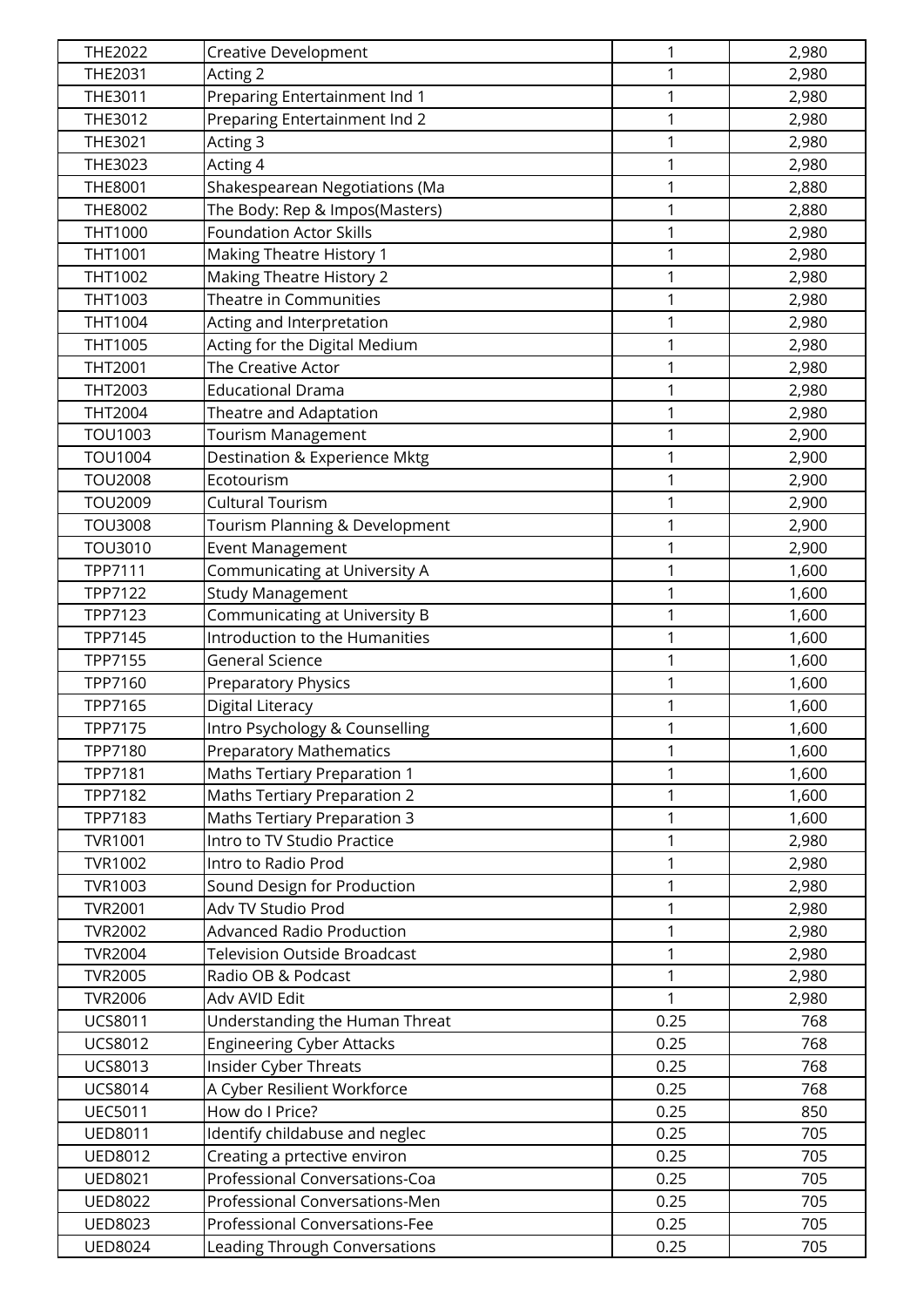| ULI8011        | Language & Literacy-Reading         | 0.25           | 705   |
|----------------|-------------------------------------|----------------|-------|
| <b>ULI8012</b> | Language & Literacy-Speaking        | 0.25           | 705   |
| <b>UMG8011</b> | Walking into a Toxic Team           | 0.25           | 850   |
| <b>UMG8012</b> | Leveraging Team Diversity for       | 0.25           | 850   |
| <b>UMG8013</b> | <b>Cultivating a Global Mindset</b> | 0.25           | 850   |
| <b>UMG8014</b> | <b>Empowering teams</b>             | 0.25           | 850   |
| <b>UMG8021</b> | Overcoming Imposter Syndrome        | 0.25           | 850   |
| <b>UMG8022</b> | Transition from Friend to Lead      | 0.25           | 850   |
| <b>UMG8023</b> | <b>Intractable Problems</b>         | 0.25           | 850   |
| <b>UMG8024</b> | The Ethical Leadership Path         | 0.25           | 850   |
| <b>UMK8011</b> | Consumer Psychology                 | 0.25           | 850   |
| <b>UPC5011</b> | Connecting with audience            | 0.25           | 740   |
| <b>UPC5012</b> | <b>Generating Social Media</b>      | 0.25           | 740   |
| <b>UPC5013</b> | <b>Creating Credible Content</b>    | 0.25           | 740   |
| <b>UPC5014</b> | Crafting professional pub           | 0.25           | 740   |
| <b>UPR5011</b> | Campaigning for change              | 0.25           | 740   |
| <b>UPR5012</b> | PR Tools for Making Sense of C      | 0.25           | 740   |
| <b>URP1001</b> | Intro to Urban & Regional Plan      | 1              | 3,660 |
| <b>URP2001</b> | Planning Structure & Stat Plan      | 1              | 3,660 |
| <b>URP2002</b> | Local Gov Planning Prac & Tech      | 1              | 3,660 |
| <b>URP3200</b> | Regional planning                   | 1              | 3,660 |
| <b>URP3201</b> | Sustainable Urban Design & Dev      | 1              | 3,660 |
| <b>URP4001</b> | Movement Network Planning           | 1              | 3,660 |
| <b>URP4002</b> | Urban & Regnl Plan Theory           | 1              | 3,660 |
| <b>VIS1010</b> | 2D Studio Foundations               | 1              | 2,980 |
| <b>VIS1020</b> | 3D Studio Foundations               | 1              | 2,980 |
| <b>VIS1101</b> | <b>Movements Moments Events</b>     | 1              | 2,980 |
| <b>VIS1201</b> | Ways of Seeing Art                  | $\mathbf{1}$   | 2,980 |
| <b>VIS1302</b> | <b>Innovation in Art</b>            | 1              | 2,980 |
| <b>VIS1402</b> | Artists&their Studio Practice       | 1              | 2,980 |
| <b>VIS2020</b> | Intermediate Studio 2               | 1              | 2,980 |
| <b>VIS2101</b> | Visual Storytelling                 | 1              | 2,980 |
| <b>VIS2202</b> | <b>Curatorial Management</b>        | 1              | 2,980 |
| <b>VIS8010</b> | Studio Work&Theory Dev(Masters      | $\mathbf 1$    | 2,880 |
| <b>VIS8011</b> | <b>Aesthetic Theory (Masters)</b>   | 1              | 2,880 |
| <b>VSA2000</b> | Perspectives Contemporary Art       | 1              | 2,980 |
| VSA2001        | Artists, Works and Processes        | 1              | 2,980 |
| VSA2002        | Contemporary Art Practice 2         | 1              | 2,980 |
| VSA2003        | Contemporary Art Practice 3         | 1              | 2,980 |
| VSA2004        | Visual Arts Project 2               | 1              | 2,980 |
| VSA2005        | Visual Arts Project 3               | 1              | 2,980 |
| VSA2006        | <b>Gallery Studies 1</b>            | 1              | 2,980 |
| <b>VSA2007</b> | <b>Gallery Studies 2</b>            | 1              | 2,980 |
| VSA3002        | <b>Gallery Studies 3</b>            | 1              | 2,980 |
| VSA3003        | Gallery Studies 4                   | 1              | 2,980 |
| VSA3004        | Contemporary Art Practice 4         | 1              | 2,980 |
| VSA3005        | Contemporary Art Practice 5         | 1              | 2,980 |
| VSA3021        | Contemporary Art Theory 1           | 1              | 2,980 |
| VSA3022        | Contemporary Art Theory 2           | 1              | 2,980 |
| <b>WIN1101</b> | Grape and Wine Production           | 1              | 3,480 |
| WIN1102        | <b>Wine Production Skills</b>       | $\overline{2}$ | 6,960 |
| <b>WIN2200</b> | Viticultural & Winemaking Prac      | 1              | 3,480 |
| <b>WIN2210</b> | Viticultural Principles & Prod      | 1              | 3,480 |
| <b>WIN2215</b> | Wine Biochemistry & Microbio'y      | $\mathbf 1$    | 3,480 |